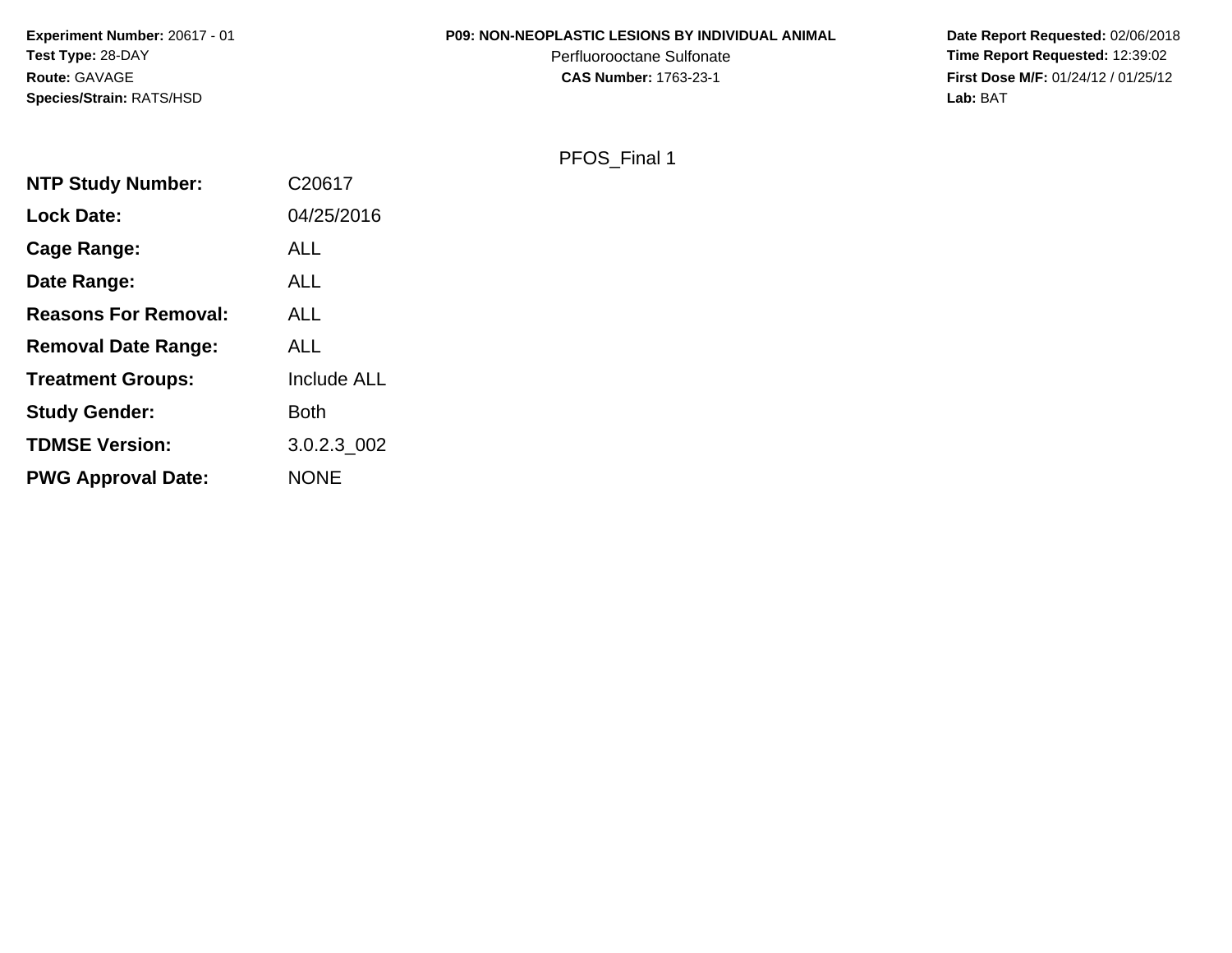### **P09: NON-NEOPLASTIC LESIONS BY INDIVIDUAL ANIMAL**

Perfluorooctane Sulfonate<br>CAS Number: 1763-23-1

| DAY ON TEST<br><b>HARLAN SPRAGUE DAWLEY RATS</b>                                                                                                                                              | 0<br>$\mathbf 0$<br>$\frac{2}{9}$                                  | $\mathbf 0$<br>$\mathbf 0$<br>$\frac{2}{9}$                         | $\pmb{0}$<br>$\pmb{0}$<br>$\frac{2}{9}$                                                   | $\pmb{0}$<br>$\pmb{0}$<br>$\overline{a}$  | $\pmb{0}$<br>$\pmb{0}$<br>$\frac{2}{9}$                                   | $\mathbf 0$<br>$\pmb{0}$<br>$\frac{2}{9}$                     | $\mathbf 0$<br>$\mathbf 0$<br>$\overline{2}$                   | $\pmb{0}$<br>$\pmb{0}$<br>$\boldsymbol{2}$                       | 0<br>$\pmb{0}$<br>$\overline{c}$          | $\mathbf 0$<br>$\mathbf 0$<br>$\overline{c}$                     |                                                                                                                                                         |          |
|-----------------------------------------------------------------------------------------------------------------------------------------------------------------------------------------------|--------------------------------------------------------------------|---------------------------------------------------------------------|-------------------------------------------------------------------------------------------|-------------------------------------------|---------------------------------------------------------------------------|---------------------------------------------------------------|----------------------------------------------------------------|------------------------------------------------------------------|-------------------------------------------|------------------------------------------------------------------|---------------------------------------------------------------------------------------------------------------------------------------------------------|----------|
| <b>MALE</b>                                                                                                                                                                                   |                                                                    |                                                                     |                                                                                           | $\overline{9}$                            |                                                                           |                                                               | 9                                                              | $9\,$                                                            | $\overline{9}$                            | $\overline{9}$                                                   |                                                                                                                                                         |          |
| 0mg/kg/d M<br><b>ANIMAL ID</b>                                                                                                                                                                | 0<br>$\mathbf 0$<br>$\ensuremath{\mathsf{3}}$<br>0<br>$\mathbf{1}$ | 0<br>$\boldsymbol{0}$<br>3<br>$\mathsf{O}\xspace$<br>$\overline{c}$ | $\pmb{0}$<br>$\mathbf 0$<br>$\ensuremath{\mathsf{3}}$<br>$\overline{0}$<br>$\overline{3}$ | 0<br>$\mathbf 0$<br>3<br>$\mathbf 0$<br>4 | 0<br>$\mathbf 0$<br>$\mathbf{3}$<br>$\begin{array}{c} 0 \\ 5 \end{array}$ | $\pmb{0}$<br>$\overline{0}$<br>$\sqrt{3}$<br>$\mathbf 0$<br>6 | 0<br>$\Omega$<br>$\mathbf{3}$<br>$\mathbf 0$<br>$\overline{7}$ | $\mathbf 0$<br>$\mathbf 0$<br>3<br>$\mathbf 0$<br>$\overline{8}$ | 0<br>$\mathbf 0$<br>3<br>$\mathbf 0$<br>9 | 0<br>$\mathbf{0}$<br>$\mathbf{3}$<br>$\mathbf{1}$<br>$\mathbf 0$ |                                                                                                                                                         | * TOTALS |
| <b>ALIMENTARY SYSTEM</b>                                                                                                                                                                      |                                                                    |                                                                     |                                                                                           |                                           |                                                                           |                                                               |                                                                |                                                                  |                                           |                                                                  |                                                                                                                                                         |          |
| Esophagus                                                                                                                                                                                     |                                                                    |                                                                     |                                                                                           |                                           |                                                                           |                                                               |                                                                |                                                                  |                                           | $\overline{+}$                                                   | 10                                                                                                                                                      |          |
| Intestine Large, Cecum                                                                                                                                                                        |                                                                    |                                                                     |                                                                                           |                                           |                                                                           |                                                               |                                                                |                                                                  |                                           | $\ddot{}$                                                        | 10                                                                                                                                                      |          |
| Intestine Large, Colon                                                                                                                                                                        |                                                                    |                                                                     |                                                                                           |                                           |                                                                           |                                                               |                                                                |                                                                  |                                           |                                                                  | 10                                                                                                                                                      |          |
| Intestine Large, Rectum                                                                                                                                                                       |                                                                    |                                                                     |                                                                                           |                                           |                                                                           |                                                               |                                                                |                                                                  |                                           | $\ddot{}$                                                        | 10                                                                                                                                                      |          |
| Intestine Small, Duodenum                                                                                                                                                                     |                                                                    |                                                                     |                                                                                           |                                           |                                                                           |                                                               |                                                                |                                                                  | ÷.                                        | $\ddot{}$                                                        | 10                                                                                                                                                      |          |
| Intestine Small, Ileum                                                                                                                                                                        |                                                                    |                                                                     |                                                                                           |                                           |                                                                           |                                                               |                                                                |                                                                  |                                           |                                                                  | 10                                                                                                                                                      |          |
| Intestine Small, Jejunum                                                                                                                                                                      |                                                                    |                                                                     |                                                                                           |                                           |                                                                           |                                                               |                                                                |                                                                  |                                           |                                                                  | 10                                                                                                                                                      |          |
| Liver<br>Infiltration Cellular, Mixed Cell                                                                                                                                                    |                                                                    |                                                                     |                                                                                           |                                           |                                                                           |                                                               | 1                                                              |                                                                  | $\ddot{}$                                 | $\overline{+}$                                                   | 10                                                                                                                                                      | $1 1.0$  |
| Pancreas                                                                                                                                                                                      |                                                                    |                                                                     |                                                                                           |                                           |                                                                           |                                                               |                                                                |                                                                  |                                           | $\div$                                                           | 10                                                                                                                                                      |          |
| <b>Salivary Glands</b>                                                                                                                                                                        |                                                                    |                                                                     |                                                                                           |                                           |                                                                           |                                                               |                                                                |                                                                  |                                           | $\ddot{}$                                                        | 10                                                                                                                                                      |          |
| Stomach, Forestomach                                                                                                                                                                          |                                                                    |                                                                     |                                                                                           |                                           |                                                                           |                                                               |                                                                |                                                                  |                                           |                                                                  | 10                                                                                                                                                      |          |
| Stomach, Glandular                                                                                                                                                                            |                                                                    |                                                                     |                                                                                           |                                           |                                                                           |                                                               |                                                                |                                                                  |                                           | $\overline{+}$                                                   | 10                                                                                                                                                      |          |
| <b>CARDIOVASCULAR SYSTEM</b>                                                                                                                                                                  |                                                                    |                                                                     |                                                                                           |                                           |                                                                           |                                                               |                                                                |                                                                  |                                           |                                                                  |                                                                                                                                                         |          |
| <b>Blood Vessel</b>                                                                                                                                                                           |                                                                    |                                                                     |                                                                                           |                                           |                                                                           |                                                               |                                                                |                                                                  |                                           | $+$                                                              | 10                                                                                                                                                      |          |
| *  Total animals with tissue examined microscopically; Total animals with lesion and mean severity grade<br>+  Tissue examined microscopically<br>X  Lesion present<br>I  Insufficient tissue |                                                                    |                                                                     |                                                                                           |                                           |                                                                           | M  Missing tissue                                             |                                                                |                                                                  |                                           |                                                                  | 1-4  Lesion qualified as:<br>A  Autolysis precludes evaluation<br>1) Minimal 3) Moderate<br>BLANK  Not examined microscopically<br>2) Mild<br>4) Marked |          |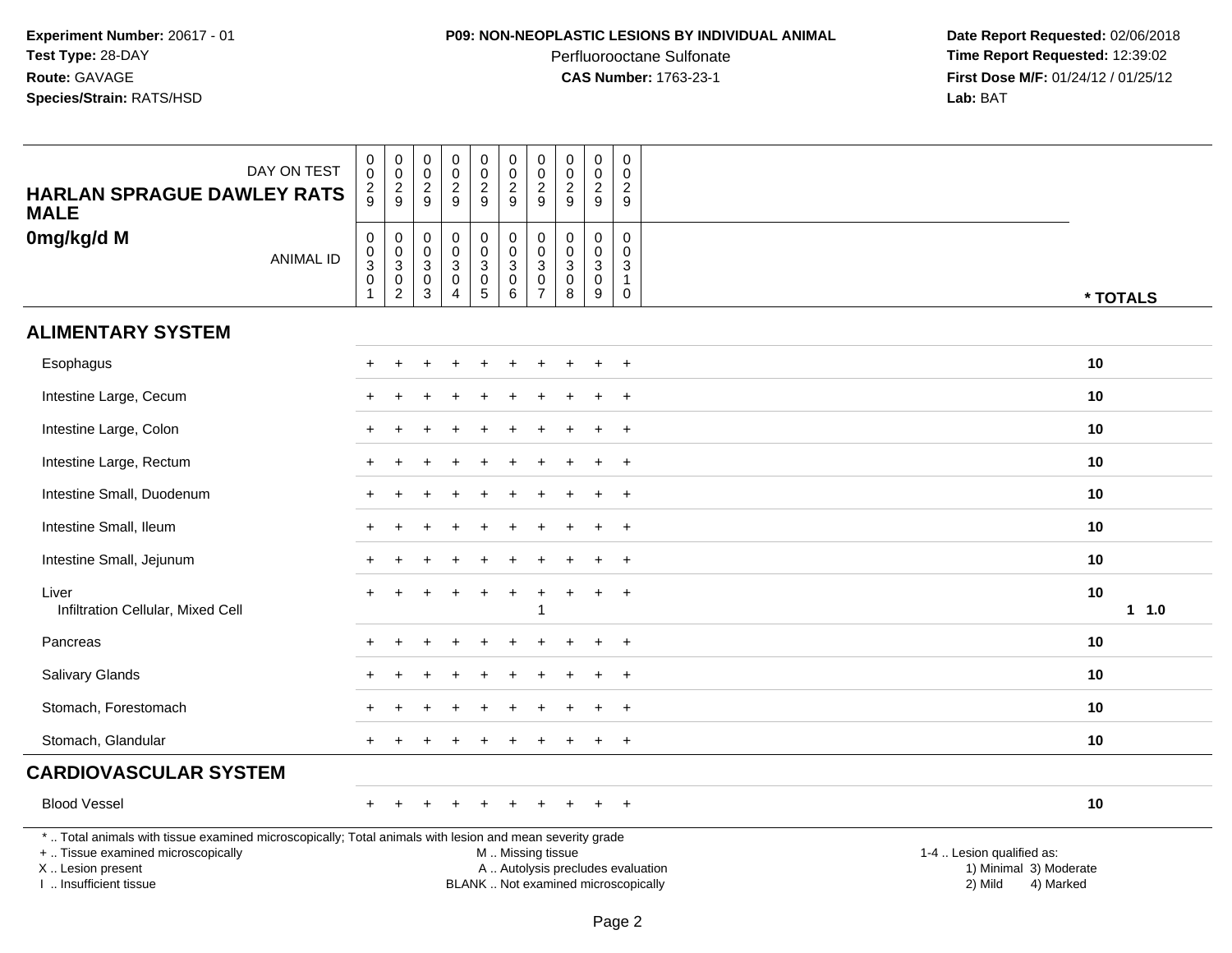#### **P09: NON-NEOPLASTIC LESIONS BY INDIVIDUAL ANIMAL**

Perfluorooctane Sulfonate<br>CAS Number: 1763-23-1

| DAY ON TEST<br><b>HARLAN SPRAGUE DAWLEY RATS</b><br><b>MALE</b>                                                                                                                               | $\mathbf 0$<br>0<br>2<br>9                                 | $\pmb{0}$<br>$\mathbf 0$<br>$\frac{2}{9}$                                 | $\pmb{0}$<br>$\mathbf 0$<br>$\overline{2}$<br>$\boldsymbol{9}$  | $\pmb{0}$<br>$\pmb{0}$<br>$\frac{2}{9}$                | $\mathbf 0$<br>$\mathbf 0$<br>$\overline{c}$<br>9                                | $\pmb{0}$<br>$\pmb{0}$<br>$\overline{2}$<br>$\boldsymbol{9}$                                  | $\mathbf 0$<br>$\mathbf 0$<br>$\frac{2}{9}$                                            | $\pmb{0}$<br>$\mathbf 0$<br>$\overline{c}$<br>9            | $\pmb{0}$<br>$\pmb{0}$<br>$\frac{2}{9}$                               | $\boldsymbol{0}$<br>$\mathbf 0$<br>2<br>9  |                                                                             |         |
|-----------------------------------------------------------------------------------------------------------------------------------------------------------------------------------------------|------------------------------------------------------------|---------------------------------------------------------------------------|-----------------------------------------------------------------|--------------------------------------------------------|----------------------------------------------------------------------------------|-----------------------------------------------------------------------------------------------|----------------------------------------------------------------------------------------|------------------------------------------------------------|-----------------------------------------------------------------------|--------------------------------------------|-----------------------------------------------------------------------------|---------|
| 0mg/kg/d M<br><b>ANIMAL ID</b>                                                                                                                                                                | $\pmb{0}$<br>$\mathbf 0$<br>$\sqrt{3}$<br>$\mathbf 0$<br>1 | $\mathbf 0$<br>$\mathbf 0$<br>$\sqrt{3}$<br>$\mathbf 0$<br>$\overline{c}$ | $\pmb{0}$<br>$\mathbf 0$<br>$\ensuremath{\mathsf{3}}$<br>0<br>3 | 0<br>$\mathbf 0$<br>3<br>$\mathbf 0$<br>$\overline{4}$ | $\pmb{0}$<br>$\mathbf 0$<br>$\mathsf 3$<br>$\mathsf{O}\xspace$<br>$\overline{5}$ | $\pmb{0}$<br>$\pmb{0}$<br>$\sqrt{3}$<br>$\pmb{0}$<br>$\,6\,$                                  | $\mathbf 0$<br>$\mathbf 0$<br>$\ensuremath{\mathsf{3}}$<br>$\pmb{0}$<br>$\overline{7}$ | $\pmb{0}$<br>$\mathbf 0$<br>$\sqrt{3}$<br>$\mathbf 0$<br>8 | $\pmb{0}$<br>$\pmb{0}$<br>$\sqrt{3}$<br>$\pmb{0}$<br>$\boldsymbol{9}$ | 0<br>$\mathbf 0$<br>3<br>$\mathbf{1}$<br>0 | * TOTALS                                                                    |         |
| Heart<br>Epicardium, Infiltration Cellular, Mononuclear<br>Cell                                                                                                                               |                                                            |                                                                           |                                                                 |                                                        | $\ddot{}$                                                                        | $\ddot{}$                                                                                     | $\ddot{}$                                                                              | $\ddot{}$                                                  | $+$                                                                   | $+$                                        | 10                                                                          | $1 1.0$ |
| <b>ENDOCRINE SYSTEM</b>                                                                                                                                                                       |                                                            |                                                                           |                                                                 |                                                        |                                                                                  |                                                                                               |                                                                                        |                                                            |                                                                       |                                            |                                                                             |         |
| <b>Adrenal Cortex</b>                                                                                                                                                                         |                                                            |                                                                           |                                                                 |                                                        |                                                                                  |                                                                                               |                                                                                        |                                                            |                                                                       |                                            | 10                                                                          |         |
| Adrenal Medulla                                                                                                                                                                               |                                                            |                                                                           |                                                                 |                                                        |                                                                                  |                                                                                               |                                                                                        |                                                            |                                                                       | $\overline{+}$                             | 10                                                                          |         |
| Islets, Pancreatic                                                                                                                                                                            |                                                            |                                                                           |                                                                 |                                                        |                                                                                  |                                                                                               |                                                                                        |                                                            | $\ddot{}$                                                             | $+$                                        | 10                                                                          |         |
| Parathyroid Gland                                                                                                                                                                             |                                                            |                                                                           |                                                                 |                                                        |                                                                                  |                                                                                               |                                                                                        |                                                            |                                                                       | $\overline{ }$                             | 10                                                                          |         |
| <b>Pituitary Gland</b>                                                                                                                                                                        |                                                            |                                                                           |                                                                 |                                                        |                                                                                  |                                                                                               |                                                                                        |                                                            |                                                                       | $\ddot{}$                                  | 10                                                                          |         |
| <b>Thyroid Gland</b>                                                                                                                                                                          |                                                            |                                                                           |                                                                 |                                                        |                                                                                  |                                                                                               |                                                                                        |                                                            | $\ddot{}$                                                             | $+$                                        | 10                                                                          |         |
| <b>GENERAL BODY SYSTEM</b>                                                                                                                                                                    |                                                            |                                                                           |                                                                 |                                                        |                                                                                  |                                                                                               |                                                                                        |                                                            |                                                                       |                                            |                                                                             |         |
| <b>NONE</b>                                                                                                                                                                                   |                                                            |                                                                           |                                                                 |                                                        |                                                                                  |                                                                                               |                                                                                        |                                                            |                                                                       |                                            |                                                                             |         |
| <b>GENITAL SYSTEM</b>                                                                                                                                                                         |                                                            |                                                                           |                                                                 |                                                        |                                                                                  |                                                                                               |                                                                                        |                                                            |                                                                       |                                            |                                                                             |         |
| Epididymis                                                                                                                                                                                    |                                                            |                                                                           |                                                                 |                                                        |                                                                                  |                                                                                               |                                                                                        |                                                            |                                                                       |                                            | 10                                                                          |         |
| <b>Preputial Gland</b>                                                                                                                                                                        |                                                            |                                                                           |                                                                 |                                                        |                                                                                  |                                                                                               |                                                                                        |                                                            |                                                                       | $\div$                                     | 10                                                                          |         |
| Prostate<br>Inflammation, Chronic                                                                                                                                                             |                                                            |                                                                           |                                                                 | $\mathbf{1}$                                           |                                                                                  | $\div$                                                                                        |                                                                                        |                                                            |                                                                       | $\ddot{}$                                  | 10                                                                          | 1 1.0   |
| *  Total animals with tissue examined microscopically; Total animals with lesion and mean severity grade<br>+  Tissue examined microscopically<br>X  Lesion present<br>I. Insufficient tissue |                                                            |                                                                           |                                                                 |                                                        |                                                                                  | M  Missing tissue<br>A  Autolysis precludes evaluation<br>BLANK  Not examined microscopically |                                                                                        |                                                            |                                                                       |                                            | 1-4  Lesion qualified as:<br>1) Minimal 3) Moderate<br>2) Mild<br>4) Marked |         |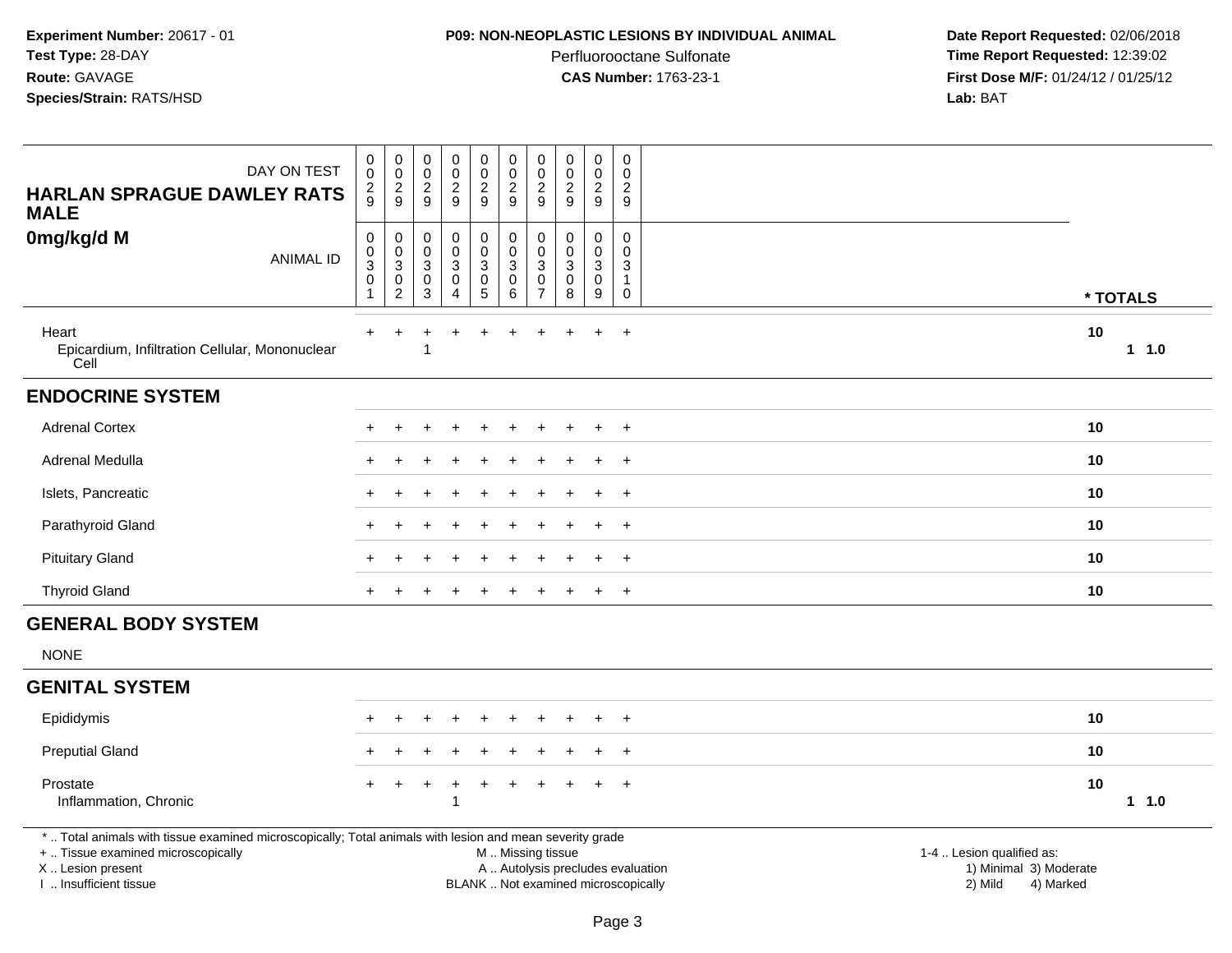#### **P09: NON-NEOPLASTIC LESIONS BY INDIVIDUAL ANIMAL**

Perfluorooctane Sulfonate<br>CAS Number: 1763-23-1

| DAY ON TEST<br><b>HARLAN SPRAGUE DAWLEY RATS</b><br><b>MALE</b>                                                                                                                              | $\mathbf 0$<br>$\mathbf 0$<br>$\overline{\mathbf{c}}$<br>9                               | $\pmb{0}$<br>$\mathbf 0$<br>$\overline{c}$<br>9                                  | $\pmb{0}$<br>$\mathsf{O}\xspace$<br>$\overline{c}$<br>9                                      | $\mathsf{O}\xspace$<br>$\mathbf 0$<br>$\overline{2}$<br>$\overline{9}$ | $\pmb{0}$<br>$\mathbf 0$<br>$\overline{2}$<br>9              | $\pmb{0}$<br>$\mathbf 0$<br>$\sqrt{2}$<br>9                      | $\boldsymbol{0}$<br>$\mathsf{O}\xspace$<br>$\overline{c}$<br>9 | $\pmb{0}$<br>$\mathbf 0$<br>$\overline{2}$<br>9           | $\pmb{0}$<br>$\mathbf 0$<br>$\overline{2}$<br>9   | $\pmb{0}$<br>$\Omega$<br>$\overline{c}$<br>9                  |                                                                                                                  |
|----------------------------------------------------------------------------------------------------------------------------------------------------------------------------------------------|------------------------------------------------------------------------------------------|----------------------------------------------------------------------------------|----------------------------------------------------------------------------------------------|------------------------------------------------------------------------|--------------------------------------------------------------|------------------------------------------------------------------|----------------------------------------------------------------|-----------------------------------------------------------|---------------------------------------------------|---------------------------------------------------------------|------------------------------------------------------------------------------------------------------------------|
| 0mg/kg/d M<br><b>ANIMAL ID</b>                                                                                                                                                               | $\mathsf 0$<br>$\mathsf 0$<br>$\ensuremath{\mathsf{3}}$<br>$\mathbf 0$<br>$\overline{1}$ | $\mathbf 0$<br>$\mathbf 0$<br>$\sqrt{3}$<br>$\boldsymbol{0}$<br>$\boldsymbol{2}$ | $\mathsf{O}\xspace$<br>$\mathbf 0$<br>$\ensuremath{\mathsf{3}}$<br>$\mathbf 0$<br>$\sqrt{3}$ | 0<br>0<br>3<br>$\mathbf 0$<br>4                                        | $\pmb{0}$<br>$\mathbf 0$<br>$\overline{3}$<br>$\pmb{0}$<br>5 | $\mathbf 0$<br>$\mathbf 0$<br>$\sqrt{3}$<br>$\pmb{0}$<br>$\,6\,$ | 0<br>$\mathbf 0$<br>3<br>$\mathbf 0$<br>$\overline{7}$         | $\pmb{0}$<br>$\mathbf 0$<br>$\mathbf 3$<br>$\pmb{0}$<br>8 | $\mathbf 0$<br>$\mathbf 0$<br>3<br>$\pmb{0}$<br>9 | 0<br>$\mathbf 0$<br>$\sqrt{3}$<br>$\mathbf{1}$<br>$\mathbf 0$ | * TOTALS                                                                                                         |
| <b>Seminal Vesicle</b>                                                                                                                                                                       | $\div$                                                                                   | ÷.                                                                               |                                                                                              | $\div$                                                                 | $\ddot{}$                                                    | $\overline{1}$                                                   | $\div$                                                         |                                                           | $\ddot{}$                                         | $+$                                                           | 10                                                                                                               |
| <b>Testes</b>                                                                                                                                                                                |                                                                                          |                                                                                  |                                                                                              |                                                                        |                                                              |                                                                  |                                                                |                                                           |                                                   | $\overline{ }$                                                | 10                                                                                                               |
| <b>HEMATOPOIETIC SYSTEM</b>                                                                                                                                                                  |                                                                                          |                                                                                  |                                                                                              |                                                                        |                                                              |                                                                  |                                                                |                                                           |                                                   |                                                               |                                                                                                                  |
| <b>Bone Marrow</b>                                                                                                                                                                           |                                                                                          |                                                                                  |                                                                                              |                                                                        |                                                              |                                                                  |                                                                |                                                           |                                                   | $\ddot{}$                                                     | 10                                                                                                               |
| Lymph Node, Mandibular                                                                                                                                                                       |                                                                                          |                                                                                  |                                                                                              |                                                                        |                                                              |                                                                  |                                                                |                                                           | ÷.                                                | $+$                                                           | 8                                                                                                                |
| Lymph Node, Mesenteric                                                                                                                                                                       |                                                                                          |                                                                                  |                                                                                              |                                                                        |                                                              |                                                                  |                                                                |                                                           | M                                                 | $+$                                                           | $\boldsymbol{9}$                                                                                                 |
| Spleen<br>Extramedullary Hematopoiesis, Decreased                                                                                                                                            |                                                                                          | 1                                                                                |                                                                                              |                                                                        |                                                              |                                                                  |                                                                |                                                           |                                                   | $\ddot{}$                                                     | 10<br>$1 1.0$                                                                                                    |
| Thymus                                                                                                                                                                                       |                                                                                          |                                                                                  |                                                                                              |                                                                        |                                                              | м                                                                |                                                                |                                                           |                                                   | $\ddot{}$                                                     | 9                                                                                                                |
| <b>INTEGUMENTARY SYSTEM</b>                                                                                                                                                                  |                                                                                          |                                                                                  |                                                                                              |                                                                        |                                                              |                                                                  |                                                                |                                                           |                                                   |                                                               |                                                                                                                  |
| Mammary Gland                                                                                                                                                                                |                                                                                          |                                                                                  |                                                                                              |                                                                        |                                                              |                                                                  |                                                                |                                                           |                                                   | $\overline{+}$                                                | 10                                                                                                               |
| Skin                                                                                                                                                                                         |                                                                                          |                                                                                  |                                                                                              |                                                                        |                                                              |                                                                  |                                                                |                                                           | $\ddot{}$                                         | $+$                                                           | 10                                                                                                               |
| <b>MUSCULOSKELETAL SYSTEM</b>                                                                                                                                                                |                                                                                          |                                                                                  |                                                                                              |                                                                        |                                                              |                                                                  |                                                                |                                                           |                                                   |                                                               |                                                                                                                  |
| Bone                                                                                                                                                                                         |                                                                                          |                                                                                  |                                                                                              |                                                                        |                                                              |                                                                  |                                                                |                                                           |                                                   | $\overline{+}$                                                | 10                                                                                                               |
| <b>NERVOUS SYSTEM</b>                                                                                                                                                                        |                                                                                          |                                                                                  |                                                                                              |                                                                        |                                                              |                                                                  |                                                                |                                                           |                                                   |                                                               |                                                                                                                  |
| <b>Brain</b>                                                                                                                                                                                 |                                                                                          |                                                                                  |                                                                                              |                                                                        |                                                              |                                                                  |                                                                |                                                           |                                                   | $+$                                                           | 10                                                                                                               |
| *  Total animals with tissue examined microscopically; Total animals with lesion and mean severity grade<br>+  Tissue examined microscopically<br>X Lesion present<br>I. Insufficient tissue |                                                                                          |                                                                                  |                                                                                              |                                                                        |                                                              | M  Missing tissue                                                |                                                                | BLANK  Not examined microscopically                       |                                                   |                                                               | 1-4  Lesion qualified as:<br>A  Autolysis precludes evaluation<br>1) Minimal 3) Moderate<br>2) Mild<br>4) Marked |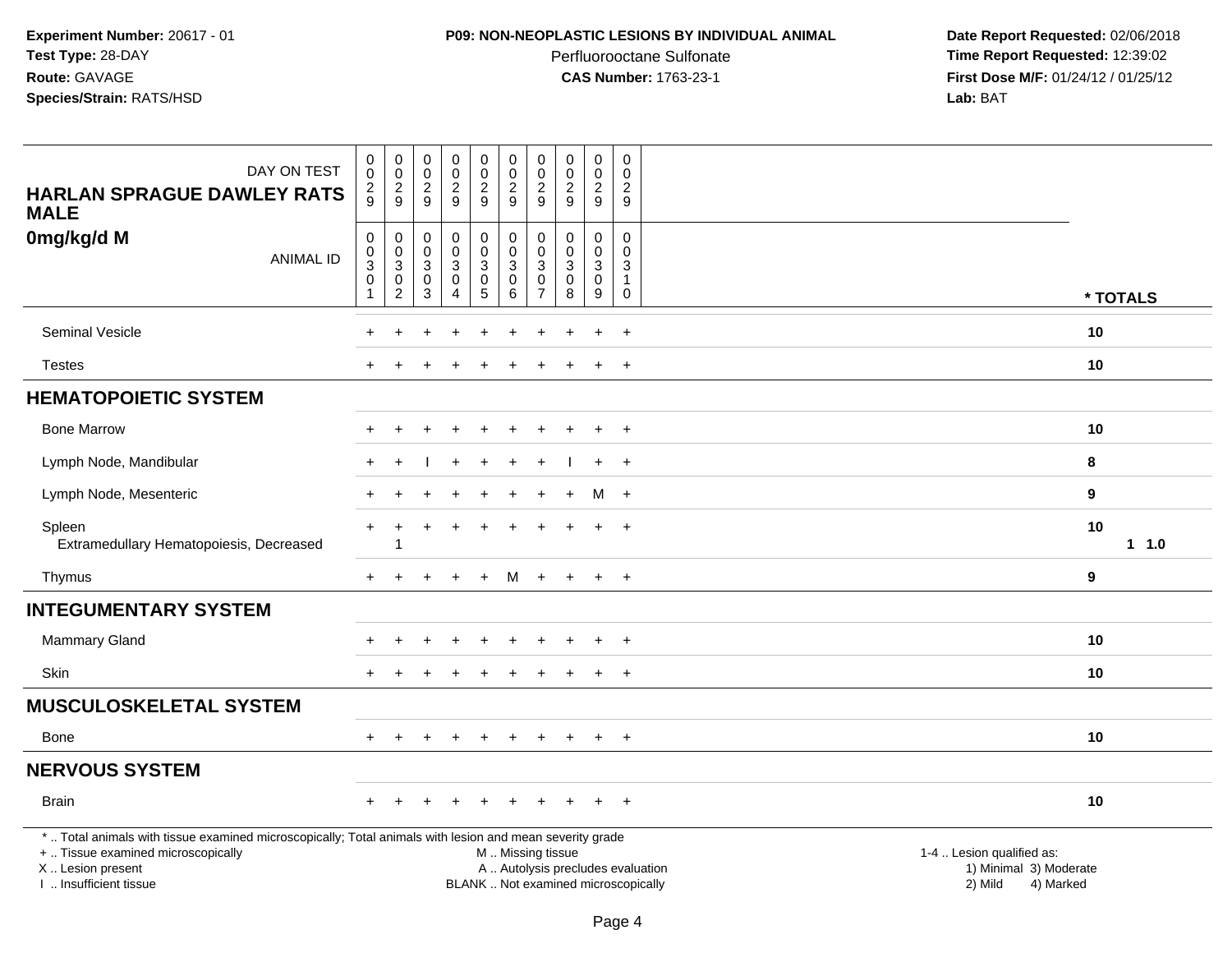#### **P09: NON-NEOPLASTIC LESIONS BY INDIVIDUAL ANIMAL**

Perfluorooctane Sulfonate<br>CAS Number: 1763-23-1

 **Date Report Requested:** 02/06/2018 **Time Report Requested:** 12:39:02 **First Dose M/F:** 01/24/12 / 01/25/12<br>**Lab:** BAT **Lab:** BAT

| DAY ON TEST<br><b>HARLAN SPRAGUE DAWLEY RATS</b><br><b>MALE</b>                                        | $\pmb{0}$<br>$\mathbf 0$<br>$\frac{2}{9}$ | 0002                                                  | $\begin{smallmatrix} 0\\0\\2 \end{smallmatrix}$<br>$\overline{9}$ | $\begin{array}{c} 0 \\ 0 \\ 2 \\ 9 \end{array}$             | $\begin{array}{c} 0 \\ 0 \\ 2 \\ 9 \end{array}$ | $\begin{smallmatrix} 0\\0\\2 \end{smallmatrix}$<br>$\overline{9}$ | $\begin{array}{c} 0 \\ 0 \\ 2 \\ 9 \end{array}$              | $\pmb{0}$<br>$\frac{0}{2}$<br>$9\,$   | $\pmb{0}$<br>$\mathbf 0$<br>$\overline{2}$<br>9 | $\,0\,$<br>$\mathbf 0$<br>$\overline{c}$<br>9                      |          |                |
|--------------------------------------------------------------------------------------------------------|-------------------------------------------|-------------------------------------------------------|-------------------------------------------------------------------|-------------------------------------------------------------|-------------------------------------------------|-------------------------------------------------------------------|--------------------------------------------------------------|---------------------------------------|-------------------------------------------------|--------------------------------------------------------------------|----------|----------------|
| 0mg/kg/d M<br><b>ANIMAL ID</b>                                                                         | 0<br>$_{3}^{\rm 0}$<br>$\mathbf 0$        | $\pmb{0}$<br>$\frac{0}{3}$<br>$\pmb{0}$<br>$\sqrt{2}$ | $\mathbf 0$<br>$_{3}^{\rm 0}$<br>$\pmb{0}$<br>$\sqrt{3}$          | 0<br>$\frac{0}{3}$<br>$\mathsf{O}\xspace$<br>$\overline{4}$ | 0<br>$\frac{0}{3}$<br>0<br>5                    | $\mathbf 0$<br>$\frac{0}{3}$<br>$\pmb{0}$<br>$\,6$                | $\mathbf 0$<br>$_{3}^{\rm 0}$<br>$\pmb{0}$<br>$\overline{7}$ | 0<br>$_{3}^{\rm 0}$<br>$\pmb{0}$<br>8 | 0<br>$\frac{0}{3}$<br>$\mathsf{O}$<br>9         | 0<br>$\mathbf 0$<br>$\ensuremath{\mathsf{3}}$<br>$\mathbf{1}$<br>0 | * TOTALS |                |
| <b>RESPIRATORY SYSTEM</b>                                                                              |                                           |                                                       |                                                                   |                                                             |                                                 |                                                                   |                                                              |                                       |                                                 |                                                                    |          |                |
| Lung<br>Alveolus, Infiltration Cellular, Mixed Cell                                                    |                                           |                                                       |                                                                   |                                                             |                                                 |                                                                   |                                                              |                                       | $\ddot{}$                                       | $+$                                                                | 10       | $1 \t1.0$      |
| Nose<br>Respiratory Epithelium, Hyperplasia<br>Respiratory Epithelium, Inflammation, Chronic<br>Active |                                           |                                                       |                                                                   |                                                             |                                                 |                                                                   | $\overline{1}$                                               | $\overline{1}$                        |                                                 |                                                                    | 10       | 3 1.0<br>4 1.0 |
| Trachea                                                                                                |                                           |                                                       |                                                                   |                                                             | $\ddot{}$                                       |                                                                   | $\pm$                                                        | $+$                                   | $+$                                             | $+$                                                                | 10       |                |
| <b>SPECIAL SENSES SYSTEM</b>                                                                           |                                           |                                                       |                                                                   |                                                             |                                                 |                                                                   |                                                              |                                       |                                                 |                                                                    |          |                |
| Eye                                                                                                    |                                           |                                                       |                                                                   |                                                             |                                                 |                                                                   |                                                              |                                       |                                                 | $\pm$                                                              | 10       |                |
| <b>Harderian Gland</b>                                                                                 |                                           |                                                       |                                                                   |                                                             |                                                 |                                                                   |                                                              |                                       |                                                 | $+$                                                                | 10       |                |
| <b>URINARY SYSTEM</b>                                                                                  |                                           |                                                       |                                                                   |                                                             |                                                 |                                                                   |                                                              |                                       |                                                 |                                                                    |          |                |
| Kidney<br>Nephropathy, Chronic Progressive                                                             |                                           |                                                       |                                                                   |                                                             |                                                 |                                                                   |                                                              |                                       |                                                 | -1                                                                 | 10       | 9 1.0          |
| <b>Urinary Bladder</b>                                                                                 |                                           |                                                       |                                                                   |                                                             |                                                 |                                                                   |                                                              |                                       |                                                 | $\overline{ }$                                                     | 10       |                |

\* .. Total animals with tissue examined microscopically; Total animals with lesion and mean severity grade

+ .. Tissue examined microscopically

X .. Lesion present

I .. Insufficient tissue

M .. Missing tissue

Lesion present A .. Autolysis precludes evaluation 1) Minimal 3) Moderate

1-4 .. Lesion qualified as:<br>1) Minimal 3) Moderate BLANK .. Not examined microscopically 2) Mild 4) Marked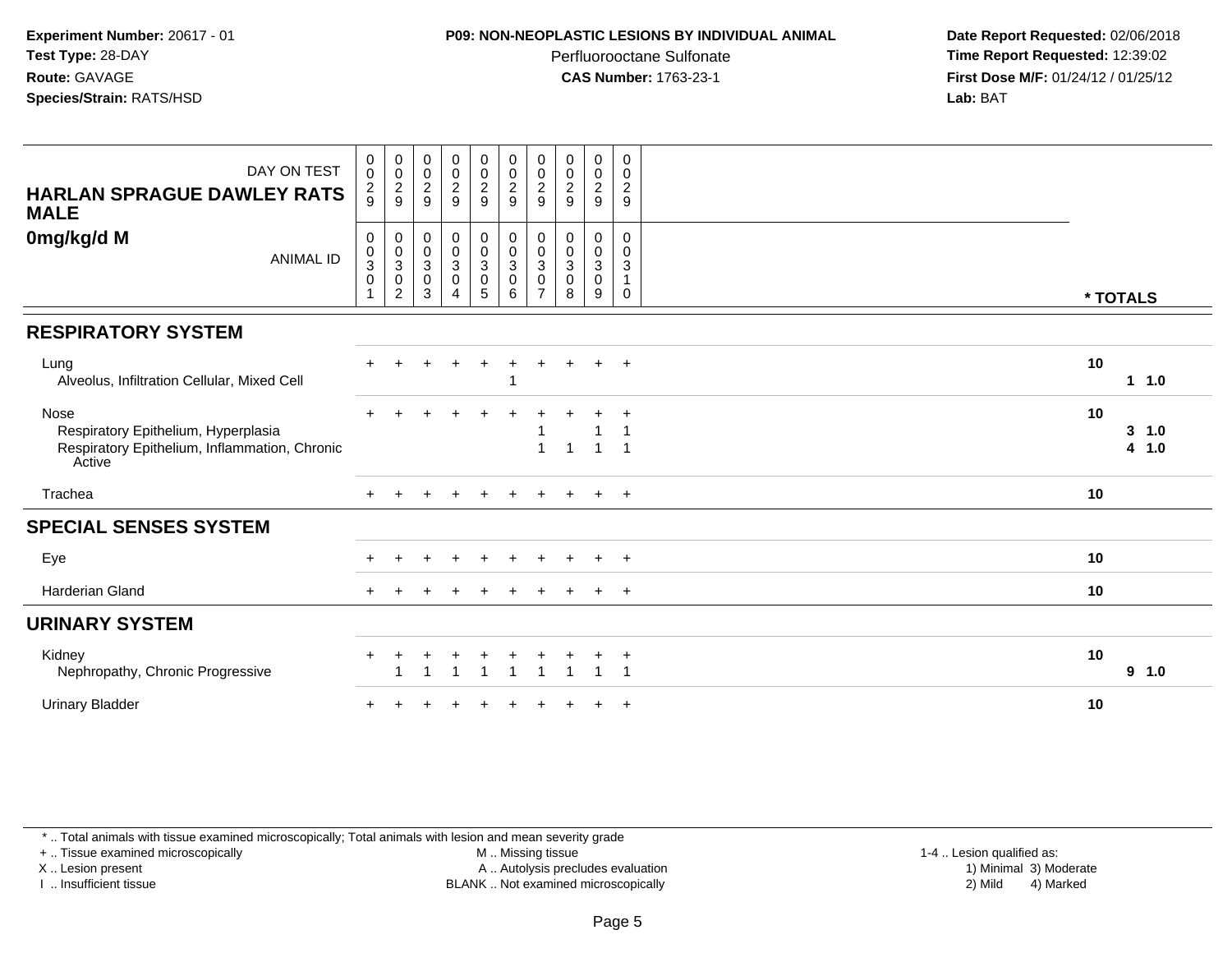# **P09: NON-NEOPLASTIC LESIONS BY INDIVIDUAL ANIMAL**

Perfluorooctane Sulfonate<br>CAS Number: 1763-23-1

| DAY ON TEST<br><b>HARLAN SPRAGUE DAWLEY RATS</b><br><b>MALE</b>                                                                                                                               | $\mathbf 0$<br>$\mathsf 0$<br>$\frac{2}{9}$                                   | $\boldsymbol{0}$<br>$\,0\,$<br>$\frac{2}{9}$                                              | $\pmb{0}$<br>$\pmb{0}$<br>$\frac{2}{9}$   | $\pmb{0}$<br>$\overline{0}$<br>$\frac{2}{9}$          | $\mathbf 0$<br>$\ddot{\mathbf{0}}$<br>$\frac{2}{9}$              | $\pmb{0}$<br>$\pmb{0}$<br>$\boldsymbol{2}$<br>9                                               | $\mathbf 0$<br>$\mathsf{O}\xspace$<br>$\frac{2}{9}$                  | $\mathsf{O}\xspace$<br>$\mathbf 0$<br>$\overline{c}$<br>9                      | $\pmb{0}$<br>$\pmb{0}$<br>$\frac{2}{9}$               | $\mathsf{O}\xspace$<br>$\mathbf 0$<br>$\overline{c}$<br>9 |                                                                             |
|-----------------------------------------------------------------------------------------------------------------------------------------------------------------------------------------------|-------------------------------------------------------------------------------|-------------------------------------------------------------------------------------------|-------------------------------------------|-------------------------------------------------------|------------------------------------------------------------------|-----------------------------------------------------------------------------------------------|----------------------------------------------------------------------|--------------------------------------------------------------------------------|-------------------------------------------------------|-----------------------------------------------------------|-----------------------------------------------------------------------------|
| .312mg/kg/d M<br><b>ANIMAL ID</b>                                                                                                                                                             | $\mathsf 0$<br>$\mathsf{O}$<br>$\sqrt{3}$<br>$\overline{1}$<br>$\overline{1}$ | $\pmb{0}$<br>$\mathbf 0$<br>$\ensuremath{\mathsf{3}}$<br>$\overline{1}$<br>$\overline{2}$ | $\mathbf 0$<br>$\mathbf 0$<br>3<br>1<br>3 | 0<br>$\mathbf 0$<br>$\mathbf{3}$<br>$\mathbf{1}$<br>4 | $\mathsf 0$<br>$\mathbf 0$<br>$\mathsf 3$<br>$\overline{1}$<br>5 | 0<br>$\pmb{0}$<br>$\sqrt{3}$<br>1<br>6                                                        | 0<br>$\mathbf 0$<br>$\mathbf{3}$<br>$\overline{1}$<br>$\overline{7}$ | $\mathbf 0$<br>$\mathbf 0$<br>$\ensuremath{\mathsf{3}}$<br>$\overline{1}$<br>8 | 0<br>$\mathbf 0$<br>$\mathbf{3}$<br>$\mathbf{1}$<br>9 | $\Omega$<br>$\mathbf 0$<br>3<br>$\sqrt{2}$<br>$\mathbf 0$ | * TOTALS                                                                    |
| <b>ALIMENTARY SYSTEM</b>                                                                                                                                                                      |                                                                               |                                                                                           |                                           |                                                       |                                                                  |                                                                                               |                                                                      |                                                                                |                                                       |                                                           |                                                                             |
| Liver<br>Infiltration Cellular, Mixed Cell                                                                                                                                                    | $\pm$                                                                         | $\ddot{}$                                                                                 | ٠                                         | $\ddot{}$<br>$\overline{1}$                           | $\pm$                                                            | $\ddot{}$                                                                                     |                                                                      |                                                                                | $\ddot{}$                                             | $\overline{+}$                                            | 10<br>4 1.0                                                                 |
| Pancreas                                                                                                                                                                                      |                                                                               |                                                                                           |                                           |                                                       |                                                                  |                                                                                               |                                                                      |                                                                                |                                                       | $\ddot{}$                                                 | 10                                                                          |
| <b>CARDIOVASCULAR SYSTEM</b>                                                                                                                                                                  |                                                                               |                                                                                           |                                           |                                                       |                                                                  |                                                                                               |                                                                      |                                                                                |                                                       |                                                           |                                                                             |
| <b>NONE</b>                                                                                                                                                                                   |                                                                               |                                                                                           |                                           |                                                       |                                                                  |                                                                                               |                                                                      |                                                                                |                                                       |                                                           |                                                                             |
| <b>ENDOCRINE SYSTEM</b>                                                                                                                                                                       |                                                                               |                                                                                           |                                           |                                                       |                                                                  |                                                                                               |                                                                      |                                                                                |                                                       |                                                           |                                                                             |
| <b>Thyroid Gland</b>                                                                                                                                                                          |                                                                               |                                                                                           |                                           |                                                       |                                                                  |                                                                                               |                                                                      |                                                                                | $\overline{+}$                                        | $+$                                                       | 10                                                                          |
| <b>GENERAL BODY SYSTEM</b>                                                                                                                                                                    |                                                                               |                                                                                           |                                           |                                                       |                                                                  |                                                                                               |                                                                      |                                                                                |                                                       |                                                           |                                                                             |
| <b>NONE</b>                                                                                                                                                                                   |                                                                               |                                                                                           |                                           |                                                       |                                                                  |                                                                                               |                                                                      |                                                                                |                                                       |                                                           |                                                                             |
| <b>GENITAL SYSTEM</b>                                                                                                                                                                         |                                                                               |                                                                                           |                                           |                                                       |                                                                  |                                                                                               |                                                                      |                                                                                |                                                       |                                                           |                                                                             |
| <b>Testes</b>                                                                                                                                                                                 | $+$                                                                           | $\ddot{}$                                                                                 |                                           | $\ddot{}$                                             | $\ddot{}$                                                        | $\ddot{}$                                                                                     | $\pm$                                                                | $+$                                                                            | $+$                                                   | $+$                                                       | 10                                                                          |
| <b>HEMATOPOIETIC SYSTEM</b>                                                                                                                                                                   |                                                                               |                                                                                           |                                           |                                                       |                                                                  |                                                                                               |                                                                      |                                                                                |                                                       |                                                           |                                                                             |
| <b>Bone Marrow</b>                                                                                                                                                                            |                                                                               |                                                                                           |                                           |                                                       |                                                                  |                                                                                               |                                                                      |                                                                                |                                                       | $\overline{ }$                                            | 10                                                                          |
| Spleen<br>Extramedullary Hematopoiesis, Decreased                                                                                                                                             |                                                                               |                                                                                           |                                           |                                                       |                                                                  |                                                                                               |                                                                      | 1                                                                              | $\ddot{}$                                             | $+$                                                       | 10<br>$1 \t1.0$                                                             |
| <b>INTEGUMENTARY SYSTEM</b>                                                                                                                                                                   |                                                                               |                                                                                           |                                           |                                                       |                                                                  |                                                                                               |                                                                      |                                                                                |                                                       |                                                           |                                                                             |
| *  Total animals with tissue examined microscopically; Total animals with lesion and mean severity grade<br>+  Tissue examined microscopically<br>X  Lesion present<br>I  Insufficient tissue |                                                                               |                                                                                           |                                           |                                                       |                                                                  | M  Missing tissue<br>A  Autolysis precludes evaluation<br>BLANK  Not examined microscopically |                                                                      |                                                                                |                                                       |                                                           | 1-4  Lesion qualified as:<br>1) Minimal 3) Moderate<br>4) Marked<br>2) Mild |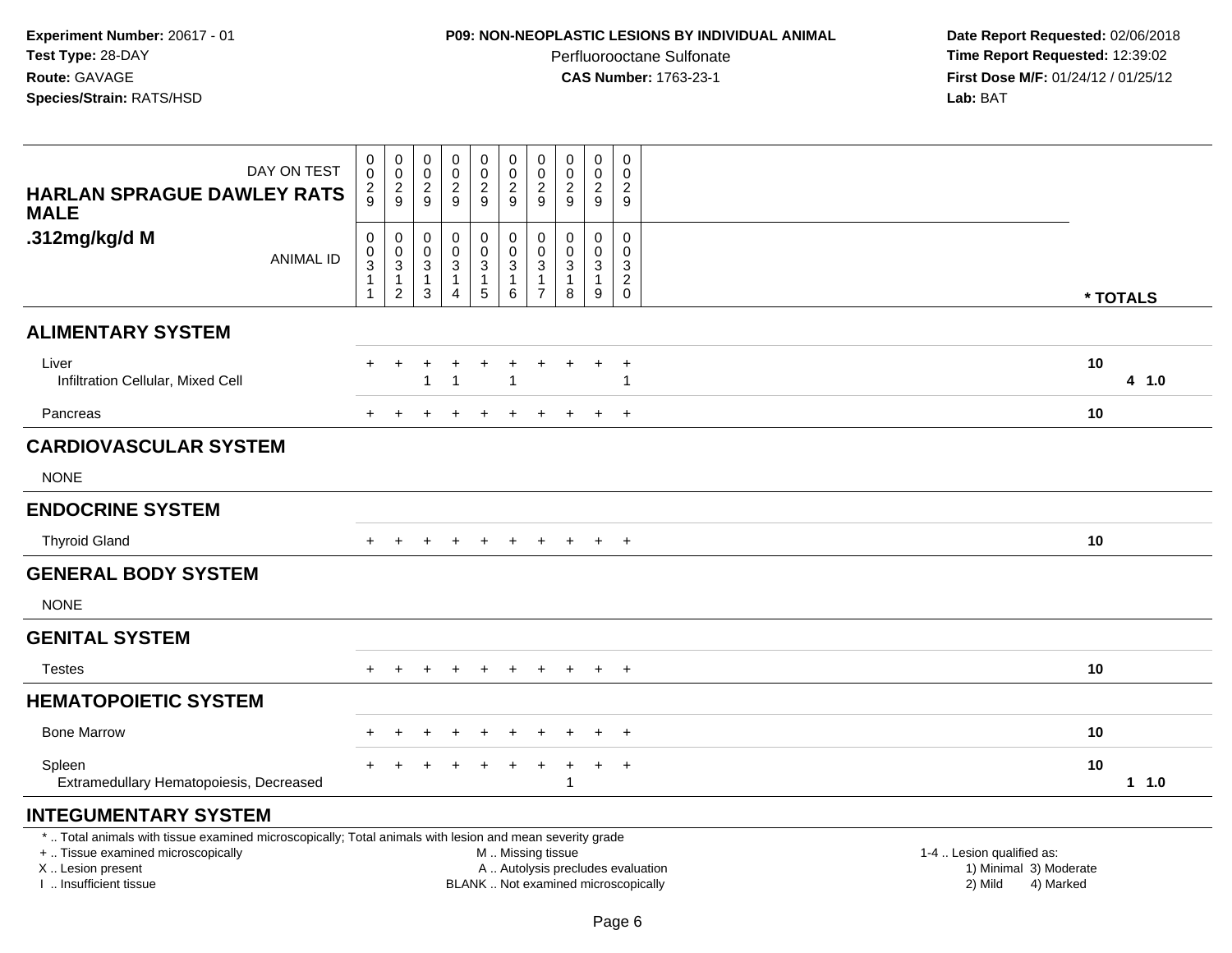# **P09: NON-NEOPLASTIC LESIONS BY INDIVIDUAL ANIMAL**

Perfluorooctane Sulfonate<br>CAS Number: 1763-23-1

 **Date Report Requested:** 02/06/2018 **Time Report Requested:** 12:39:02 **First Dose M/F:** 01/24/12 / 01/25/12<br>**Lab:** BAT **Lab:** BAT

| DAY ON TEST<br><b>HARLAN SPRAGUE DAWLEY RATS</b><br><b>MALE</b> | 0<br>$\mathbf 0$<br>$\frac{2}{9}$                       | $\begin{array}{c} 0 \\ 0 \\ 2 \\ 9 \end{array}$              | 0<br>$\pmb{0}$<br>$\frac{2}{9}$           | $\begin{matrix} 0 \\ 0 \\ 2 \\ 9 \end{matrix}$                         | 0<br>$\frac{0}{2}$                       | 0<br>$\begin{smallmatrix} 0\\2\\9 \end{smallmatrix}$  | 0<br>$\pmb{0}$<br>$\frac{2}{9}$                                               | $\overline{0}$<br>$\mathbf 0$<br>$\boldsymbol{2}$<br>9 | 0<br>$\begin{smallmatrix} 0\\2 \end{smallmatrix}$<br>9 | 0<br>0<br>$\overline{2}$<br>$\boldsymbol{9}$                |               |
|-----------------------------------------------------------------|---------------------------------------------------------|--------------------------------------------------------------|-------------------------------------------|------------------------------------------------------------------------|------------------------------------------|-------------------------------------------------------|-------------------------------------------------------------------------------|--------------------------------------------------------|--------------------------------------------------------|-------------------------------------------------------------|---------------|
| .312mg/kg/d M<br><b>ANIMAL ID</b>                               | 0<br>$_{3}^{\rm 0}$<br>$\overline{1}$<br>$\overline{1}$ | $\boldsymbol{0}$<br>$_3^0$<br>$\mathbf{1}$<br>$\overline{c}$ | 0<br>0<br>$\sqrt{3}$<br>$\mathbf{1}$<br>3 | $\boldsymbol{0}$<br>$_{3}^{\rm 0}$<br>$\overline{1}$<br>$\overline{4}$ | 0<br>$_{3}^{\rm 0}$<br>$\mathbf{1}$<br>5 | 0<br>$\pmb{0}$<br>$\ensuremath{\mathsf{3}}$<br>1<br>6 | 0<br>$\pmb{0}$<br>$\ensuremath{\mathsf{3}}$<br>$\mathbf{1}$<br>$\overline{7}$ | 0<br>0<br>3<br>$\mathbf{1}$<br>8                       | 0<br>$\pmb{0}$<br>$\sqrt{3}$<br>9                      | 0<br>$\mathbf 0$<br>$\sqrt{3}$<br>$\sqrt{2}$<br>$\mathbf 0$ | * TOTALS      |
| <b>NONE</b>                                                     |                                                         |                                                              |                                           |                                                                        |                                          |                                                       |                                                                               |                                                        |                                                        |                                                             |               |
| <b>MUSCULOSKELETAL SYSTEM</b>                                   |                                                         |                                                              |                                           |                                                                        |                                          |                                                       |                                                                               |                                                        |                                                        |                                                             |               |
| <b>NONE</b>                                                     |                                                         |                                                              |                                           |                                                                        |                                          |                                                       |                                                                               |                                                        |                                                        |                                                             |               |
| <b>NERVOUS SYSTEM</b>                                           |                                                         |                                                              |                                           |                                                                        |                                          |                                                       |                                                                               |                                                        |                                                        |                                                             |               |
| <b>NONE</b>                                                     |                                                         |                                                              |                                           |                                                                        |                                          |                                                       |                                                                               |                                                        |                                                        |                                                             |               |
| <b>RESPIRATORY SYSTEM</b>                                       |                                                         |                                                              |                                           |                                                                        |                                          |                                                       |                                                                               |                                                        |                                                        |                                                             |               |
| Nose                                                            |                                                         |                                                              |                                           |                                                                        | $+$                                      | $+$                                                   | $+$                                                                           | $+$                                                    | $+$                                                    | $+$                                                         | 10            |
| <b>SPECIAL SENSES SYSTEM</b>                                    |                                                         |                                                              |                                           |                                                                        |                                          |                                                       |                                                                               |                                                        |                                                        |                                                             |               |
| <b>NONE</b>                                                     |                                                         |                                                              |                                           |                                                                        |                                          |                                                       |                                                                               |                                                        |                                                        |                                                             |               |
| <b>URINARY SYSTEM</b>                                           |                                                         |                                                              |                                           |                                                                        |                                          |                                                       |                                                                               |                                                        |                                                        |                                                             |               |
| Kidney<br>Nephropathy, Chronic Progressive                      |                                                         |                                                              |                                           | -1                                                                     | 1                                        | -1                                                    |                                                                               |                                                        |                                                        | $\overline{a}$                                              | 10<br>$8$ 1.0 |

\* .. Total animals with tissue examined microscopically; Total animals with lesion and mean severity grade

+ .. Tissue examined microscopically

X .. Lesion present

I .. Insufficient tissue

 M .. Missing tissueA .. Autolysis precludes evaluation

BLANK .. Not examined microscopically 2) Mild 4) Marked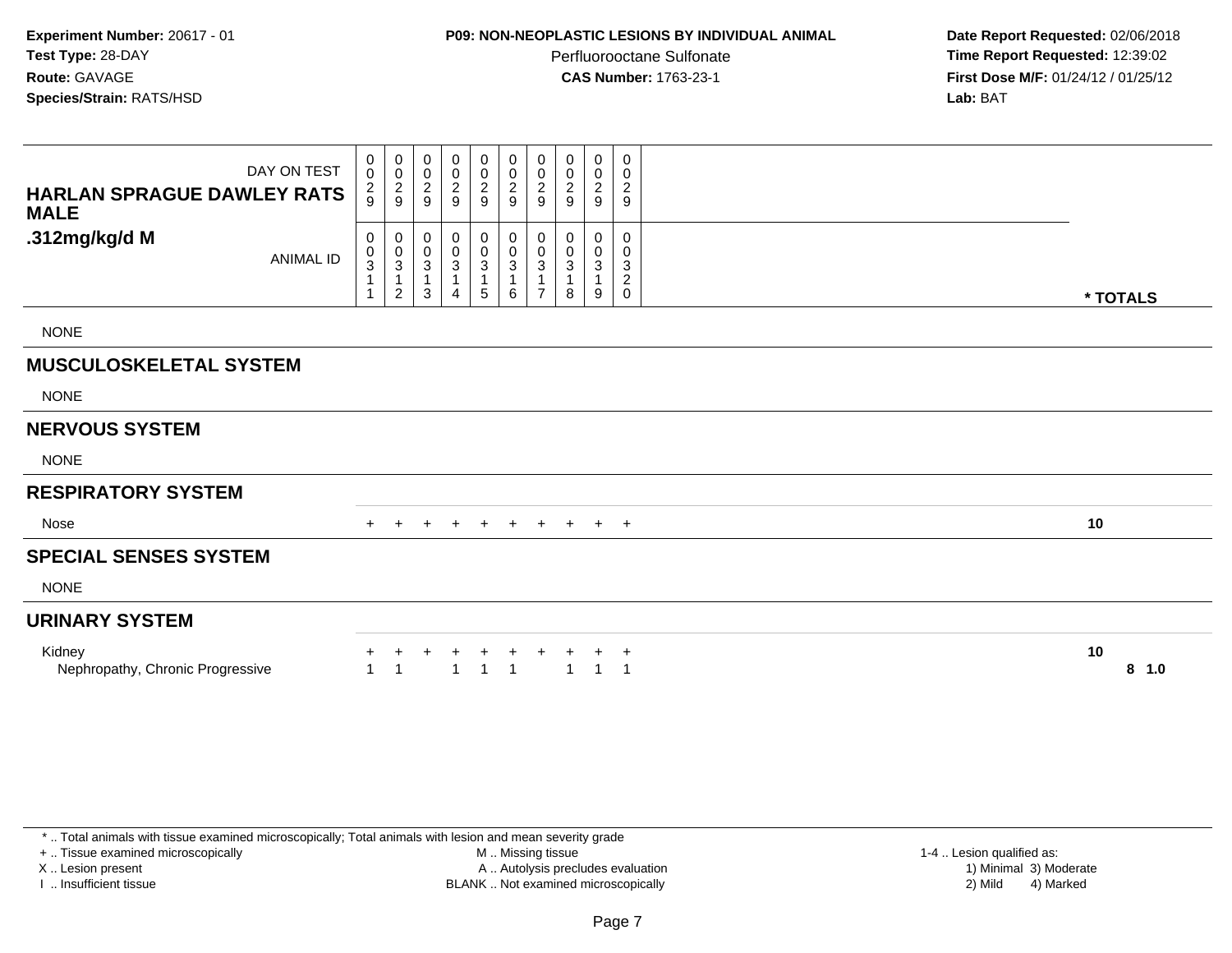# **P09: NON-NEOPLASTIC LESIONS BY INDIVIDUAL ANIMAL**

Perfluorooctane Sulfonate<br>CAS Number: 1763-23-1

| DAY ON TEST                                                                                                                                                                                   | $\pmb{0}$<br>$\mathbf 0$                                                   | $\pmb{0}$<br>$\mathbf 0$                                                 | $\pmb{0}$<br>$\pmb{0}$<br>$\overline{c}$                                 | $\pmb{0}$<br>$\frac{0}{2}$                                     | $\pmb{0}$<br>$\mathsf 0$                                              | $\pmb{0}$<br>$\pmb{0}$<br>$\overline{2}$                                                     | $\pmb{0}$<br>$\pmb{0}$                                                   | $\pmb{0}$<br>$\mathbf 0$<br>$\overline{2}$  | $\pmb{0}$<br>$\mathbf 0$                                      | $\boldsymbol{0}$<br>$\Omega$                                            |                                                                                                                                                         |
|-----------------------------------------------------------------------------------------------------------------------------------------------------------------------------------------------|----------------------------------------------------------------------------|--------------------------------------------------------------------------|--------------------------------------------------------------------------|----------------------------------------------------------------|-----------------------------------------------------------------------|----------------------------------------------------------------------------------------------|--------------------------------------------------------------------------|---------------------------------------------|---------------------------------------------------------------|-------------------------------------------------------------------------|---------------------------------------------------------------------------------------------------------------------------------------------------------|
| <b>HARLAN SPRAGUE DAWLEY RATS</b><br><b>MALE</b>                                                                                                                                              | $\overline{c}$<br>9                                                        | $\frac{2}{9}$                                                            | 9                                                                        |                                                                | $\frac{2}{9}$                                                         | $\overline{9}$                                                                               | $\frac{2}{9}$                                                            | 9                                           | $\frac{2}{9}$                                                 | $\overline{\mathbf{c}}$<br>9                                            |                                                                                                                                                         |
| .625mg/kg/d M<br><b>ANIMAL ID</b>                                                                                                                                                             | $\boldsymbol{0}$<br>$\mathsf{O}\xspace$<br>$\overline{3}$<br>$\frac{2}{1}$ | $\mathsf 0$<br>$\mathbf 0$<br>$\ensuremath{\mathsf{3}}$<br>$\frac{2}{2}$ | $\mathbf 0$<br>$\mathbf 0$<br>$\ensuremath{\mathsf{3}}$<br>$\frac{2}{3}$ | 0<br>$\mathbf 0$<br>$\ensuremath{\mathsf{3}}$<br>$\frac{2}{4}$ | $\mathsf 0$<br>$\mathsf{O}\xspace$<br>$\overline{3}$<br>$\frac{2}{5}$ | $\pmb{0}$<br>$\pmb{0}$<br>$\ensuremath{\mathsf{3}}$<br>$\begin{array}{c} 2 \\ 6 \end{array}$ | $\mathbf 0$<br>$\mathbf 0$<br>$\ensuremath{\mathsf{3}}$<br>$\frac{2}{7}$ | $\mathbf 0$<br>$\mathbf 0$<br>$\frac{3}{2}$ | $\mathbf 0$<br>$\mathbf 0$<br>$\overline{3}$<br>$\frac{2}{9}$ | $\mathbf 0$<br>$\mathbf 0$<br>$\mathbf{3}$<br>$\sqrt{3}$<br>$\mathbf 0$ | * TOTALS                                                                                                                                                |
| <b>ALIMENTARY SYSTEM</b>                                                                                                                                                                      |                                                                            |                                                                          |                                                                          |                                                                |                                                                       |                                                                                              |                                                                          |                                             |                                                               |                                                                         |                                                                                                                                                         |
| Liver<br>Infiltration Cellular, Mixed Cell                                                                                                                                                    |                                                                            |                                                                          |                                                                          |                                                                | $\ddot{}$                                                             | $\ddot{}$                                                                                    | ÷                                                                        |                                             | $\ddot{}$                                                     | $+$                                                                     | 10<br>1 1.0                                                                                                                                             |
| Pancreas                                                                                                                                                                                      |                                                                            |                                                                          |                                                                          |                                                                |                                                                       |                                                                                              |                                                                          |                                             |                                                               | $\div$                                                                  | 10                                                                                                                                                      |
| <b>CARDIOVASCULAR SYSTEM</b>                                                                                                                                                                  |                                                                            |                                                                          |                                                                          |                                                                |                                                                       |                                                                                              |                                                                          |                                             |                                                               |                                                                         |                                                                                                                                                         |
| <b>NONE</b>                                                                                                                                                                                   |                                                                            |                                                                          |                                                                          |                                                                |                                                                       |                                                                                              |                                                                          |                                             |                                                               |                                                                         |                                                                                                                                                         |
| <b>ENDOCRINE SYSTEM</b>                                                                                                                                                                       |                                                                            |                                                                          |                                                                          |                                                                |                                                                       |                                                                                              |                                                                          |                                             |                                                               |                                                                         |                                                                                                                                                         |
| <b>Thyroid Gland</b>                                                                                                                                                                          |                                                                            |                                                                          |                                                                          |                                                                |                                                                       |                                                                                              |                                                                          |                                             | $\ddot{}$                                                     | $\overline{+}$                                                          | 10                                                                                                                                                      |
| <b>GENERAL BODY SYSTEM</b>                                                                                                                                                                    |                                                                            |                                                                          |                                                                          |                                                                |                                                                       |                                                                                              |                                                                          |                                             |                                                               |                                                                         |                                                                                                                                                         |
| <b>NONE</b>                                                                                                                                                                                   |                                                                            |                                                                          |                                                                          |                                                                |                                                                       |                                                                                              |                                                                          |                                             |                                                               |                                                                         |                                                                                                                                                         |
| <b>GENITAL SYSTEM</b>                                                                                                                                                                         |                                                                            |                                                                          |                                                                          |                                                                |                                                                       |                                                                                              |                                                                          |                                             |                                                               |                                                                         |                                                                                                                                                         |
| <b>Testes</b>                                                                                                                                                                                 | $+$                                                                        | $\ddot{}$                                                                |                                                                          | $\ddot{}$                                                      | $+$                                                                   | $\ddot{}$                                                                                    | $+$                                                                      | $+$                                         | $+$                                                           | $+$                                                                     | 10                                                                                                                                                      |
| <b>HEMATOPOIETIC SYSTEM</b>                                                                                                                                                                   |                                                                            |                                                                          |                                                                          |                                                                |                                                                       |                                                                                              |                                                                          |                                             |                                                               |                                                                         |                                                                                                                                                         |
| <b>Bone Marrow</b>                                                                                                                                                                            |                                                                            |                                                                          |                                                                          |                                                                |                                                                       |                                                                                              |                                                                          |                                             |                                                               | $\ddot{}$                                                               | 10                                                                                                                                                      |
| Spleen<br>Extramedullary Hematopoiesis, Decreased                                                                                                                                             |                                                                            |                                                                          |                                                                          |                                                                | $\ddot{}$                                                             | $\ddot{}$<br>$\overline{1}$                                                                  | +                                                                        |                                             | $\ddot{}$                                                     | $\overline{+}$                                                          | 10<br>2, 1.0                                                                                                                                            |
| <b>INTEGUMENTARY SYSTEM</b>                                                                                                                                                                   |                                                                            |                                                                          |                                                                          |                                                                |                                                                       |                                                                                              |                                                                          |                                             |                                                               |                                                                         |                                                                                                                                                         |
| *  Total animals with tissue examined microscopically; Total animals with lesion and mean severity grade<br>+  Tissue examined microscopically<br>X  Lesion present<br>I  Insufficient tissue |                                                                            |                                                                          |                                                                          |                                                                |                                                                       | M  Missing tissue                                                                            |                                                                          |                                             |                                                               |                                                                         | 1-4  Lesion qualified as:<br>A  Autolysis precludes evaluation<br>1) Minimal 3) Moderate<br>BLANK  Not examined microscopically<br>2) Mild<br>4) Marked |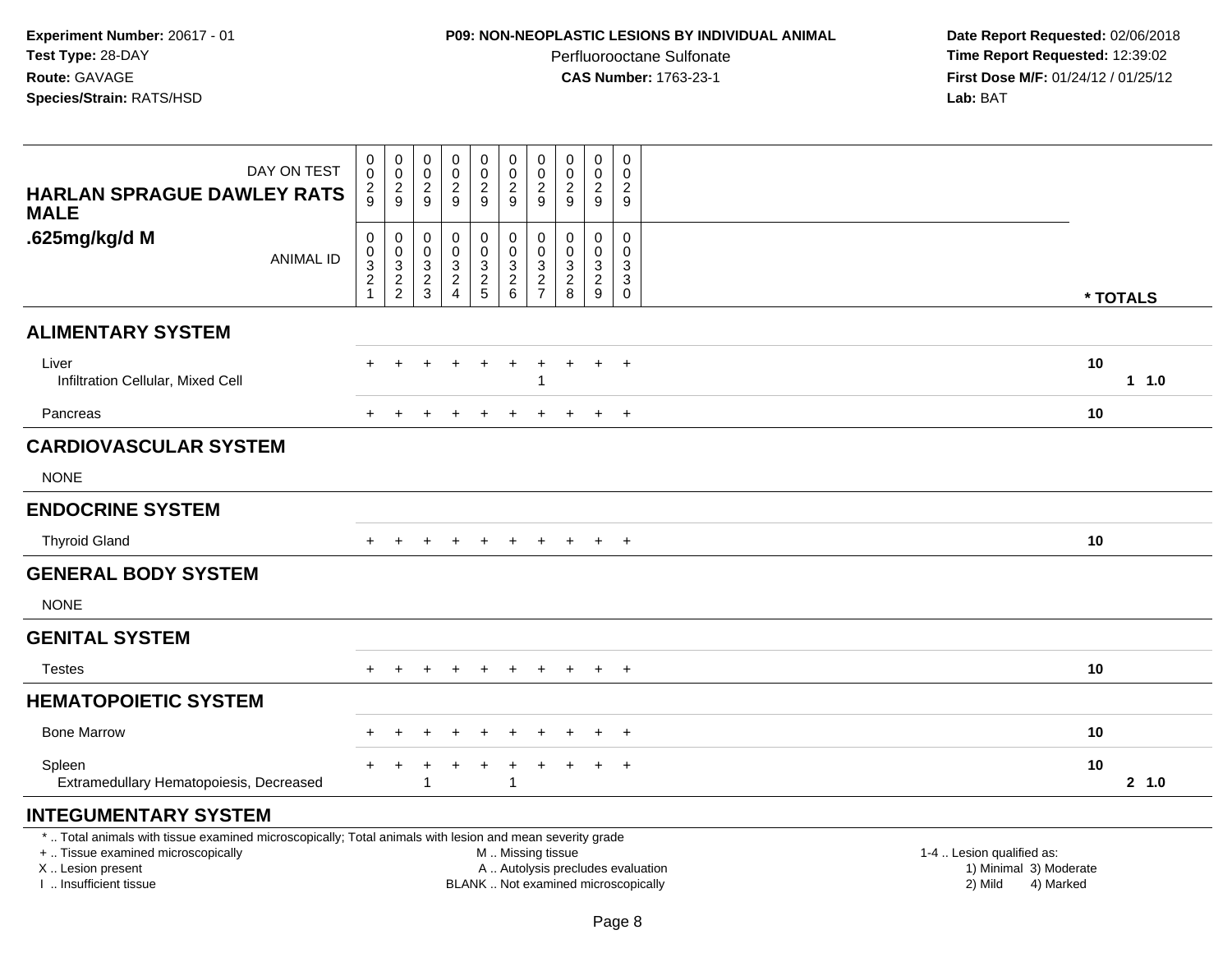### **P09: NON-NEOPLASTIC LESIONS BY INDIVIDUAL ANIMAL**

Perfluorooctane Sulfonate<br>CAS Number: 1763-23-1

 **Date Report Requested:** 02/06/2018 **Time Report Requested:** 12:39:02 **First Dose M/F:** 01/24/12 / 01/25/12<br>**Lab:** BAT **Lab:** BAT

| DAY ON TEST<br><b>HARLAN SPRAGUE DAWLEY RATS</b><br><b>MALE</b>                                        | $\overline{0}$<br>$\mathbf 0$<br>$\frac{2}{9}$                     | 0<br>$\frac{0}{2}$                     | 0<br>$\pmb{0}$<br>$\overline{c}$<br>$\mathsf g$ | 0<br>$\pmb{0}$<br>$\overline{2}$<br>$\overline{9}$       | 0<br>$\frac{0}{2}$                                   | 0<br>$\frac{0}{2}$                  | $\pmb{0}$<br>$\frac{0}{2}$                  | 0<br>0<br>$\sqrt{2}$<br>9      | $\pmb{0}$<br>$\begin{smallmatrix} 0\\2 \end{smallmatrix}$<br>$9$ | 0<br>$\mathbf 0$<br>$\overline{c}$<br>$\boldsymbol{9}$ |                         |
|--------------------------------------------------------------------------------------------------------|--------------------------------------------------------------------|----------------------------------------|-------------------------------------------------|----------------------------------------------------------|------------------------------------------------------|-------------------------------------|---------------------------------------------|--------------------------------|------------------------------------------------------------------|--------------------------------------------------------|-------------------------|
| .625mg/kg/d M<br><b>ANIMAL ID</b>                                                                      | 0<br>$\pmb{0}$<br>$\overline{3}$<br>$\overline{2}$<br>$\mathbf{1}$ | 0<br>$\boldsymbol{0}$<br>$\frac{3}{2}$ | 0<br>0<br>3<br>$\frac{2}{3}$                    | 0<br>0<br>$\sqrt{3}$<br>$\overline{2}$<br>$\overline{4}$ | 0<br>$\begin{array}{c} 0 \\ 3 \\ 2 \\ 5 \end{array}$ | 0<br>$\mathbf 0$<br>$\frac{3}{2}$ 6 | $\pmb{0}$<br>$\frac{0}{2}$<br>$\frac{3}{7}$ | 0<br>0<br>3<br>$\sqrt{2}$<br>8 | 0<br>$\mathbf 0$<br>$\sqrt{3}$<br>$\boldsymbol{2}$<br>9          | 0<br>0<br>3<br>$\sqrt{3}$<br>$\mathbf 0$               | * TOTALS                |
| <b>NONE</b>                                                                                            |                                                                    |                                        |                                                 |                                                          |                                                      |                                     |                                             |                                |                                                                  |                                                        |                         |
| <b>MUSCULOSKELETAL SYSTEM</b>                                                                          |                                                                    |                                        |                                                 |                                                          |                                                      |                                     |                                             |                                |                                                                  |                                                        |                         |
| <b>NONE</b>                                                                                            |                                                                    |                                        |                                                 |                                                          |                                                      |                                     |                                             |                                |                                                                  |                                                        |                         |
| <b>NERVOUS SYSTEM</b>                                                                                  |                                                                    |                                        |                                                 |                                                          |                                                      |                                     |                                             |                                |                                                                  |                                                        |                         |
| <b>NONE</b>                                                                                            |                                                                    |                                        |                                                 |                                                          |                                                      |                                     |                                             |                                |                                                                  |                                                        |                         |
| <b>RESPIRATORY SYSTEM</b>                                                                              |                                                                    |                                        |                                                 |                                                          |                                                      |                                     |                                             |                                |                                                                  |                                                        |                         |
| Nose<br>Respiratory Epithelium, Hyperplasia<br>Respiratory Epithelium, Inflammation, Chronic<br>Active | $\overline{2}$<br>$\overline{2}$                                   | $\overline{2}$<br>$\overline{2}$       | $\overline{c}$<br>$\overline{2}$                | $\ddot{}$<br>$\overline{2}$<br>$\overline{2}$            | +<br>$\overline{2}$<br>$\overline{2}$                |                                     |                                             | $\ddot{}$                      | $\pm$                                                            | $^{+}$                                                 | 10<br>6 1.8<br>5<br>2.0 |
| <b>SPECIAL SENSES SYSTEM</b>                                                                           |                                                                    |                                        |                                                 |                                                          |                                                      |                                     |                                             |                                |                                                                  |                                                        |                         |
| <b>NONE</b>                                                                                            |                                                                    |                                        |                                                 |                                                          |                                                      |                                     |                                             |                                |                                                                  |                                                        |                         |
| <b>URINARY SYSTEM</b>                                                                                  |                                                                    |                                        |                                                 |                                                          |                                                      |                                     |                                             |                                |                                                                  |                                                        |                         |
| Kidney<br>Nephropathy, Chronic Progressive                                                             | $\mathbf{1}$                                                       |                                        | +<br>$\overline{1}$                             | ÷                                                        | $\div$                                               | $\ddot{}$                           | $\ddot{}$                                   | $+$                            | $\ddot{}$                                                        | $\div$<br>1                                            | 10<br>6 1.0             |

\* .. Total animals with tissue examined microscopically; Total animals with lesion and mean severity grade

+ .. Tissue examined microscopically

X .. Lesion present

I .. Insufficient tissue

 M .. Missing tissueA .. Autolysis precludes evaluation

BLANK .. Not examined microscopically 2) Mild 4) Marked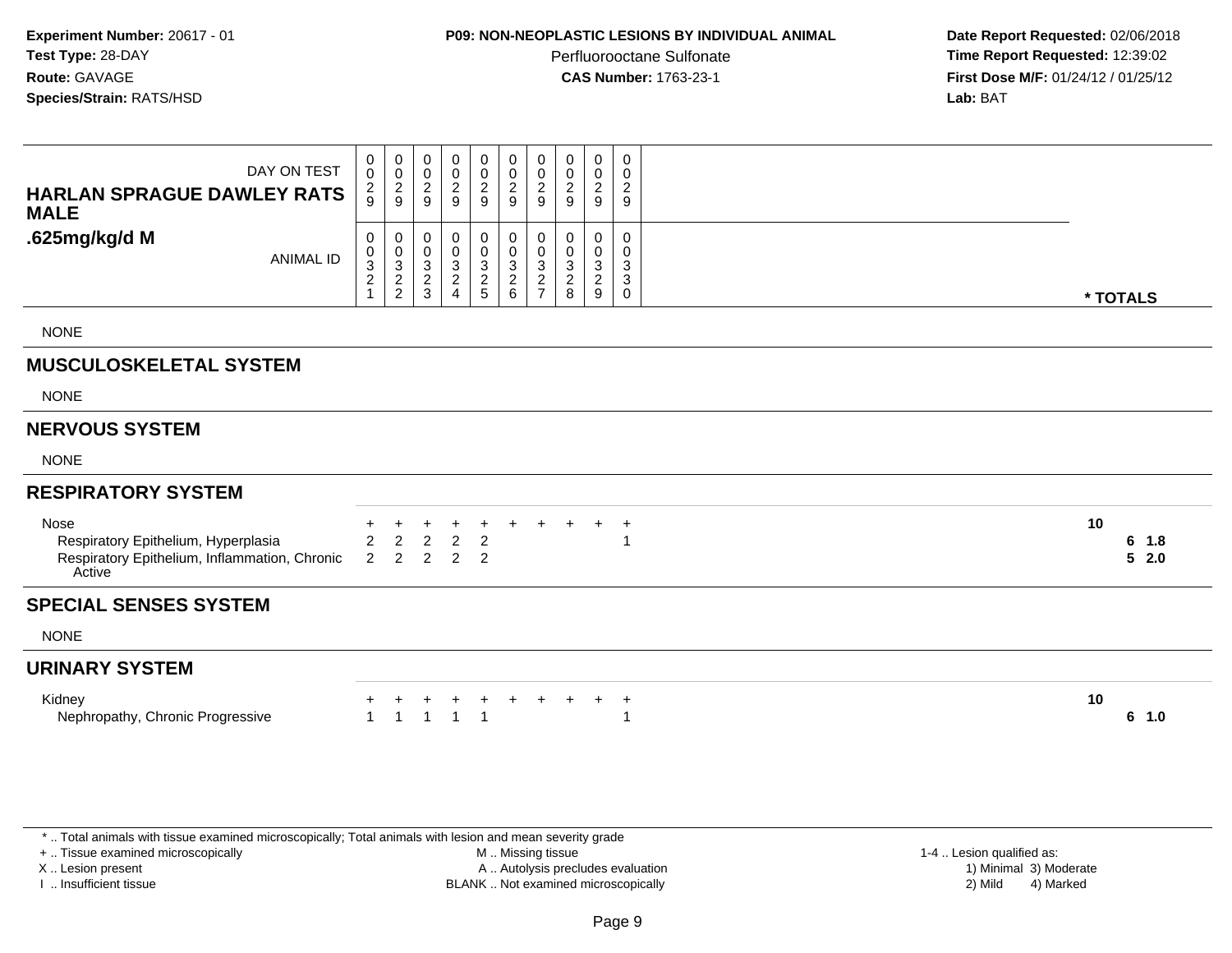## **P09: NON-NEOPLASTIC LESIONS BY INDIVIDUAL ANIMAL**

Perfluorooctane Sulfonate<br>CAS Number: 1763-23-1

| DAY ON TEST                                                                                                                                                                                   | $\pmb{0}$<br>$\pmb{0}$                                              | $\pmb{0}$<br>$\mathbf 0$                                                      | $\mathbf 0$<br>$\boldsymbol{0}$                        | $\pmb{0}$<br>$\pmb{0}$                                | $\pmb{0}$<br>$\mathbf 0$                        | $\pmb{0}$<br>$\pmb{0}$                                                                        | $\mathbf 0$<br>$\pmb{0}$                                            | $\pmb{0}$<br>$\mathsf 0$                                                   | $\mathbf 0$<br>$\pmb{0}$                                         | $\mathbf 0$<br>$\mathbf 0$                                                |                                                                             |    |          |
|-----------------------------------------------------------------------------------------------------------------------------------------------------------------------------------------------|---------------------------------------------------------------------|-------------------------------------------------------------------------------|--------------------------------------------------------|-------------------------------------------------------|-------------------------------------------------|-----------------------------------------------------------------------------------------------|---------------------------------------------------------------------|----------------------------------------------------------------------------|------------------------------------------------------------------|---------------------------------------------------------------------------|-----------------------------------------------------------------------------|----|----------|
| <b>HARLAN SPRAGUE DAWLEY RATS</b><br><b>MALE</b>                                                                                                                                              | $\frac{2}{9}$                                                       | $\frac{2}{9}$                                                                 | $\frac{2}{9}$                                          | $\frac{2}{9}$                                         | $\boldsymbol{2}$<br>$\overline{9}$              | $\boldsymbol{2}$<br>9                                                                         | $\frac{2}{9}$                                                       | $\overline{2}$<br>9                                                        | $\sqrt{2}$<br>$\overline{9}$                                     | $\overline{2}$<br>9                                                       |                                                                             |    |          |
| 1.25mg/kg/d M<br><b>ANIMAL ID</b>                                                                                                                                                             | $\boldsymbol{0}$<br>$\frac{0}{3}$<br>$\ensuremath{\mathsf{3}}$<br>1 | $\pmb{0}$<br>0<br>$\ensuremath{\mathsf{3}}$<br>$\mathbf{3}$<br>$\overline{2}$ | $\mathbf 0$<br>$\mathbf 0$<br>3<br>3<br>$\overline{3}$ | 0<br>$\mathbf 0$<br>$\mathbf{3}$<br>$\mathbf{3}$<br>4 | 0<br>$\mathbf 0$<br>$\sqrt{3}$<br>$\frac{3}{5}$ | $\pmb{0}$<br>$\mathbf 0$<br>$\mathbf{3}$<br>$\overline{3}$<br>$6\phantom{a}$                  | 0<br>$\mathbf{0}$<br>$\mathbf{3}$<br>$\mathbf{3}$<br>$\overline{7}$ | $\mathbf 0$<br>$\mathbf 0$<br>$\sqrt{3}$<br>$\mathbf{3}$<br>$\overline{8}$ | 0<br>$\mathbf 0$<br>$\mathbf 3$<br>$\mathbf 3$<br>$\overline{9}$ | $\mathbf 0$<br>$\mathbf{0}$<br>3<br>$\overline{4}$<br>$\mathsf{O}\xspace$ |                                                                             |    | * TOTALS |
| <b>ALIMENTARY SYSTEM</b>                                                                                                                                                                      |                                                                     |                                                                               |                                                        |                                                       |                                                 |                                                                                               |                                                                     |                                                                            |                                                                  |                                                                           |                                                                             |    |          |
| Liver<br>Hepatocyte, Hypertrophy                                                                                                                                                              | ٠                                                                   | $\ddot{}$                                                                     | $\div$                                                 | $\div$                                                | $\div$                                          | $\ddot{}$                                                                                     |                                                                     | $\div$                                                                     | $\ddot{}$<br>$\overline{c}$                                      | $+$<br>$\overline{1}$                                                     |                                                                             | 10 | 3, 1.3   |
| Pancreas                                                                                                                                                                                      | $\div$                                                              |                                                                               |                                                        |                                                       |                                                 |                                                                                               |                                                                     |                                                                            | $\ddot{}$                                                        | $+$                                                                       |                                                                             | 10 |          |
| <b>CARDIOVASCULAR SYSTEM</b>                                                                                                                                                                  |                                                                     |                                                                               |                                                        |                                                       |                                                 |                                                                                               |                                                                     |                                                                            |                                                                  |                                                                           |                                                                             |    |          |
| <b>NONE</b>                                                                                                                                                                                   |                                                                     |                                                                               |                                                        |                                                       |                                                 |                                                                                               |                                                                     |                                                                            |                                                                  |                                                                           |                                                                             |    |          |
| <b>ENDOCRINE SYSTEM</b>                                                                                                                                                                       |                                                                     |                                                                               |                                                        |                                                       |                                                 |                                                                                               |                                                                     |                                                                            |                                                                  |                                                                           |                                                                             |    |          |
| <b>Thyroid Gland</b>                                                                                                                                                                          | $\pm$                                                               | $\ddot{}$                                                                     |                                                        | $\overline{ }$                                        | $\ddot{}$                                       | $\ddot{}$                                                                                     | $\ddot{}$                                                           | $+$                                                                        | $+$                                                              | $^{+}$                                                                    |                                                                             | 10 |          |
| <b>GENERAL BODY SYSTEM</b>                                                                                                                                                                    |                                                                     |                                                                               |                                                        |                                                       |                                                 |                                                                                               |                                                                     |                                                                            |                                                                  |                                                                           |                                                                             |    |          |
| <b>NONE</b>                                                                                                                                                                                   |                                                                     |                                                                               |                                                        |                                                       |                                                 |                                                                                               |                                                                     |                                                                            |                                                                  |                                                                           |                                                                             |    |          |
| <b>GENITAL SYSTEM</b>                                                                                                                                                                         |                                                                     |                                                                               |                                                        |                                                       |                                                 |                                                                                               |                                                                     |                                                                            |                                                                  |                                                                           |                                                                             |    |          |
| <b>Testes</b>                                                                                                                                                                                 |                                                                     |                                                                               |                                                        |                                                       |                                                 |                                                                                               |                                                                     |                                                                            | $\pm$                                                            | $\overline{ }$                                                            |                                                                             | 10 |          |
| <b>HEMATOPOIETIC SYSTEM</b>                                                                                                                                                                   |                                                                     |                                                                               |                                                        |                                                       |                                                 |                                                                                               |                                                                     |                                                                            |                                                                  |                                                                           |                                                                             |    |          |
| <b>Bone Marrow</b><br>Hypocellularity                                                                                                                                                         | $\div$<br>-1                                                        | $\ddot{}$                                                                     | ÷                                                      | $\ddot{}$                                             | $\ddot{}$                                       | $\ddot{}$<br>$\overline{1}$                                                                   |                                                                     |                                                                            | $\ddot{}$                                                        | $\overline{ }$<br>-1                                                      |                                                                             | 10 | 5 1.0    |
| Spleen<br>Extramedullary Hematopoiesis, Decreased                                                                                                                                             | $\overline{1}$                                                      |                                                                               |                                                        | $\overline{1}$                                        |                                                 |                                                                                               | $\mathbf{1}$                                                        | $\overline{1}$                                                             | $\mathbf{1}$                                                     | $\ddot{}$<br>$\overline{1}$                                               |                                                                             | 10 | $7$ 1.0  |
| *  Total animals with tissue examined microscopically; Total animals with lesion and mean severity grade<br>+  Tissue examined microscopically<br>X  Lesion present<br>I  Insufficient tissue |                                                                     |                                                                               |                                                        |                                                       |                                                 | M  Missing tissue<br>A  Autolysis precludes evaluation<br>BLANK  Not examined microscopically |                                                                     |                                                                            |                                                                  |                                                                           | 1-4  Lesion qualified as:<br>1) Minimal 3) Moderate<br>2) Mild<br>4) Marked |    |          |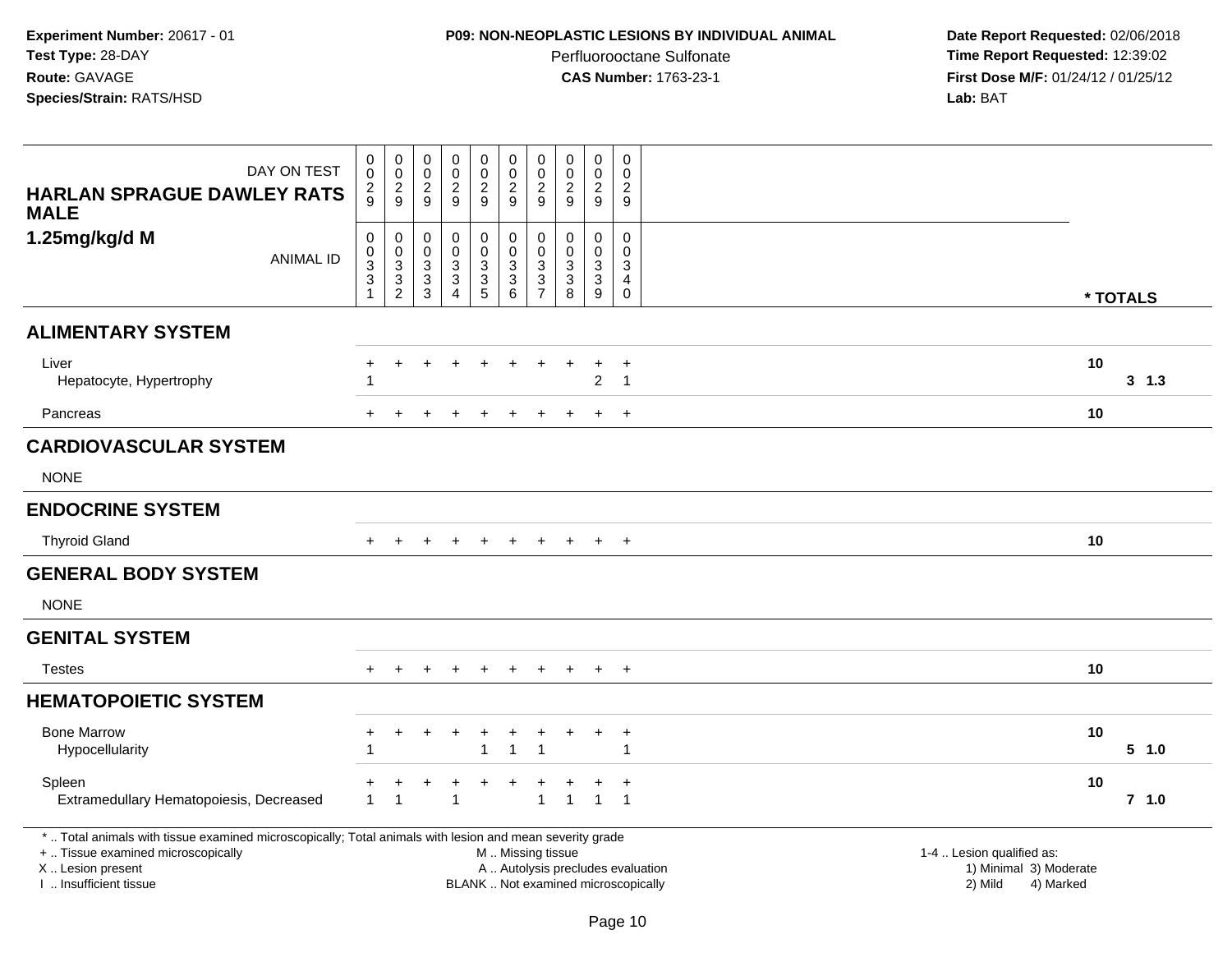### **P09: NON-NEOPLASTIC LESIONS BY INDIVIDUAL ANIMAL**

Perfluorooctane Sulfonate<br>CAS Number: 1763-23-1

 **Date Report Requested:** 02/06/2018 **Time Report Requested:** 12:39:02 **First Dose M/F:** 01/24/12 / 01/25/12<br>**Lab:** BAT **Lab:** BAT

| DAY ON TEST<br><b>HARLAN SPRAGUE DAWLEY RATS</b><br><b>MALE</b>                                        | 0<br>$\mathbf 0$<br>$\frac{2}{9}$                                  | $\begin{array}{c} 0 \\ 0 \\ 2 \\ 9 \end{array}$ | $_{\rm 0}^{\rm 0}$<br>$\boldsymbol{2}$<br>$\boldsymbol{9}$ | 0<br>0<br>$\overline{c}$<br>$\boldsymbol{9}$               | $\begin{array}{c} 0 \\ 0 \\ 2 \\ 9 \end{array}$ | 0<br>$\mathsf{O}\xspace$<br>$\sqrt{2}$<br>9        | 0<br>$\frac{0}{2}$<br>9                           | 0<br>$\pmb{0}$<br>$\overline{c}$<br>9 | $\begin{smallmatrix}0\0\0\end{smallmatrix}$<br>$\sqrt{2}$<br>$\boldsymbol{9}$ | $\mathbf 0$<br>$\mathbf 0$<br>$\overline{c}$<br>9 |                      |  |
|--------------------------------------------------------------------------------------------------------|--------------------------------------------------------------------|-------------------------------------------------|------------------------------------------------------------|------------------------------------------------------------|-------------------------------------------------|----------------------------------------------------|---------------------------------------------------|---------------------------------------|-------------------------------------------------------------------------------|---------------------------------------------------|----------------------|--|
| 1.25mg/kg/d M<br><b>ANIMAL ID</b>                                                                      | 0<br>$\mathbf 0$<br>$\mathbf{3}$<br>$\overline{3}$<br>$\mathbf{1}$ | 0<br>$\mathbf 0$<br>$\frac{3}{2}$               | 0<br>$\boldsymbol{0}$<br>$\frac{3}{3}$                     | 0<br>0<br>$\mathbf{3}$<br>$\overline{3}$<br>$\overline{4}$ | $\mathbf 0$<br>$\mathsf 0$<br>$\frac{3}{3}$     | 0<br>$\mathbf 0$<br>$\sqrt{3}$<br>$\overline{3}$ 6 | 0<br>$\mathbf 0$<br>$\mathbf{3}$<br>$\frac{3}{7}$ | 0<br>$\mathbf 0$<br>3<br>3<br>8       | 0<br>0<br>$_3^3$<br>9                                                         | $\mathbf 0$<br>$\mathbf 0$<br>3<br>4<br>0         | * TOTALS             |  |
| <b>INTEGUMENTARY SYSTEM</b><br><b>NONE</b>                                                             |                                                                    |                                                 |                                                            |                                                            |                                                 |                                                    |                                                   |                                       |                                                                               |                                                   |                      |  |
| <b>MUSCULOSKELETAL SYSTEM</b><br><b>NONE</b>                                                           |                                                                    |                                                 |                                                            |                                                            |                                                 |                                                    |                                                   |                                       |                                                                               |                                                   |                      |  |
| <b>NERVOUS SYSTEM</b><br><b>NONE</b>                                                                   |                                                                    |                                                 |                                                            |                                                            |                                                 |                                                    |                                                   |                                       |                                                                               |                                                   |                      |  |
| <b>RESPIRATORY SYSTEM</b>                                                                              |                                                                    |                                                 |                                                            |                                                            |                                                 |                                                    |                                                   |                                       |                                                                               |                                                   |                      |  |
| Nose<br>Respiratory Epithelium, Hyperplasia<br>Respiratory Epithelium, Inflammation, Chronic<br>Active |                                                                    | $\overline{\mathbf{c}}$<br>$\mathbf{1}$         | $\sqrt{2}$<br>$\overline{1}$                               | 1<br>$\mathbf{1}$                                          | -1<br>$\overline{1}$                            |                                                    |                                                   | $\mathbf 1$                           |                                                                               | $+$                                               | 10<br>4 1.5<br>5 1.0 |  |
| <b>SPECIAL SENSES SYSTEM</b>                                                                           |                                                                    |                                                 |                                                            |                                                            |                                                 |                                                    |                                                   |                                       |                                                                               |                                                   |                      |  |
| <b>NONE</b>                                                                                            |                                                                    |                                                 |                                                            |                                                            |                                                 |                                                    |                                                   |                                       |                                                                               |                                                   |                      |  |
| <b>URINARY SYSTEM</b>                                                                                  |                                                                    |                                                 |                                                            |                                                            |                                                 |                                                    |                                                   |                                       |                                                                               |                                                   |                      |  |
| Kidney<br>Nephropathy, Chronic Progressive                                                             | 1                                                                  |                                                 | $\ddot{}$<br>$\mathbf{1}$                                  | +<br>$\overline{1}$                                        | $\overline{1}$                                  | $\ddot{}$<br>$\overline{1}$                        | $\overline{1}$                                    | $\overline{1}$                        | $\mathbf{1}$                                                                  | $+$                                               | 10<br>8 1.0          |  |
|                                                                                                        |                                                                    |                                                 |                                                            |                                                            |                                                 |                                                    |                                                   |                                       |                                                                               |                                                   |                      |  |

\* .. Total animals with tissue examined microscopically; Total animals with lesion and mean severity grade

+ .. Tissue examined microscopically

X .. Lesion present

I .. Insufficient tissue

 M .. Missing tissueA .. Autolysis precludes evaluation

BLANK .. Not examined microscopically 2) Mild 4) Marked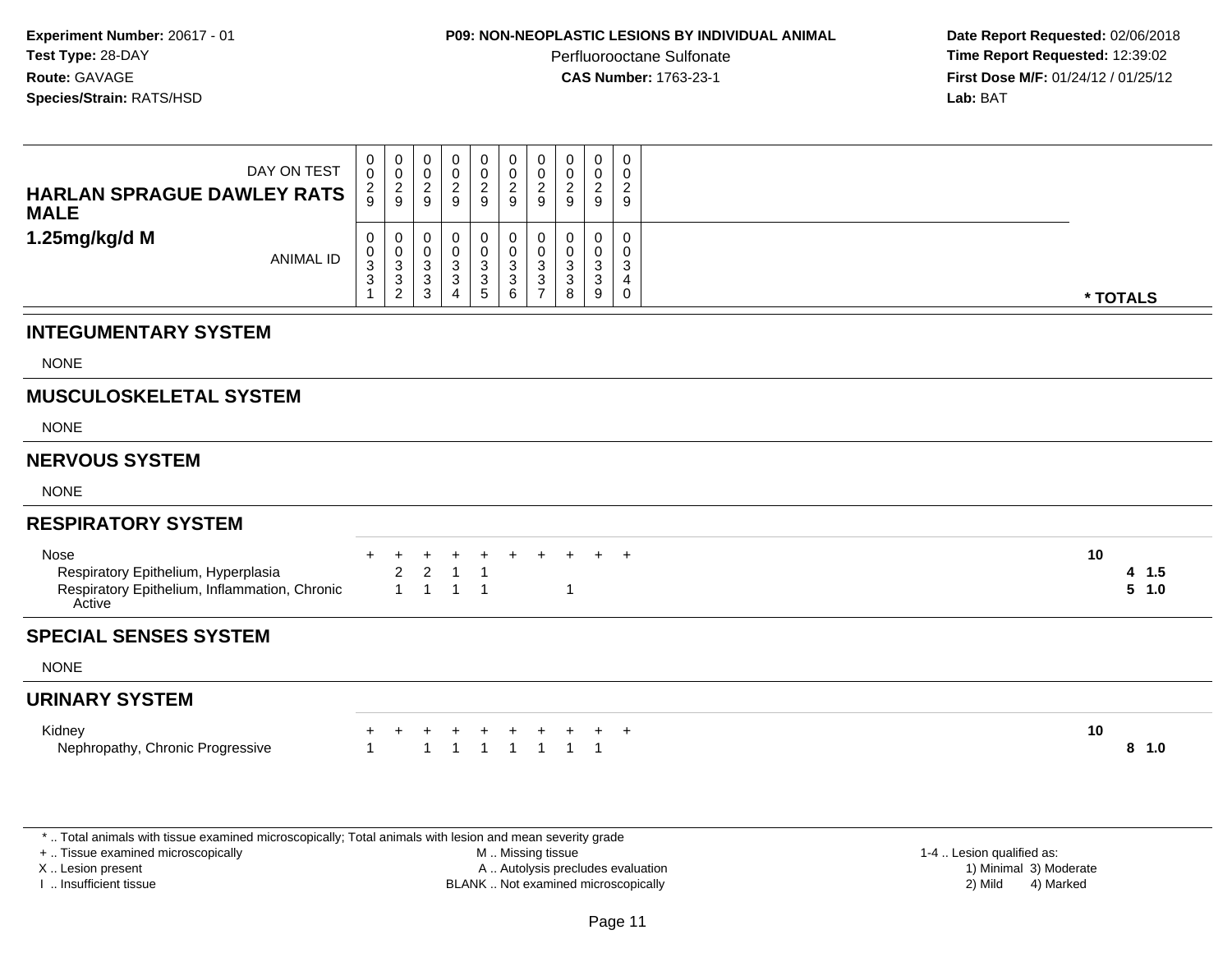## **P09: NON-NEOPLASTIC LESIONS BY INDIVIDUAL ANIMAL**

Perfluorooctane Sulfonate<br>CAS Number: 1763-23-1

| <b>HARLAN SPRAGUE DAWLEY RATS</b><br><b>MALE</b>                                                                                                                                              | DAY ON TEST      | 0<br>0<br>$\frac{2}{9}$                             | $\pmb{0}$<br>$\mathbf 0$<br>$\overline{c}$<br>9                                                  | $\mathbf 0$<br>$\boldsymbol{0}$<br>$\overline{2}$<br>9            | $\mathbf 0$<br>$\pmb{0}$<br>$\overline{2}$<br>9                                                         | $\mathbf 0$<br>$\pmb{0}$<br>$\frac{2}{9}$                                           | 0<br>$\mathbf 0$<br>$\overline{c}$<br>$\boldsymbol{9}$                              | 0<br>$\pmb{0}$<br>$\overline{c}$<br>9                             | 0<br>$\mathbf 0$<br>$\overline{2}$<br>9                                  | $\pmb{0}$<br>$\pmb{0}$<br>$\overline{2}$<br>9               | 0<br>$\mathbf{0}$<br>2<br>9                      |                                                                |           |                            |
|-----------------------------------------------------------------------------------------------------------------------------------------------------------------------------------------------|------------------|-----------------------------------------------------|--------------------------------------------------------------------------------------------------|-------------------------------------------------------------------|---------------------------------------------------------------------------------------------------------|-------------------------------------------------------------------------------------|-------------------------------------------------------------------------------------|-------------------------------------------------------------------|--------------------------------------------------------------------------|-------------------------------------------------------------|--------------------------------------------------|----------------------------------------------------------------|-----------|----------------------------|
| 2.5mg/kg/d M                                                                                                                                                                                  | <b>ANIMAL ID</b> | $\pmb{0}$<br>$\mathsf{O}\xspace$<br>$\sqrt{3}$<br>4 | $\pmb{0}$<br>$\pmb{0}$<br>$\ensuremath{\mathsf{3}}$<br>$\overline{\mathbf{4}}$<br>$\overline{2}$ | $\mathbf 0$<br>$\mathbf 0$<br>3<br>$\overline{4}$<br>$\mathbf{3}$ | $\boldsymbol{0}$<br>$\pmb{0}$<br>$\ensuremath{\mathsf{3}}$<br>$\overline{\mathbf{4}}$<br>$\overline{4}$ | $\boldsymbol{0}$<br>$\mathbf 0$<br>$\mathbf{3}$<br>$\overline{4}$<br>$\overline{5}$ | $\pmb{0}$<br>$\pmb{0}$<br>$\ensuremath{\mathsf{3}}$<br>$\overline{\mathbf{4}}$<br>6 | $\pmb{0}$<br>$\mathbf 0$<br>3<br>$\overline{4}$<br>$\overline{7}$ | $\pmb{0}$<br>$\Omega$<br>$\mathbf{3}$<br>$\overline{4}$<br>8             | $\pmb{0}$<br>$\pmb{0}$<br>$\sqrt{3}$<br>$\overline{4}$<br>9 | 0<br>$\Omega$<br>3<br>$\,$ 5 $\,$<br>$\mathbf 0$ |                                                                |           | * TOTALS                   |
| <b>ALIMENTARY SYSTEM</b>                                                                                                                                                                      |                  |                                                     |                                                                                                  |                                                                   |                                                                                                         |                                                                                     |                                                                                     |                                                                   |                                                                          |                                                             |                                                  |                                                                |           |                            |
| Liver<br>Infiltration Cellular, Mixed Cell<br>Hepatocyte, Hypertrophy<br>Hepatocyte, Vacuolization Cytoplasmic                                                                                |                  |                                                     | $\ddot{}$<br>$\overline{2}$                                                                      | $\overline{1}$                                                    | $\overline{1}$                                                                                          | $+$<br>1<br>$\mathbf{1}$<br>$\mathbf{1}$                                            | -1                                                                                  | $\ddot{}$                                                         | $\mathbf{1}$                                                             | $\ddot{+}$<br>$2 \quad 1$                                   | $+$                                              |                                                                | 10        | 3, 1.0<br>$8$ 1.3<br>2 1.0 |
| Pancreas                                                                                                                                                                                      |                  | $+$                                                 | $\div$                                                                                           |                                                                   |                                                                                                         | $\pm$                                                                               |                                                                                     |                                                                   |                                                                          | $\ddot{}$                                                   | $+$                                              |                                                                | 10        |                            |
| <b>CARDIOVASCULAR SYSTEM</b>                                                                                                                                                                  |                  |                                                     |                                                                                                  |                                                                   |                                                                                                         |                                                                                     |                                                                                     |                                                                   |                                                                          |                                                             |                                                  |                                                                |           |                            |
| <b>NONE</b>                                                                                                                                                                                   |                  |                                                     |                                                                                                  |                                                                   |                                                                                                         |                                                                                     |                                                                                     |                                                                   |                                                                          |                                                             |                                                  |                                                                |           |                            |
| <b>ENDOCRINE SYSTEM</b>                                                                                                                                                                       |                  |                                                     |                                                                                                  |                                                                   |                                                                                                         |                                                                                     |                                                                                     |                                                                   |                                                                          |                                                             |                                                  |                                                                |           |                            |
| <b>Thyroid Gland</b>                                                                                                                                                                          |                  |                                                     |                                                                                                  |                                                                   |                                                                                                         |                                                                                     |                                                                                     |                                                                   |                                                                          | $\pm$                                                       | $+$                                              |                                                                | 10        |                            |
| <b>GENERAL BODY SYSTEM</b>                                                                                                                                                                    |                  |                                                     |                                                                                                  |                                                                   |                                                                                                         |                                                                                     |                                                                                     |                                                                   |                                                                          |                                                             |                                                  |                                                                |           |                            |
| <b>NONE</b>                                                                                                                                                                                   |                  |                                                     |                                                                                                  |                                                                   |                                                                                                         |                                                                                     |                                                                                     |                                                                   |                                                                          |                                                             |                                                  |                                                                |           |                            |
| <b>GENITAL SYSTEM</b>                                                                                                                                                                         |                  |                                                     |                                                                                                  |                                                                   |                                                                                                         |                                                                                     |                                                                                     |                                                                   |                                                                          |                                                             |                                                  |                                                                |           |                            |
| <b>Testes</b>                                                                                                                                                                                 |                  | $+$                                                 | $\ddot{}$                                                                                        | +                                                                 | $\ddot{}$                                                                                               | $\ddot{}$                                                                           | $\ddot{}$                                                                           | $+$                                                               | $+$                                                                      | $+$                                                         | $+$                                              |                                                                | 10        |                            |
| <b>HEMATOPOIETIC SYSTEM</b>                                                                                                                                                                   |                  |                                                     |                                                                                                  |                                                                   |                                                                                                         |                                                                                     |                                                                                     |                                                                   |                                                                          |                                                             |                                                  |                                                                |           |                            |
| <b>Bone Marrow</b><br>Hypocellularity                                                                                                                                                         |                  |                                                     | $\overline{1}$                                                                                   | 1                                                                 | $\overline{\phantom{a}}$                                                                                | $\ddot{}$                                                                           |                                                                                     |                                                                   |                                                                          | $+$                                                         | $+$                                              |                                                                | 10        | 4 1.0                      |
| Spleen                                                                                                                                                                                        |                  | $+$                                                 | $\ddot{}$                                                                                        |                                                                   |                                                                                                         |                                                                                     |                                                                                     |                                                                   | $+$                                                                      | $+$                                                         | $+$                                              |                                                                | 10        |                            |
| *  Total animals with tissue examined microscopically; Total animals with lesion and mean severity grade<br>+  Tissue examined microscopically<br>X  Lesion present<br>I. Insufficient tissue |                  |                                                     |                                                                                                  |                                                                   |                                                                                                         |                                                                                     | M  Missing tissue                                                                   |                                                                   | A  Autolysis precludes evaluation<br>BLANK  Not examined microscopically |                                                             |                                                  | 1-4  Lesion qualified as:<br>1) Minimal 3) Moderate<br>2) Mild | 4) Marked |                            |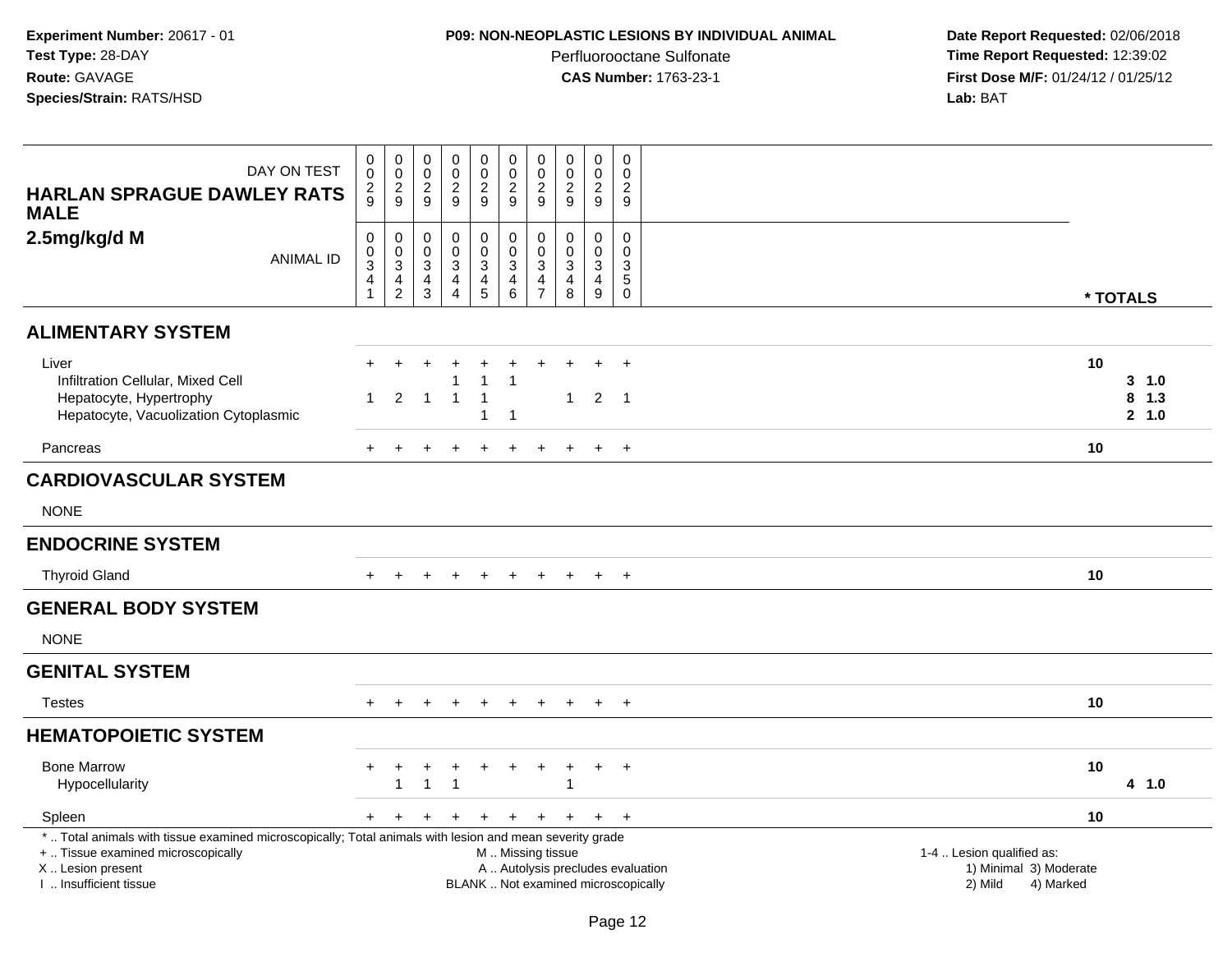### **P09: NON-NEOPLASTIC LESIONS BY INDIVIDUAL ANIMAL**

Perfluorooctane Sulfonate<br>CAS Number: 1763-23-1

| DAY ON TEST<br><b>HARLAN SPRAGUE DAWLEY RATS</b><br><b>MALE</b>                                                                                   | 0<br>0<br>$\frac{2}{9}$                            | 0<br>$\mathbf 0$<br>$\frac{2}{9}$            | 0<br>0<br>$\overline{c}$<br>9                   | 0<br>$\mathbf 0$<br>$\frac{2}{9}$                                                                  | $\mathbf 0$<br>$\pmb{0}$<br>$\overline{2}$<br>9                 | $\mathbf 0$<br>$\mathsf{O}\xspace$<br>$\frac{2}{9}$                      | 0<br>$\mathbf 0$<br>$\boldsymbol{2}$<br>9                                    | 0<br>$\mathbf 0$<br>$\overline{2}$<br>9              | $\pmb{0}$<br>$\pmb{0}$<br>$\sqrt{2}$<br>9                         | 0<br>$\mathbf 0$<br>$\overline{c}$<br>9                   |                                                |
|---------------------------------------------------------------------------------------------------------------------------------------------------|----------------------------------------------------|----------------------------------------------|-------------------------------------------------|----------------------------------------------------------------------------------------------------|-----------------------------------------------------------------|--------------------------------------------------------------------------|------------------------------------------------------------------------------|------------------------------------------------------|-------------------------------------------------------------------|-----------------------------------------------------------|------------------------------------------------|
| 2.5mg/kg/d M<br><b>ANIMAL ID</b>                                                                                                                  | $\mathbf 0$<br>$_{3}^{\rm 0}$<br>4<br>$\mathbf{1}$ | $\pmb{0}$<br>$\frac{0}{3}$<br>$\overline{2}$ | 0<br>$\boldsymbol{0}$<br>$\mathbf{3}$<br>4<br>3 | $\pmb{0}$<br>$\mathbf 0$<br>$\ensuremath{\mathsf{3}}$<br>$\overline{\mathbf{4}}$<br>$\overline{4}$ | $\pmb{0}$<br>$\overline{0}$<br>$\frac{3}{4}$<br>5               | $\mathbf 0$<br>$\overline{0}$<br>3<br>$\overline{\mathbf{4}}$<br>6       | $\pmb{0}$<br>$\mathbf 0$<br>$\mathbf{3}$<br>$\overline{4}$<br>$\overline{7}$ | $\pmb{0}$<br>$\mathbf 0$<br>3<br>$\overline{4}$<br>8 | $\mathbf 0$<br>$\mathbf 0$<br>$\ensuremath{\mathsf{3}}$<br>4<br>9 | $\mathbf 0$<br>$\Omega$<br>3<br>$\sqrt{5}$<br>$\mathbf 0$ | * TOTALS                                       |
| Extramedullary Hematopoiesis, Decreased                                                                                                           | 1                                                  | $\overline{1}$                               | $\overline{1}$                                  | $\mathbf{1}$                                                                                       | $\overline{1}$                                                  |                                                                          | $\overline{1}$                                                               |                                                      | $\mathbf{1}$                                                      | $\overline{\phantom{0}}$                                  | 8 1.0                                          |
| <b>INTEGUMENTARY SYSTEM</b>                                                                                                                       |                                                    |                                              |                                                 |                                                                                                    |                                                                 |                                                                          |                                                                              |                                                      |                                                                   |                                                           |                                                |
| <b>NONE</b>                                                                                                                                       |                                                    |                                              |                                                 |                                                                                                    |                                                                 |                                                                          |                                                                              |                                                      |                                                                   |                                                           |                                                |
| <b>MUSCULOSKELETAL SYSTEM</b>                                                                                                                     |                                                    |                                              |                                                 |                                                                                                    |                                                                 |                                                                          |                                                                              |                                                      |                                                                   |                                                           |                                                |
| <b>NONE</b>                                                                                                                                       |                                                    |                                              |                                                 |                                                                                                    |                                                                 |                                                                          |                                                                              |                                                      |                                                                   |                                                           |                                                |
| <b>NERVOUS SYSTEM</b>                                                                                                                             |                                                    |                                              |                                                 |                                                                                                    |                                                                 |                                                                          |                                                                              |                                                      |                                                                   |                                                           |                                                |
| <b>NONE</b>                                                                                                                                       |                                                    |                                              |                                                 |                                                                                                    |                                                                 |                                                                          |                                                                              |                                                      |                                                                   |                                                           |                                                |
| <b>RESPIRATORY SYSTEM</b>                                                                                                                         |                                                    |                                              |                                                 |                                                                                                    |                                                                 |                                                                          |                                                                              |                                                      |                                                                   |                                                           |                                                |
| Nose<br>Respiratory Epithelium, Fibrosis, Focal<br>Respiratory Epithelium, Inflammation,<br>Granulomatous, Focal<br>Respiratory Epithelium, Ulcer |                                                    |                                              |                                                 |                                                                                                    | $\ddot{}$<br>$\overline{c}$<br>$\overline{1}$<br>$\overline{1}$ | $\ddot{}$                                                                |                                                                              |                                                      |                                                                   | $\overline{+}$                                            | 10<br>$12.0$<br>$1 \t1.0$<br>1 1.0             |
| <b>SPECIAL SENSES SYSTEM</b>                                                                                                                      |                                                    |                                              |                                                 |                                                                                                    |                                                                 |                                                                          |                                                                              |                                                      |                                                                   |                                                           |                                                |
| <b>NONE</b>                                                                                                                                       |                                                    |                                              |                                                 |                                                                                                    |                                                                 |                                                                          |                                                                              |                                                      |                                                                   |                                                           |                                                |
| <b>URINARY SYSTEM</b>                                                                                                                             |                                                    |                                              |                                                 |                                                                                                    |                                                                 |                                                                          |                                                                              |                                                      |                                                                   |                                                           |                                                |
| Kidney<br>Nephropathy, Chronic Progressive                                                                                                        |                                                    |                                              | 1                                               | $\mathbf{1}$                                                                                       | $\ddot{}$<br>$\overline{\mathbf{1}}$                            |                                                                          |                                                                              |                                                      |                                                                   |                                                           | 10<br>4 1.0                                    |
| *  Total animals with tissue examined microscopically; Total animals with lesion and mean severity grade<br>+  Tissue examined microscopically    |                                                    |                                              |                                                 |                                                                                                    |                                                                 | M  Missing tissue                                                        |                                                                              |                                                      |                                                                   |                                                           | 1-4  Lesion qualified as:                      |
| X  Lesion present<br>I  Insufficient tissue                                                                                                       |                                                    |                                              |                                                 |                                                                                                    |                                                                 | A  Autolysis precludes evaluation<br>BLANK  Not examined microscopically |                                                                              |                                                      |                                                                   |                                                           | 1) Minimal 3) Moderate<br>2) Mild<br>4) Marked |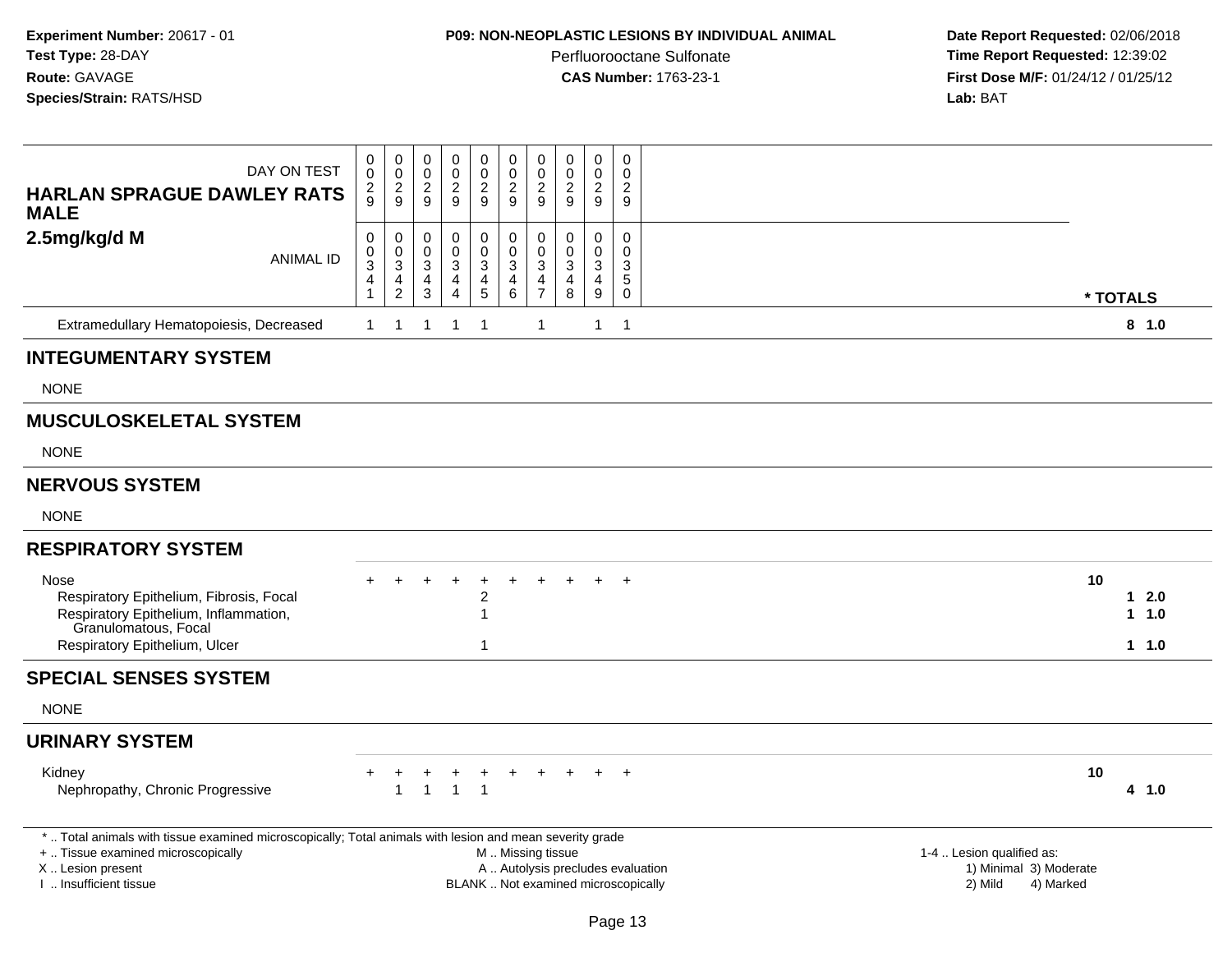#### **P09: NON-NEOPLASTIC LESIONS BY INDIVIDUAL ANIMAL**

Perfluorooctane Sulfonate<br>CAS Number: 1763-23-1

 **Date Report Requested:** 02/06/2018 **Time Report Requested:** 12:39:02 **First Dose M/F:** 01/24/12 / 01/25/12<br>**Lab:** BAT **Lab:** BAT

| DAY ON TEST<br><b>HARLAN SPRAGUE DAWLEY RATS</b><br><b>MALE</b>  | $\pmb{0}$<br>$\mathbf 0$<br>$\frac{2}{9}$  | 0002                     | $\begin{array}{c} 0 \\ 0 \\ 2 \\ 9 \end{array}$                 | $\pmb{0}$<br>$\frac{0}{2}$                                             | 0<br>$\frac{0}{2}$                                                     | $\pmb{0}$<br>$\frac{0}{2}$<br>$\boldsymbol{9}$                       | $\pmb{0}$<br>$\frac{0}{2}$<br>9                                         | $\pmb{0}$<br>$\pmb{0}$<br>$\overline{2}$<br>9             | 0<br>$_{2}^{\rm 0}$<br>$9\,$              | $\pmb{0}$<br>$\mathsf 0$<br>$\boldsymbol{2}$<br>9              |                                 |
|------------------------------------------------------------------|--------------------------------------------|--------------------------|-----------------------------------------------------------------|------------------------------------------------------------------------|------------------------------------------------------------------------|----------------------------------------------------------------------|-------------------------------------------------------------------------|-----------------------------------------------------------|-------------------------------------------|----------------------------------------------------------------|---------------------------------|
| 5mg/kg/d M<br><b>ANIMAL ID</b>                                   | $\mathbf 0$<br>$\frac{0}{3}$<br>$\sqrt{5}$ | $0$<br>$3$<br>$5$<br>$2$ | $\boldsymbol{0}$<br>$\frac{0}{3}$<br>$\sqrt{5}$<br>$\mathbf{3}$ | $\begin{smallmatrix} 0\\0\\3 \end{smallmatrix}$<br>$\overline{5}$<br>4 | $\begin{smallmatrix} 0\\0\\3 \end{smallmatrix}$<br>$\overline{5}$<br>5 | $\begin{smallmatrix}0\\0\\3\end{smallmatrix}$<br>$\overline{5}$<br>6 | $\mathbf 0$<br>$\pmb{0}$<br>$\sqrt{3}$<br>$\,$ 5 $\,$<br>$\overline{7}$ | $\mathbf 0$<br>$\pmb{0}$<br>$\sqrt{3}$<br>$\sqrt{5}$<br>8 | 0<br>$\frac{0}{3}$<br>$\overline{5}$<br>9 | $\mathbf 0$<br>$\mathbf 0$<br>$\mathbf{3}$<br>6<br>$\mathbf 0$ | * TOTALS                        |
| <b>ALIMENTARY SYSTEM</b>                                         |                                            |                          |                                                                 |                                                                        |                                                                        |                                                                      |                                                                         |                                                           |                                           |                                                                |                                 |
| Esophagus                                                        |                                            |                          |                                                                 |                                                                        |                                                                        |                                                                      |                                                                         |                                                           |                                           |                                                                | 10                              |
| Intestine Large, Cecum                                           |                                            |                          |                                                                 |                                                                        |                                                                        |                                                                      |                                                                         |                                                           |                                           | $+$                                                            | 10                              |
| Intestine Large, Colon                                           |                                            |                          |                                                                 |                                                                        |                                                                        |                                                                      |                                                                         |                                                           | $\ddot{}$                                 | $+$                                                            | 10                              |
| Intestine Large, Rectum                                          |                                            |                          |                                                                 |                                                                        |                                                                        |                                                                      |                                                                         |                                                           | $\ddot{}$                                 | $^{+}$                                                         | 10                              |
| Intestine Small, Duodenum                                        |                                            |                          |                                                                 |                                                                        |                                                                        |                                                                      |                                                                         |                                                           |                                           | $\ddot{}$                                                      | 10                              |
| Intestine Small, Ileum                                           |                                            |                          |                                                                 |                                                                        |                                                                        |                                                                      |                                                                         |                                                           |                                           | $\overline{+}$                                                 | 10                              |
| Intestine Small, Jejunum                                         |                                            |                          |                                                                 |                                                                        |                                                                        |                                                                      |                                                                         |                                                           |                                           | $+$                                                            | 10                              |
| Liver<br>Inflammation, Granulomatous, Focal                      | $\ddot{}$                                  | $\ddot{}$                |                                                                 |                                                                        |                                                                        |                                                                      |                                                                         |                                                           |                                           |                                                                | 10<br>$1 1.0$                   |
| Hepatocyte, Hypertrophy<br>Hepatocyte, Vacuolization Cytoplasmic | $\overline{2}$                             | $\overline{2}$           | 3                                                               | 2                                                                      | $\overline{2}$                                                         | $\overline{2}$                                                       | $\overline{2}$                                                          | $\boldsymbol{2}$<br>1                                     | $\overline{\mathbf{c}}$<br>$\mathbf{1}$   | $\overline{c}$<br>$\overline{1}$                               | 2.1<br>10 <sub>1</sub><br>4 1.0 |
| Pancreas                                                         |                                            |                          |                                                                 |                                                                        |                                                                        |                                                                      |                                                                         |                                                           |                                           | $\overline{ }$                                                 | 10                              |
| Salivary Glands                                                  |                                            |                          |                                                                 |                                                                        |                                                                        |                                                                      |                                                                         |                                                           |                                           | $\ddot{}$                                                      | 10                              |
| Stomach, Forestomach                                             |                                            |                          |                                                                 |                                                                        |                                                                        |                                                                      |                                                                         |                                                           |                                           | $\overline{1}$                                                 | 10                              |
| Stomach, Glandular                                               |                                            |                          |                                                                 |                                                                        |                                                                        |                                                                      |                                                                         |                                                           |                                           | $\ddot{}$                                                      | 10                              |

# **CARDIOVASCULAR SYSTEM**

\* .. Total animals with tissue examined microscopically; Total animals with lesion and mean severity grade

+ .. Tissue examined microscopically

X .. Lesion present

I .. Insufficient tissue

M .. Missing tissue

A .. Autolysis precludes evaluation

BLANK .. Not examined microscopically 2) Mild 4) Marked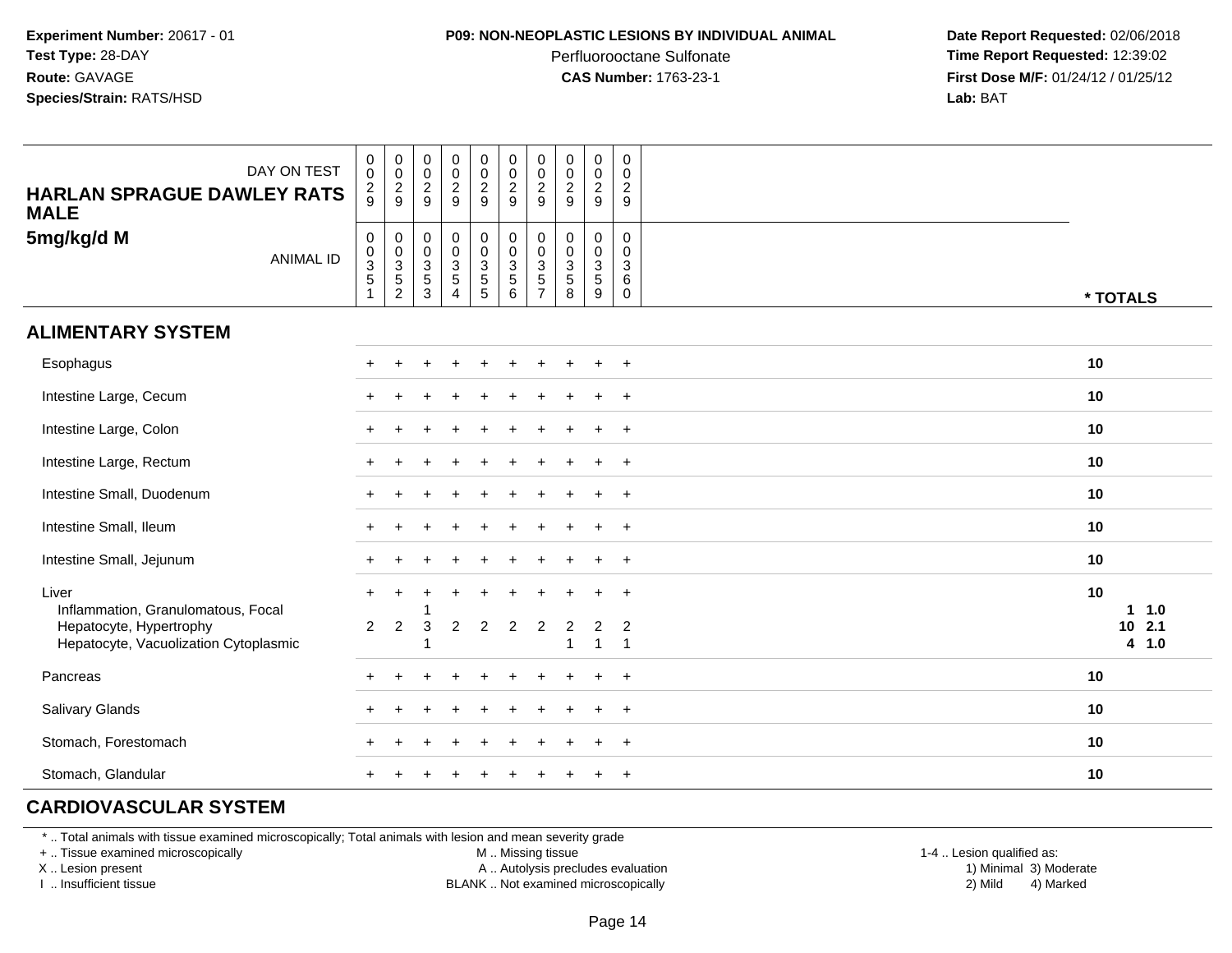#### **P09: NON-NEOPLASTIC LESIONS BY INDIVIDUAL ANIMAL**

Perfluorooctane Sulfonate<br>CAS Number: 1763-23-1

 **Date Report Requested:** 02/06/2018 **Time Report Requested:** 12:39:02 **First Dose M/F:** 01/24/12 / 01/25/12<br>**Lab:** BAT **Lab:** BAT

| DAY ON TEST                                                                                                                                                         | $_{\rm 0}^{\rm 0}$                         | $\begin{array}{c} 0 \\ 0 \\ 2 \\ 9 \end{array}$                              | 00029                                                  | $\pmb{0}$<br>$\ddot{\mathbf{0}}$                                               | $\pmb{0}$<br>$\mathbf 0$                                                       | $\pmb{0}$<br>$\mathbf 0$                                          | $\mathbf 0$<br>$\pmb{0}$                                                   | $\pmb{0}$<br>$\frac{0}{2}$                                                | $\mathsf 0$<br>$\pmb{0}$                                            | $\pmb{0}$<br>$\mathbf 0$                            |                                                     |
|---------------------------------------------------------------------------------------------------------------------------------------------------------------------|--------------------------------------------|------------------------------------------------------------------------------|--------------------------------------------------------|--------------------------------------------------------------------------------|--------------------------------------------------------------------------------|-------------------------------------------------------------------|----------------------------------------------------------------------------|---------------------------------------------------------------------------|---------------------------------------------------------------------|-----------------------------------------------------|-----------------------------------------------------|
| <b>HARLAN SPRAGUE DAWLEY RATS</b><br><b>MALE</b>                                                                                                                    | $\frac{2}{9}$                              |                                                                              |                                                        | $\frac{2}{9}$                                                                  | $\frac{2}{9}$                                                                  | $\frac{2}{9}$                                                     | $\sqrt{2}$<br>$\overline{9}$                                               |                                                                           | $\frac{2}{9}$                                                       | $\sqrt{2}$<br>9                                     |                                                     |
| 5mg/kg/d M<br><b>ANIMAL ID</b>                                                                                                                                      | $\pmb{0}$<br>$_3^0$<br>5<br>$\overline{1}$ | $\mathbf 0$<br>$\begin{smallmatrix}0\3\5\end{smallmatrix}$<br>$\overline{2}$ | $\mathsf{O}\xspace$<br>$_{3}^{\rm 0}$<br>$\frac{5}{3}$ | $\pmb{0}$<br>$\mathbf 0$<br>$\overline{3}$<br>$\overline{5}$<br>$\overline{4}$ | $\pmb{0}$<br>$\mathbf 0$<br>$\overline{3}$<br>$\overline{5}$<br>$\overline{5}$ | $\mathsf 0$<br>$\pmb{0}$<br>$\overline{3}$<br>$\overline{5}$<br>6 | $\mathbf 0$<br>$\mathbf 0$<br>$\mathbf{3}$<br>$\sqrt{5}$<br>$\overline{7}$ | $\mathsf{O}\xspace$<br>$\pmb{0}$<br>$\overline{3}$<br>$\overline{5}$<br>8 | $\mathbf 0$<br>$\mathbf 0$<br>$\overline{3}$<br>$\overline{5}$<br>9 | $\mathbf 0$<br>$\mathbf 0$<br>3<br>6<br>$\mathbf 0$ | * TOTALS                                            |
| <b>Blood Vessel</b>                                                                                                                                                 |                                            |                                                                              |                                                        |                                                                                |                                                                                |                                                                   |                                                                            |                                                                           | $\ddot{}$                                                           | $\overline{+}$                                      | 10                                                  |
| Heart                                                                                                                                                               | $\div$                                     |                                                                              |                                                        |                                                                                |                                                                                |                                                                   |                                                                            |                                                                           | $+$                                                                 | $+$                                                 | 10                                                  |
| <b>ENDOCRINE SYSTEM</b>                                                                                                                                             |                                            |                                                                              |                                                        |                                                                                |                                                                                |                                                                   |                                                                            |                                                                           |                                                                     |                                                     |                                                     |
| <b>Adrenal Cortex</b>                                                                                                                                               |                                            |                                                                              |                                                        |                                                                                |                                                                                |                                                                   |                                                                            |                                                                           |                                                                     | $\overline{+}$                                      | 10                                                  |
| Adrenal Medulla                                                                                                                                                     | $\ddot{}$                                  |                                                                              |                                                        |                                                                                |                                                                                |                                                                   |                                                                            |                                                                           | $\ddot{}$                                                           | $\overline{+}$                                      | 10                                                  |
| Islets, Pancreatic                                                                                                                                                  |                                            |                                                                              |                                                        |                                                                                |                                                                                |                                                                   |                                                                            |                                                                           | $\div$                                                              | $+$                                                 | 10                                                  |
| Parathyroid Gland                                                                                                                                                   | $\ddot{}$                                  | м                                                                            |                                                        |                                                                                |                                                                                |                                                                   |                                                                            |                                                                           | м                                                                   | $+$                                                 | 8                                                   |
| <b>Pituitary Gland</b>                                                                                                                                              | $\div$                                     |                                                                              |                                                        |                                                                                |                                                                                |                                                                   |                                                                            |                                                                           | $\ddot{}$                                                           | $+$                                                 | 10                                                  |
| <b>Thyroid Gland</b>                                                                                                                                                | $+$                                        |                                                                              |                                                        |                                                                                |                                                                                |                                                                   | $\pm$                                                                      | $\mathbf +$                                                               | $+$                                                                 | $+$                                                 | 10                                                  |
| <b>GENERAL BODY SYSTEM</b>                                                                                                                                          |                                            |                                                                              |                                                        |                                                                                |                                                                                |                                                                   |                                                                            |                                                                           |                                                                     |                                                     |                                                     |
| <b>NONE</b>                                                                                                                                                         |                                            |                                                                              |                                                        |                                                                                |                                                                                |                                                                   |                                                                            |                                                                           |                                                                     |                                                     |                                                     |
| <b>GENITAL SYSTEM</b>                                                                                                                                               |                                            |                                                                              |                                                        |                                                                                |                                                                                |                                                                   |                                                                            |                                                                           |                                                                     |                                                     |                                                     |
| Epididymis                                                                                                                                                          |                                            |                                                                              |                                                        |                                                                                |                                                                                |                                                                   |                                                                            |                                                                           |                                                                     | $\overline{+}$                                      | 10                                                  |
| <b>Preputial Gland</b>                                                                                                                                              |                                            |                                                                              |                                                        |                                                                                |                                                                                |                                                                   |                                                                            |                                                                           |                                                                     | $\overline{+}$                                      | 10                                                  |
| Prostate                                                                                                                                                            |                                            |                                                                              |                                                        |                                                                                |                                                                                |                                                                   |                                                                            |                                                                           |                                                                     | $+$                                                 | 10                                                  |
| *  Total animals with tissue examined microscopically; Total animals with lesion and mean severity grade<br>+  Tissue examined microscopically<br>X  Lesion present |                                            |                                                                              |                                                        |                                                                                |                                                                                |                                                                   |                                                                            | M  Missing tissue<br>A  Autolysis precludes evaluation                    |                                                                     |                                                     | 1-4  Lesion qualified as:<br>1) Minimal 3) Moderate |

I .. Insufficient tissue

BLANK .. Not examined microscopically 2) Mild 4) Marked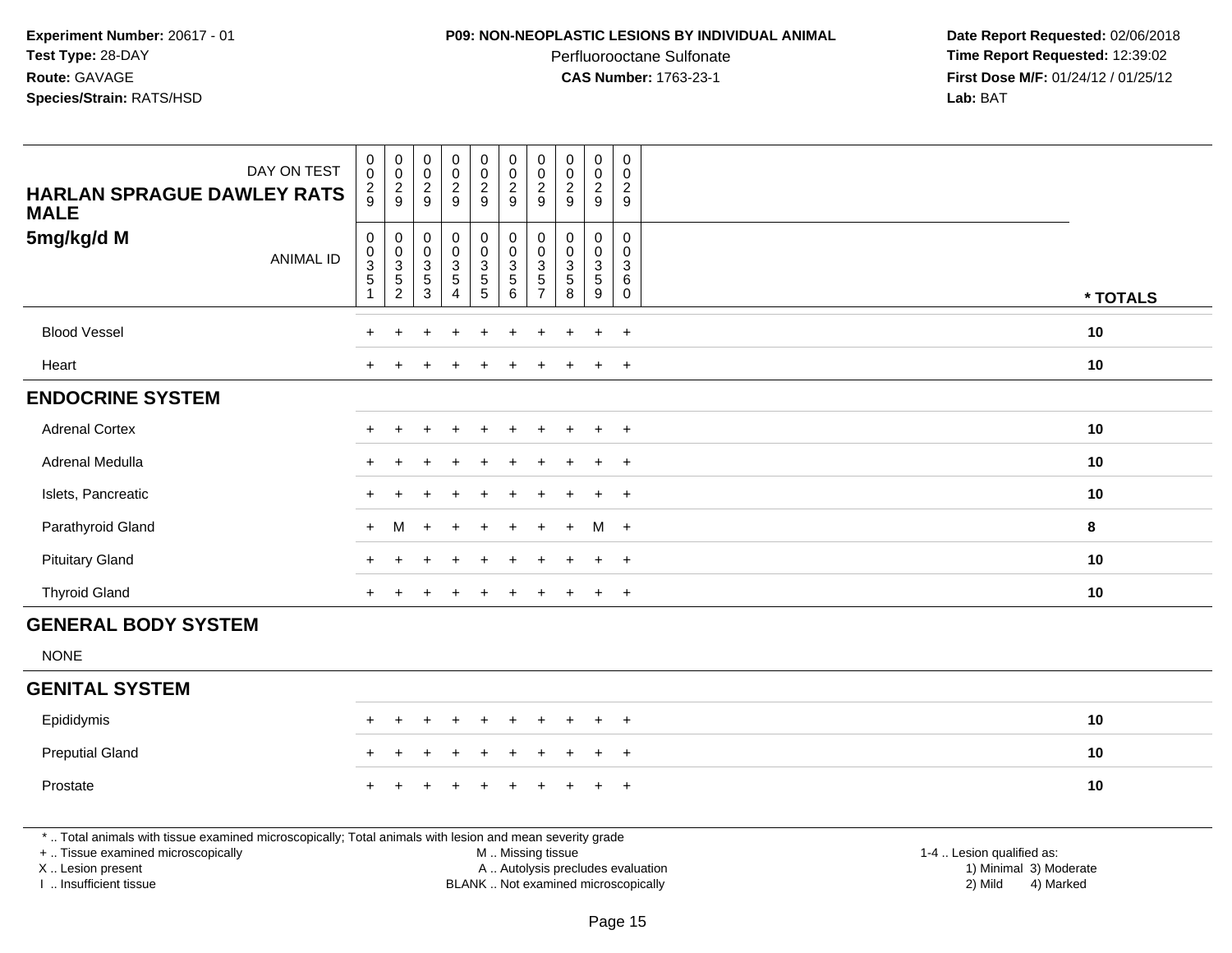#### **P09: NON-NEOPLASTIC LESIONS BY INDIVIDUAL ANIMAL**

Perfluorooctane Sulfonate<br>CAS Number: 1763-23-1

 **Date Report Requested:** 02/06/2018 **Time Report Requested:** 12:39:02 **First Dose M/F:** 01/24/12 / 01/25/12<br>**Lab:** BAT **Lab:** BAT

| DAY ON TEST<br><b>HARLAN SPRAGUE DAWLEY RATS</b><br><b>MALE</b> | $\begin{smallmatrix}0\\0\end{smallmatrix}$<br>$\frac{2}{9}$ | $\begin{array}{c} 0 \\ 0 \\ 2 \\ 9 \end{array}$ | 00029                                                | $\begin{array}{c} 0 \\ 0 \\ 2 \\ 9 \end{array}$                   | $\begin{array}{c} 0 \\ 0 \\ 2 \\ 9 \end{array}$      | 00029                                    | 0<br>$\mathbf 0$<br>$\sqrt{2}$<br>9                | 00029                                                                         | $\begin{smallmatrix} 0\\0 \end{smallmatrix}$<br>$\frac{2}{9}$ | $\boldsymbol{0}$<br>0<br>$\overline{2}$<br>9       |                |
|-----------------------------------------------------------------|-------------------------------------------------------------|-------------------------------------------------|------------------------------------------------------|-------------------------------------------------------------------|------------------------------------------------------|------------------------------------------|----------------------------------------------------|-------------------------------------------------------------------------------|---------------------------------------------------------------|----------------------------------------------------|----------------|
| 5mg/kg/d M<br><b>ANIMAL ID</b>                                  | 0<br>$\begin{array}{c} 0 \\ 3 \\ 5 \end{array}$             | 0<br>0<br>3<br>5<br>2                           | $\begin{array}{c} 0 \\ 0 \\ 3 \\ 5 \end{array}$<br>3 | $\begin{array}{c} 0 \\ 0 \\ 3 \\ 5 \end{array}$<br>$\overline{4}$ | $\begin{array}{c} 0 \\ 0 \\ 3 \\ 5 \end{array}$<br>5 | $_{\rm 0}^{\rm 0}$<br>$\frac{3}{5}$<br>6 | 0<br>$\mathbf 0$<br>$\ensuremath{\mathsf{3}}$<br>5 | $\begin{smallmatrix} 0\\0 \end{smallmatrix}$<br>$\sqrt{3}$<br>$\sqrt{5}$<br>8 | 0<br>$\pmb{0}$<br>$\overline{3}$<br>$\,$ 5 $\,$<br>9          | 0<br>$\mathbf 0$<br>$\sqrt{3}$<br>6<br>$\mathbf 0$ | * TOTALS       |
| Seminal Vesicle                                                 |                                                             |                                                 |                                                      | $\ddot{}$                                                         |                                                      | $\ddot{}$                                |                                                    |                                                                               | $\ddot{}$                                                     | $+$                                                | 10             |
| <b>Testes</b>                                                   | $\ddot{}$                                                   |                                                 |                                                      |                                                                   |                                                      |                                          |                                                    |                                                                               | $\ddot{}$                                                     | $\overline{+}$                                     | 10             |
| <b>HEMATOPOIETIC SYSTEM</b>                                     |                                                             |                                                 |                                                      |                                                                   |                                                      |                                          |                                                    |                                                                               |                                                               |                                                    |                |
| <b>Bone Marrow</b><br>Hypocellularity                           | $\div$<br>$\overline{\mathbf{1}}$                           | +                                               | ÷                                                    | $\ddot{}$<br>$\mathbf{1}$                                         | $\ddot{}$<br>$\overline{1}$                          | $\ddot{}$<br>$\overline{1}$              | $\ddot{}$<br>-1                                    | $\overline{1}$                                                                | $\ddot{}$<br>$\mathbf{1}$                                     | $+$                                                | 10<br>8 1.0    |
| Lymph Node, Mandibular                                          | $+$                                                         |                                                 |                                                      |                                                                   |                                                      |                                          |                                                    |                                                                               | $\ddot{}$                                                     | $+$                                                | 9              |
| Lymph Node, Mesenteric                                          | $\pm$                                                       |                                                 |                                                      |                                                                   |                                                      |                                          |                                                    |                                                                               | $\ddot{}$                                                     | $+$                                                | 10             |
| Spleen<br>Extramedullary Hematopoiesis, Decreased               |                                                             |                                                 |                                                      |                                                                   |                                                      |                                          |                                                    |                                                                               | $\mathbf{1}$                                                  | $\overline{ }$<br>-1                               | 10<br>$10$ 1.0 |
| Thymus                                                          | $+$                                                         |                                                 |                                                      |                                                                   |                                                      |                                          |                                                    |                                                                               | $\ddot{}$                                                     | $\overline{ }$                                     | 10             |
| <b>INTEGUMENTARY SYSTEM</b>                                     |                                                             |                                                 |                                                      |                                                                   |                                                      |                                          |                                                    |                                                                               |                                                               |                                                    |                |
| <b>Mammary Gland</b>                                            |                                                             |                                                 |                                                      |                                                                   |                                                      |                                          |                                                    |                                                                               |                                                               | $\overline{ }$                                     | 10             |
| Skin                                                            |                                                             |                                                 |                                                      |                                                                   |                                                      |                                          |                                                    |                                                                               |                                                               | $\overline{ }$                                     | 10             |
| <b>MUSCULOSKELETAL SYSTEM</b>                                   |                                                             |                                                 |                                                      |                                                                   |                                                      |                                          |                                                    |                                                                               |                                                               |                                                    |                |
| <b>Bone</b>                                                     | $+$                                                         | $\pm$                                           | $\pm$                                                | $\ddot{}$                                                         | $\ddot{}$                                            | $\ddot{}$                                | $\pm$                                              | $\pm$                                                                         | $+$                                                           | $^{+}$                                             | 10             |

# **NERVOUS SYSTEM**

\* .. Total animals with tissue examined microscopically; Total animals with lesion and mean severity grade

+ .. Tissue examined microscopically

X .. Lesion present

I .. Insufficient tissue

M .. Missing tissue

Lesion present A .. Autolysis precludes evaluation 1) Minimal 3) Moderate

 1-4 .. Lesion qualified as: BLANK .. Not examined microscopically 2) Mild 4) Marked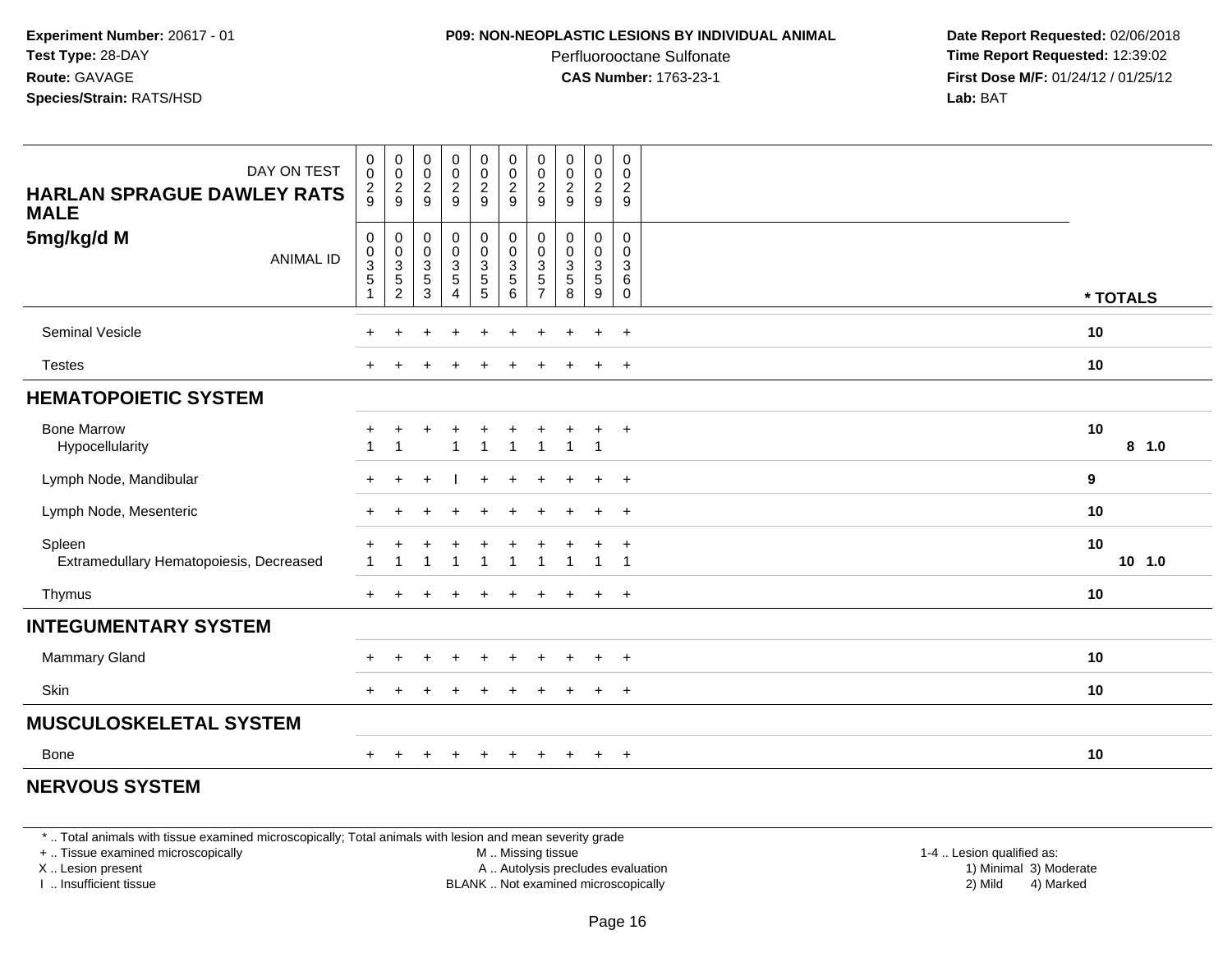#### **P09: NON-NEOPLASTIC LESIONS BY INDIVIDUAL ANIMAL**

Perfluorooctane Sulfonate<br>CAS Number: 1763-23-1

 **Date Report Requested:** 02/06/2018 **Time Report Requested:** 12:39:02 **First Dose M/F:** 01/24/12 / 01/25/12<br>**Lab:** BAT **Lab:** BAT

| DAY ON TEST<br><b>HARLAN SPRAGUE DAWLEY RATS</b><br><b>MALE</b> | $_{\rm 0}^{\rm 0}$<br>$\frac{2}{9}$                       | $\begin{array}{c} 0 \\ 0 \\ 2 \\ 9 \end{array}$              | $\begin{smallmatrix} 0\\0\\2 \end{smallmatrix}$<br>9 | $\begin{array}{c} 0 \\ 0 \\ 2 \\ 9 \end{array}$ | 00029                                                         | 00029                                                            | $\mathbf 0$<br>$\pmb{0}$<br>$\overline{c}$<br>9       | 00029                                                 | $\pmb{0}$<br>$\frac{0}{2}$                | $\boldsymbol{0}$<br>$\mathbf 0$<br>$\boldsymbol{2}$<br>9 |             |
|-----------------------------------------------------------------|-----------------------------------------------------------|--------------------------------------------------------------|------------------------------------------------------|-------------------------------------------------|---------------------------------------------------------------|------------------------------------------------------------------|-------------------------------------------------------|-------------------------------------------------------|-------------------------------------------|----------------------------------------------------------|-------------|
| 5mg/kg/d M<br>ANIMAL ID                                         | $\mathbf 0$<br>$\begin{array}{c} 0 \\ 3 \\ 5 \end{array}$ | $\pmb{0}$<br>$\begin{array}{c} 0 \\ 3 \\ 5 \\ 2 \end{array}$ | 0<br>$_{3}^{\rm 0}$<br>$\sqrt{5}$<br>3               | $\mathbf 0$<br>$\frac{0}{3}$<br>4               | $\begin{array}{c} 0 \\ 0 \\ 3 \\ 5 \end{array}$<br>$\sqrt{5}$ | $\begin{smallmatrix}0\\0\\3\end{smallmatrix}$<br>$\sqrt{5}$<br>6 | 0<br>$\pmb{0}$<br>$\mathbf{3}$<br>5<br>$\overline{ }$ | $\boldsymbol{0}$<br>$_{3}^{\rm 0}$<br>$\sqrt{5}$<br>8 | 0<br>$\frac{0}{3}$<br>$\sqrt{5}$<br>$9\,$ | 0<br>0<br>3<br>6<br>0                                    | * TOTALS    |
| <b>Brain</b>                                                    | $+$                                                       |                                                              | ÷                                                    | $\ddot{}$                                       | $\ddot{}$                                                     | $\ddot{}$                                                        | $\pm$                                                 | $\ddot{}$                                             | $\ddot{}$                                 | $+$                                                      | 10          |
| <b>RESPIRATORY SYSTEM</b>                                       |                                                           |                                                              |                                                      |                                                 |                                                               |                                                                  |                                                       |                                                       |                                           |                                                          |             |
| Lung<br>Alveolus, Infiltration Cellular, Mixed Cell             | $+$                                                       |                                                              | $\ddot{}$                                            | $\div$                                          | $\ddot{}$                                                     | $\ddot{}$                                                        | $\pm$                                                 |                                                       | $+$                                       | $+$                                                      | 10<br>1 1.0 |
| Nose                                                            | $\pm$                                                     |                                                              | $\div$                                               | $\ddot{}$                                       |                                                               | $\ddot{}$                                                        | $+$                                                   | $+$                                                   | $+$                                       | $^{+}$                                                   | 10          |
| Trachea                                                         | $\pm$                                                     |                                                              |                                                      |                                                 |                                                               |                                                                  |                                                       |                                                       | $+$                                       | $+$                                                      | 10          |
| <b>SPECIAL SENSES SYSTEM</b>                                    |                                                           |                                                              |                                                      |                                                 |                                                               |                                                                  |                                                       |                                                       |                                           |                                                          |             |
| Eye                                                             |                                                           |                                                              |                                                      |                                                 |                                                               |                                                                  |                                                       |                                                       |                                           | $\overline{ }$                                           | 10          |
| <b>Harderian Gland</b>                                          | $+$                                                       |                                                              |                                                      |                                                 |                                                               | $\ddot{}$                                                        | $\pm$                                                 |                                                       | $+$                                       | $+$                                                      | 10          |
| <b>URINARY SYSTEM</b>                                           |                                                           |                                                              |                                                      |                                                 |                                                               |                                                                  |                                                       |                                                       |                                           |                                                          |             |
| Kidney<br>Nephropathy, Chronic Progressive                      | $\ddot{}$                                                 |                                                              | ÷                                                    | +<br>1                                          | $\mathbf{1}$                                                  | $\ddot{}$<br>$\overline{1}$                                      |                                                       |                                                       | $\ddot{}$                                 | $\overline{+}$                                           | 10<br>5 1.0 |
| <b>Urinary Bladder</b>                                          |                                                           |                                                              |                                                      |                                                 |                                                               |                                                                  |                                                       |                                                       |                                           | $\overline{+}$                                           | 10          |

# \*\*\* END OF MALE DATA \*\*\*

\* .. Total animals with tissue examined microscopically; Total animals with lesion and mean severity grade

+ .. Tissue examined microscopically

X .. Lesion present

I .. Insufficient tissue

 M .. Missing tissueA .. Autolysis precludes evaluation

BLANK .. Not examined microscopically 2) Mild 4) Marked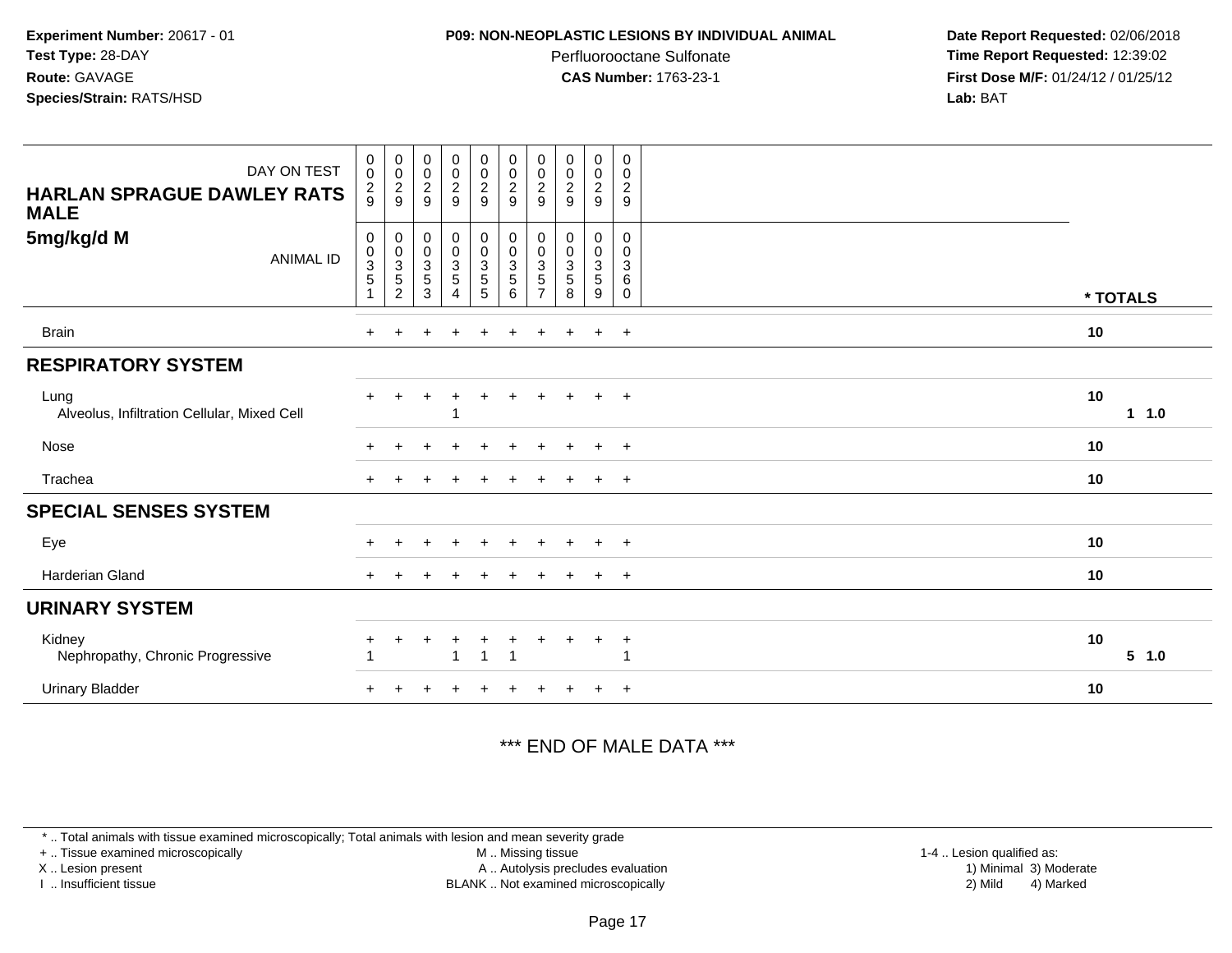#### **P09: NON-NEOPLASTIC LESIONS BY INDIVIDUAL ANIMAL**

Perfluorooctane Sulfonate<br>CAS Number: 1763-23-1

 **Date Report Requested:** 02/06/2018 **Time Report Requested:** 12:39:02 **First Dose M/F:** 01/24/12 / 01/25/12<br>**Lab:** BAT **Lab:** BAT

| DAY ON TEST<br><b>HARLAN SPRAGUE DAWLEY RATS</b><br><b>FEMALE</b> | $\mathbf 0$<br>$\pmb{0}$<br>$\frac{2}{9}$           | $\pmb{0}$<br>$\boldsymbol{0}$<br>$\overline{c}$<br>9                  | $\pmb{0}$<br>$\pmb{0}$<br>$\overline{c}$<br>9                   | $\pmb{0}$<br>$\mathbf 0$<br>$\overline{a}$<br>9                | $\begin{smallmatrix} 0\\0 \end{smallmatrix}$<br>$\frac{2}{9}$        | $\begin{smallmatrix} 0\\0 \end{smallmatrix}$<br>$\sqrt{2}$<br>9 | $\boldsymbol{0}$<br>$\mathbf 0$<br>$\overline{2}$<br>9           | $\pmb{0}$<br>$\pmb{0}$<br>$\overline{c}$<br>9            | $\pmb{0}$<br>$\pmb{0}$<br>$\overline{c}$<br>$9\,$      | $\begin{smallmatrix}0\\0\end{smallmatrix}$<br>$\overline{2}$<br>9 |                                |
|-------------------------------------------------------------------|-----------------------------------------------------|-----------------------------------------------------------------------|-----------------------------------------------------------------|----------------------------------------------------------------|----------------------------------------------------------------------|-----------------------------------------------------------------|------------------------------------------------------------------|----------------------------------------------------------|--------------------------------------------------------|-------------------------------------------------------------------|--------------------------------|
| 0mg/kg/d F<br><b>ANIMAL ID</b>                                    | $\,0\,$<br>$\frac{0}{3}$<br>$\,6$<br>$\overline{1}$ | $\mathbf 0$<br>$\mathbf 0$<br>$\overline{3}$<br>$\,6\,$<br>$\sqrt{2}$ | $\pmb{0}$<br>$\mathbf 0$<br>$\overline{3}$<br>6<br>$\mathbf{3}$ | $\mathbf 0$<br>$\mathsf{O}\xspace$<br>$\overline{3}$<br>6<br>4 | $\begin{smallmatrix}0\0\0\3\end{smallmatrix}$<br>$\overline{6}$<br>5 | $\begin{smallmatrix}0\\0\\3\end{smallmatrix}$<br>$^6_6$         | $\mathbf 0$<br>$\mathbf 0$<br>$\mathbf 3$<br>6<br>$\overline{7}$ | $\mathbf 0$<br>$\pmb{0}$<br>$\overline{3}$<br>$\,6$<br>8 | $\mathbf 0$<br>$\mathbf 0$<br>$\overline{3}$<br>6<br>9 | 0<br>$\mathbf 0$<br>$\frac{3}{7}$<br>0                            | * TOTALS                       |
| <b>ALIMENTARY SYSTEM</b>                                          |                                                     |                                                                       |                                                                 |                                                                |                                                                      |                                                                 |                                                                  |                                                          |                                                        |                                                                   |                                |
| Esophagus<br>Degeneration<br>Inflammation, Chronic Active         |                                                     |                                                                       |                                                                 |                                                                |                                                                      |                                                                 |                                                                  |                                                          |                                                        |                                                                   | 10<br>$1 \quad 1.0$<br>$1 1.0$ |
| Intestine Large, Cecum                                            | ÷                                                   |                                                                       |                                                                 |                                                                |                                                                      |                                                                 |                                                                  |                                                          | $\ddot{}$                                              | $^{+}$                                                            | 10                             |
| Intestine Large, Colon                                            |                                                     |                                                                       |                                                                 |                                                                |                                                                      |                                                                 |                                                                  |                                                          |                                                        |                                                                   | 10                             |
| Intestine Large, Rectum                                           |                                                     |                                                                       |                                                                 |                                                                |                                                                      |                                                                 |                                                                  |                                                          |                                                        | $\ddot{}$                                                         | 10                             |
| Intestine Small, Duodenum                                         |                                                     |                                                                       |                                                                 |                                                                |                                                                      |                                                                 |                                                                  |                                                          | ٠                                                      | $\overline{+}$                                                    | 10                             |
| Intestine Small, Ileum                                            |                                                     |                                                                       |                                                                 |                                                                |                                                                      |                                                                 |                                                                  |                                                          |                                                        | $\overline{+}$                                                    | 10                             |
| Intestine Small, Jejunum                                          |                                                     |                                                                       |                                                                 |                                                                |                                                                      |                                                                 |                                                                  |                                                          |                                                        | $+$                                                               | 10                             |
| Liver<br>Congestion, Diffuse<br>Hepatocyte, Necrosis, Diffuse     |                                                     |                                                                       |                                                                 |                                                                |                                                                      | 4<br>$\boldsymbol{\Lambda}$                                     |                                                                  |                                                          |                                                        | $\ddot{}$                                                         | 10<br>14.0<br>14.0             |
| Pancreas                                                          |                                                     |                                                                       |                                                                 |                                                                |                                                                      |                                                                 |                                                                  |                                                          | $\div$                                                 | $^{+}$                                                            | 10                             |
| Salivary Glands                                                   |                                                     |                                                                       |                                                                 |                                                                |                                                                      |                                                                 |                                                                  |                                                          | $\ddot{}$                                              | $\overline{+}$                                                    | 10                             |
| Stomach, Forestomach                                              | $\ddot{}$                                           | $\ddot{}$                                                             |                                                                 | $\div$                                                         |                                                                      |                                                                 |                                                                  |                                                          | $\pm$                                                  | $\overline{+}$                                                    | 10                             |
| Stomach, Glandular                                                |                                                     |                                                                       |                                                                 |                                                                |                                                                      |                                                                 |                                                                  |                                                          |                                                        | $\ddot{}$                                                         | 10                             |

\* .. Total animals with tissue examined microscopically; Total animals with lesion and mean severity grade

+ .. Tissue examined microscopically

X .. Lesion present

I .. Insufficient tissue

M .. Missing tissue

Lesion present A .. Autolysis precludes evaluation 1) Minimal 3) Moderate

 1-4 .. Lesion qualified as: BLANK .. Not examined microscopically 2) Mild 4) Marked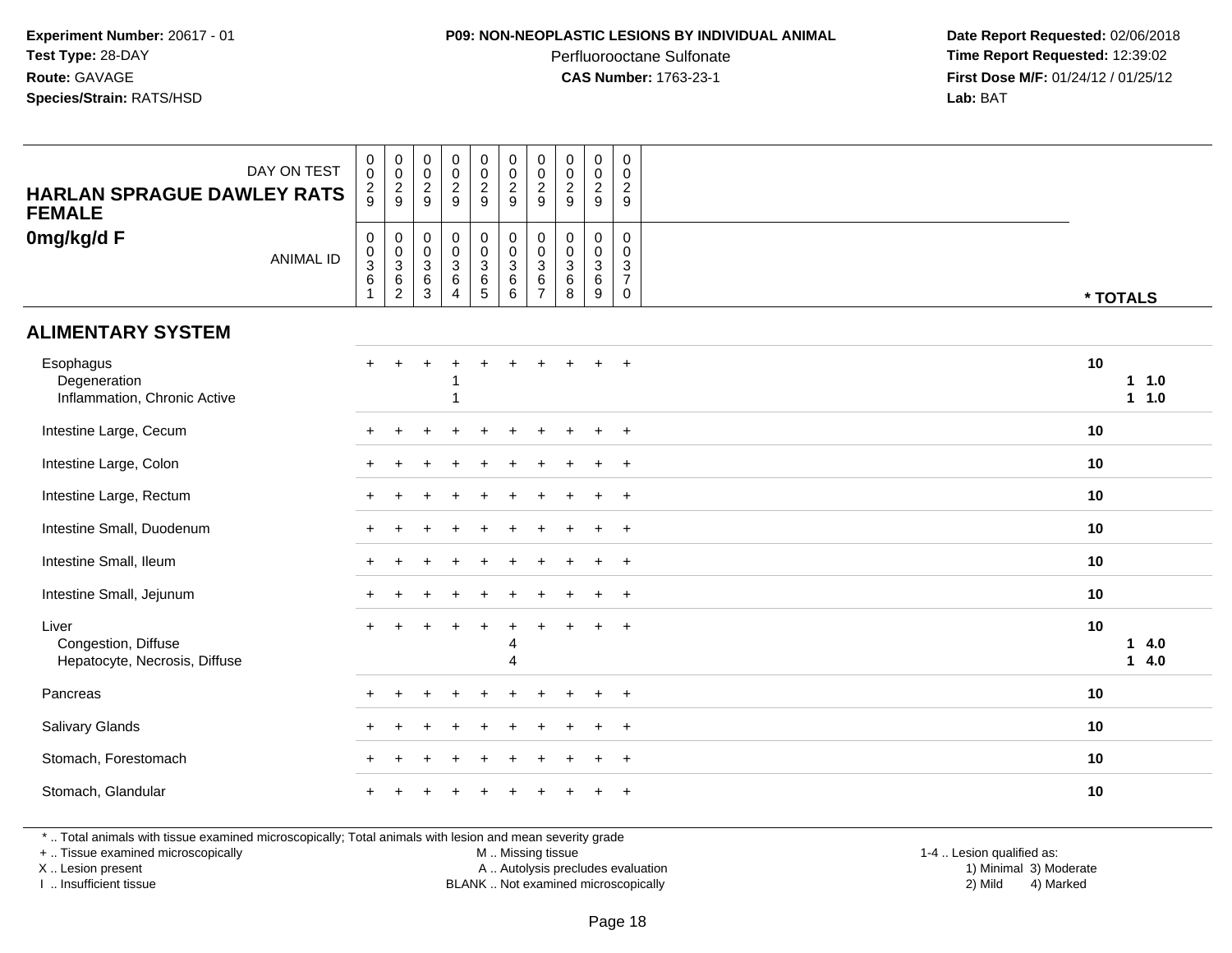#### **P09: NON-NEOPLASTIC LESIONS BY INDIVIDUAL ANIMAL**

Perfluorooctane Sulfonate<br>CAS Number: 1763-23-1

| DAY ON TEST<br><b>HARLAN SPRAGUE DAWLEY RATS</b><br><b>FEMALE</b>                                                                                                                             | $\mathbf 0$<br>0<br>$\overline{c}$<br>9                       | $\mathbf 0$<br>$\mathsf{O}$<br>$\sqrt{2}$<br>9                    | $\pmb{0}$<br>$\mathbf 0$<br>$\sqrt{2}$<br>9                          | $\pmb{0}$<br>$\overline{0}$<br>$\overline{2}$<br>9 | $\pmb{0}$<br>$\mathbf 0$<br>$\overline{2}$<br>$\boldsymbol{9}$      | $_{\rm 0}^{\rm 0}$<br>$\overline{2}$<br>9                  | $\pmb{0}$<br>$\mathbf 0$<br>$\overline{2}$<br>9              | $\pmb{0}$<br>$\pmb{0}$<br>$\overline{2}$<br>9              | $\pmb{0}$<br>$\mathbf 0$<br>$\sqrt{2}$<br>9     | $\pmb{0}$<br>$\mathbf 0$<br>$\overline{c}$<br>9                                                    |                                                                                                                  |
|-----------------------------------------------------------------------------------------------------------------------------------------------------------------------------------------------|---------------------------------------------------------------|-------------------------------------------------------------------|----------------------------------------------------------------------|----------------------------------------------------|---------------------------------------------------------------------|------------------------------------------------------------|--------------------------------------------------------------|------------------------------------------------------------|-------------------------------------------------|----------------------------------------------------------------------------------------------------|------------------------------------------------------------------------------------------------------------------|
| 0mg/kg/d F<br><b>ANIMAL ID</b>                                                                                                                                                                | $\mathsf 0$<br>$\mathbf 0$<br>$\sqrt{3}$<br>6<br>$\mathbf{1}$ | $\mathbf 0$<br>$\boldsymbol{0}$<br>3<br>$\,6\,$<br>$\overline{c}$ | $\pmb{0}$<br>$\pmb{0}$<br>$\ensuremath{\mathsf{3}}$<br>$\frac{6}{3}$ | 0<br>0<br>3<br>$\,6\,$<br>4                        | $\pmb{0}$<br>$\mathsf{O}\xspace$<br>$\overline{3}$<br>$\frac{6}{5}$ | $\pmb{0}$<br>$\pmb{0}$<br>$\sqrt{3}$<br>$\,6\,$<br>$\,6\,$ | $\mathbf 0$<br>$\mathbf 0$<br>3<br>$\,6\,$<br>$\overline{7}$ | $\mathbf 0$<br>$\mathbf 0$<br>$\mathbf{3}$<br>$\,6\,$<br>8 | $\mathbf 0$<br>$\mathbf 0$<br>3<br>$\,6\,$<br>9 | $\mathbf 0$<br>$\mathsf{O}\xspace$<br>$\ensuremath{\mathsf{3}}$<br>$\boldsymbol{7}$<br>$\mathbf 0$ | * TOTALS                                                                                                         |
| <b>CARDIOVASCULAR SYSTEM</b>                                                                                                                                                                  |                                                               |                                                                   |                                                                      |                                                    |                                                                     |                                                            |                                                              |                                                            |                                                 |                                                                                                    |                                                                                                                  |
| <b>Blood Vessel</b>                                                                                                                                                                           |                                                               | ÷                                                                 |                                                                      |                                                    |                                                                     |                                                            |                                                              |                                                            | $\ddot{}$                                       | $\overline{+}$                                                                                     | 10                                                                                                               |
| Heart<br>Infiltration Cellular, Mixed Cell                                                                                                                                                    |                                                               |                                                                   |                                                                      |                                                    |                                                                     |                                                            | 1                                                            |                                                            | $\overline{1}$                                  | $\overline{+}$                                                                                     | 10<br>$1 1.0$                                                                                                    |
| <b>ENDOCRINE SYSTEM</b>                                                                                                                                                                       |                                                               |                                                                   |                                                                      |                                                    |                                                                     |                                                            |                                                              |                                                            |                                                 |                                                                                                    |                                                                                                                  |
| <b>Adrenal Cortex</b>                                                                                                                                                                         |                                                               |                                                                   |                                                                      |                                                    |                                                                     |                                                            |                                                              |                                                            |                                                 | $\pm$                                                                                              | 10                                                                                                               |
| Adrenal Medulla                                                                                                                                                                               |                                                               |                                                                   |                                                                      |                                                    |                                                                     |                                                            |                                                              |                                                            |                                                 | $\overline{+}$                                                                                     | 10                                                                                                               |
| Islets, Pancreatic                                                                                                                                                                            |                                                               |                                                                   |                                                                      |                                                    |                                                                     |                                                            |                                                              |                                                            |                                                 | $\overline{+}$                                                                                     | 10                                                                                                               |
| Parathyroid Gland                                                                                                                                                                             |                                                               |                                                                   |                                                                      |                                                    |                                                                     |                                                            |                                                              |                                                            | ÷                                               | $\overline{+}$                                                                                     | 10                                                                                                               |
| <b>Pituitary Gland</b>                                                                                                                                                                        |                                                               |                                                                   |                                                                      |                                                    |                                                                     |                                                            |                                                              |                                                            |                                                 | $\ddot{}$                                                                                          | 10                                                                                                               |
| <b>Thyroid Gland</b>                                                                                                                                                                          |                                                               |                                                                   |                                                                      |                                                    |                                                                     |                                                            |                                                              |                                                            | $\ddot{}$                                       | $^{+}$                                                                                             | 10                                                                                                               |
| <b>GENERAL BODY SYSTEM</b>                                                                                                                                                                    |                                                               |                                                                   |                                                                      |                                                    |                                                                     |                                                            |                                                              |                                                            |                                                 |                                                                                                    |                                                                                                                  |
| <b>NONE</b>                                                                                                                                                                                   |                                                               |                                                                   |                                                                      |                                                    |                                                                     |                                                            |                                                              |                                                            |                                                 |                                                                                                    |                                                                                                                  |
| <b>GENITAL SYSTEM</b>                                                                                                                                                                         |                                                               |                                                                   |                                                                      |                                                    |                                                                     |                                                            |                                                              |                                                            |                                                 |                                                                                                    |                                                                                                                  |
| <b>Clitoral Gland</b>                                                                                                                                                                         |                                                               |                                                                   |                                                                      |                                                    |                                                                     |                                                            |                                                              |                                                            |                                                 |                                                                                                    | 10                                                                                                               |
| Ovary                                                                                                                                                                                         |                                                               |                                                                   |                                                                      |                                                    |                                                                     |                                                            |                                                              |                                                            |                                                 | $\div$                                                                                             | 10                                                                                                               |
| *  Total animals with tissue examined microscopically; Total animals with lesion and mean severity grade<br>+  Tissue examined microscopically<br>X  Lesion present<br>I  Insufficient tissue |                                                               |                                                                   |                                                                      |                                                    |                                                                     | M  Missing tissue<br>BLANK  Not examined microscopically   |                                                              |                                                            |                                                 |                                                                                                    | 1-4  Lesion qualified as:<br>A  Autolysis precludes evaluation<br>1) Minimal 3) Moderate<br>2) Mild<br>4) Marked |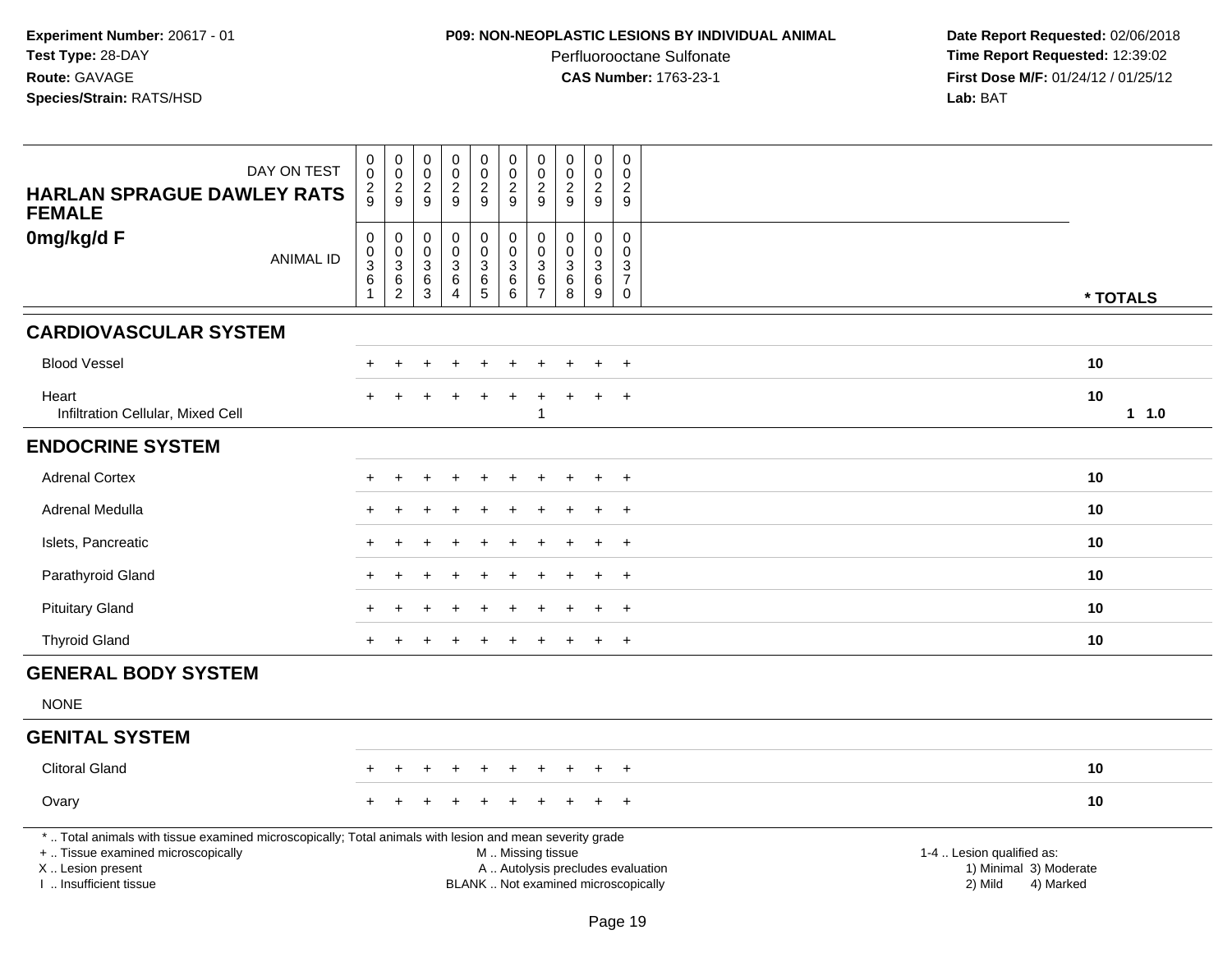#### **P09: NON-NEOPLASTIC LESIONS BY INDIVIDUAL ANIMAL**

Perfluorooctane Sulfonate<br>CAS Number: 1763-23-1

 **Date Report Requested:** 02/06/2018 **Time Report Requested:** 12:39:02 **First Dose M/F:** 01/24/12 / 01/25/12<br>**Lab:** BAT **Lab:** BAT

| DAY ON TEST<br><b>HARLAN SPRAGUE DAWLEY RATS</b>                                                                                                                    | $\pmb{0}$<br>$\mathbf 0$<br>$\overline{2}$<br>9 | $\pmb{0}$<br>$\mathbf 0$<br>$\overline{c}$<br>9 | 0<br>$\mathbf 0$<br>$\overline{c}$<br>9 | $\pmb{0}$<br>$\pmb{0}$<br>$\overline{a}$<br>9                               | $\pmb{0}$<br>$\mathbf 0$<br>$\overline{c}$<br>9           | $\pmb{0}$<br>$\pmb{0}$<br>$\overline{2}$<br>$\overline{9}$ | $\mathbf 0$<br>$\pmb{0}$<br>$\sqrt{2}$                | $\mathsf{O}\xspace$<br>$\mathbf 0$<br>$\overline{2}$<br>9 | $\pmb{0}$<br>$\pmb{0}$<br>$\boldsymbol{2}$           | $\boldsymbol{0}$<br>0<br>$\overline{c}$             |                                                     |
|---------------------------------------------------------------------------------------------------------------------------------------------------------------------|-------------------------------------------------|-------------------------------------------------|-----------------------------------------|-----------------------------------------------------------------------------|-----------------------------------------------------------|------------------------------------------------------------|-------------------------------------------------------|-----------------------------------------------------------|------------------------------------------------------|-----------------------------------------------------|-----------------------------------------------------|
| <b>FEMALE</b>                                                                                                                                                       |                                                 |                                                 |                                         |                                                                             |                                                           |                                                            | 9                                                     |                                                           | $9\,$                                                | 9                                                   |                                                     |
| 0mg/kg/d F<br><b>ANIMAL ID</b>                                                                                                                                      | 0<br>$_3^{\rm 0}$<br>6<br>-1                    | 0<br>0<br>$\ensuremath{\mathsf{3}}$<br>6<br>2   | 0<br>0<br>$\mathbf{3}$<br>6<br>3        | 0<br>$\pmb{0}$<br>$\ensuremath{\mathsf{3}}$<br>6<br>$\overline{\mathbf{4}}$ | 0<br>$\mathsf 0$<br>$\mathfrak{Z}$<br>6<br>$\overline{5}$ | $\pmb{0}$<br>$\pmb{0}$<br>$\sqrt{3}$<br>$\,6$<br>6         | $\mathbf 0$<br>0<br>$\sqrt{3}$<br>6<br>$\overline{7}$ | 0<br>$\mathbf 0$<br>$\mathbf{3}$<br>6<br>8                | 0<br>0<br>$\mathbf 3$<br>$\,6\,$<br>$\boldsymbol{9}$ | $\mathbf 0$<br>$\Omega$<br>3<br>$\overline{7}$<br>0 | * TOTALS                                            |
| <b>Uterus</b><br>Bilateral, Dilation                                                                                                                                |                                                 |                                                 |                                         |                                                                             |                                                           |                                                            |                                                       |                                                           | +<br>$\overline{c}$                                  | $\ddot{}$<br>$\overline{2}$                         | 10<br>2.0                                           |
| <b>HEMATOPOIETIC SYSTEM</b>                                                                                                                                         |                                                 |                                                 |                                         |                                                                             |                                                           |                                                            |                                                       |                                                           |                                                      |                                                     |                                                     |
| <b>Bone Marrow</b>                                                                                                                                                  |                                                 |                                                 |                                         |                                                                             |                                                           |                                                            |                                                       |                                                           |                                                      | $\overline{ }$                                      | 10                                                  |
| Lymph Node, Mandibular                                                                                                                                              |                                                 |                                                 |                                         |                                                                             |                                                           |                                                            |                                                       |                                                           |                                                      | $+$                                                 | 10                                                  |
| Lymph Node, Mesenteric                                                                                                                                              |                                                 |                                                 |                                         |                                                                             |                                                           |                                                            |                                                       |                                                           |                                                      | $\div$                                              | 10                                                  |
| Spleen<br>Extramedullary Hematopoiesis, Decreased                                                                                                                   |                                                 |                                                 |                                         |                                                                             |                                                           |                                                            |                                                       |                                                           |                                                      | $\overline{ }$                                      | 10<br>2, 1.0                                        |
| Thymus                                                                                                                                                              | $+$                                             | $\ddot{}$                                       |                                         | $\ddot{}$                                                                   | $\ddot{}$                                                 | $\ddot{}$                                                  | $\ddot{}$                                             | $\ddot{}$                                                 | $\ddot{}$                                            | $+$                                                 | 10                                                  |
| <b>INTEGUMENTARY SYSTEM</b>                                                                                                                                         |                                                 |                                                 |                                         |                                                                             |                                                           |                                                            |                                                       |                                                           |                                                      |                                                     |                                                     |
| <b>Mammary Gland</b>                                                                                                                                                |                                                 |                                                 |                                         |                                                                             |                                                           |                                                            |                                                       |                                                           |                                                      | $\overline{1}$                                      | 10                                                  |
| Skin                                                                                                                                                                |                                                 |                                                 |                                         |                                                                             |                                                           |                                                            |                                                       |                                                           |                                                      | $+$                                                 | 10                                                  |
| <b>MUSCULOSKELETAL SYSTEM</b>                                                                                                                                       |                                                 |                                                 |                                         |                                                                             |                                                           |                                                            |                                                       |                                                           |                                                      |                                                     |                                                     |
| Bone                                                                                                                                                                |                                                 |                                                 |                                         |                                                                             |                                                           |                                                            |                                                       |                                                           |                                                      | $+$                                                 | 10                                                  |
| <b>NERVOUS SYSTEM</b>                                                                                                                                               |                                                 |                                                 |                                         |                                                                             |                                                           |                                                            |                                                       |                                                           |                                                      |                                                     |                                                     |
| <b>Brain</b>                                                                                                                                                        |                                                 |                                                 |                                         |                                                                             |                                                           |                                                            |                                                       |                                                           | $+$                                                  | $+$                                                 | 10                                                  |
| *  Total animals with tissue examined microscopically; Total animals with lesion and mean severity grade<br>+  Tissue examined microscopically<br>X  Lesion present |                                                 |                                                 |                                         |                                                                             |                                                           | M  Missing tissue<br>A  Autolysis precludes evaluation     |                                                       |                                                           |                                                      |                                                     | 1-4  Lesion qualified as:<br>1) Minimal 3) Moderate |

I .. Insufficient tissue

BLANK .. Not examined microscopically 2) Mild 4) Marked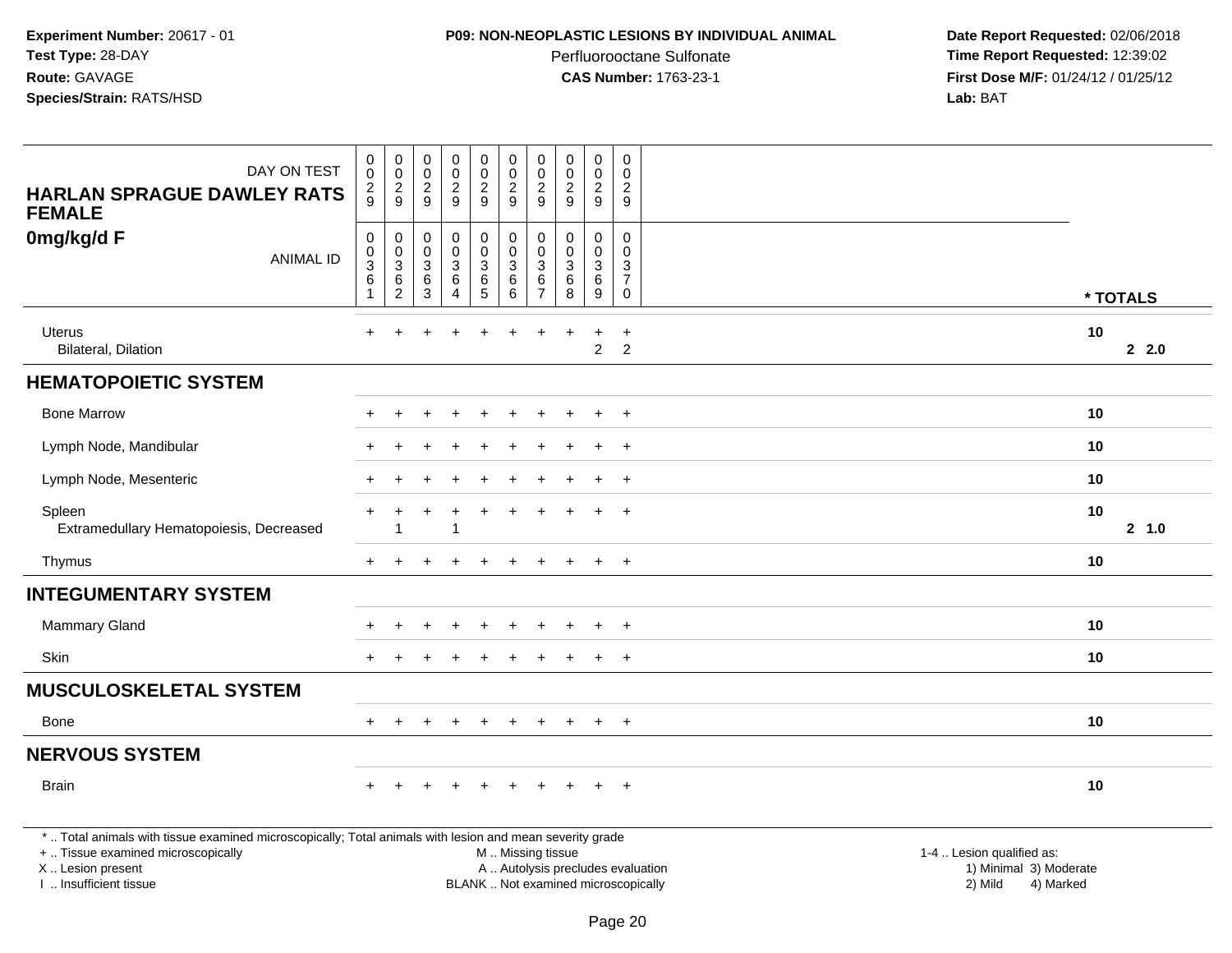#### **P09: NON-NEOPLASTIC LESIONS BY INDIVIDUAL ANIMAL**

Perfluorooctane Sulfonate<br>CAS Number: 1763-23-1

 **Date Report Requested:** 02/06/2018 **Time Report Requested:** 12:39:02 **First Dose M/F:** 01/24/12 / 01/25/12<br>**Lab:** BAT **Lab:** BAT

| DAY ON TEST<br><b>HARLAN SPRAGUE DAWLEY RATS</b><br><b>FEMALE</b> | $\begin{smallmatrix}0\\0\end{smallmatrix}$<br>$\frac{2}{9}$ | $_{\rm 0}^{\rm 0}$<br>$\frac{2}{9}$           | $\begin{array}{c} 0 \\ 0 \\ 2 \\ 9 \end{array}$ | $\begin{array}{c} 0 \\ 0 \\ 2 \\ 9 \end{array}$                            | $\begin{array}{c} 0 \\ 0 \\ 2 \\ 9 \end{array}$                   | $\begin{array}{c} 0 \\ 0 \\ 2 \\ 9 \end{array}$ | $\begin{smallmatrix} 0\\0 \end{smallmatrix}$<br>$\sqrt{2}$<br>$\boldsymbol{9}$ | 00029                            | $\begin{array}{c} 0 \\ 0 \\ 2 \\ 9 \end{array}$ | $\pmb{0}$<br>$\pmb{0}$<br>$\frac{2}{9}$               |             |
|-------------------------------------------------------------------|-------------------------------------------------------------|-----------------------------------------------|-------------------------------------------------|----------------------------------------------------------------------------|-------------------------------------------------------------------|-------------------------------------------------|--------------------------------------------------------------------------------|----------------------------------|-------------------------------------------------|-------------------------------------------------------|-------------|
| 0mg/kg/d F<br><b>ANIMAL ID</b>                                    | $\pmb{0}$<br>$_{3}^{\rm 0}$<br>$\,6\,$<br>$\overline{1}$    | 0<br>$\frac{0}{3}$<br>$\,6$<br>$\overline{c}$ | $\,0\,$<br>6<br>3                               | $\begin{smallmatrix} 0\\0\\3 \end{smallmatrix}$<br>$\frac{0}{3}$<br>6<br>4 | $\begin{array}{c} 0 \\ 0 \\ 3 \\ 6 \end{array}$<br>$\overline{5}$ | $\begin{matrix}0\\0\\3\\6\end{matrix}$<br>6     | $\pmb{0}$<br>$\frac{0}{3}$<br>$\,6\,$<br>$\overline{ }$                        | 0<br>$\frac{0}{3}$<br>$\,6$<br>8 | 0<br>$\frac{0}{3}$<br>6<br>9                    | 0<br>0<br>$\sqrt{3}$<br>$\overline{\mathcal{I}}$<br>0 | * TOTALS    |
| <b>RESPIRATORY SYSTEM</b>                                         |                                                             |                                               |                                                 |                                                                            |                                                                   |                                                 |                                                                                |                                  |                                                 |                                                       |             |
| Lung                                                              |                                                             |                                               |                                                 | $\pm$                                                                      | $\pm$                                                             | $\ddot{}$                                       |                                                                                |                                  | $\pm$                                           | $+$                                                   | 10          |
| Nose                                                              |                                                             |                                               |                                                 |                                                                            |                                                                   |                                                 |                                                                                |                                  | $\overline{+}$                                  | $+$                                                   | 10          |
| Trachea                                                           | $+$                                                         |                                               |                                                 |                                                                            | $\pm$                                                             | $\pm$                                           | $\ddot{}$                                                                      |                                  | $+$                                             | $+$                                                   | 10          |
| <b>SPECIAL SENSES SYSTEM</b>                                      |                                                             |                                               |                                                 |                                                                            |                                                                   |                                                 |                                                                                |                                  |                                                 |                                                       |             |
| Eye                                                               |                                                             |                                               |                                                 |                                                                            |                                                                   |                                                 |                                                                                |                                  | $\pm$                                           | $\overline{+}$                                        | 10          |
| Harderian Gland                                                   | $+$                                                         |                                               |                                                 |                                                                            | $\div$                                                            |                                                 |                                                                                |                                  | $+$                                             | $+$                                                   | 10          |
| <b>URINARY SYSTEM</b>                                             |                                                             |                                               |                                                 |                                                                            |                                                                   |                                                 |                                                                                |                                  |                                                 |                                                       |             |
| Kidney<br>Nephropathy, Chronic Progressive                        |                                                             |                                               |                                                 | $\ddot{}$                                                                  | $\ddot{}$                                                         | $\pm$                                           | $\ddot{}$                                                                      |                                  | $+$                                             | $+$                                                   | 10<br>2 1.0 |
| <b>Urinary Bladder</b>                                            |                                                             |                                               |                                                 |                                                                            |                                                                   |                                                 |                                                                                |                                  | $+$                                             | $+$                                                   | 10          |

\* .. Total animals with tissue examined microscopically; Total animals with lesion and mean severity grade

+ .. Tissue examined microscopically

X .. Lesion present

I .. Insufficient tissue

M .. Missing tissue

 Lesion present A .. Autolysis precludes evaluation 1) Minimal 3) ModerateBLANK .. Not examined microscopically 2) Mild 4) Marked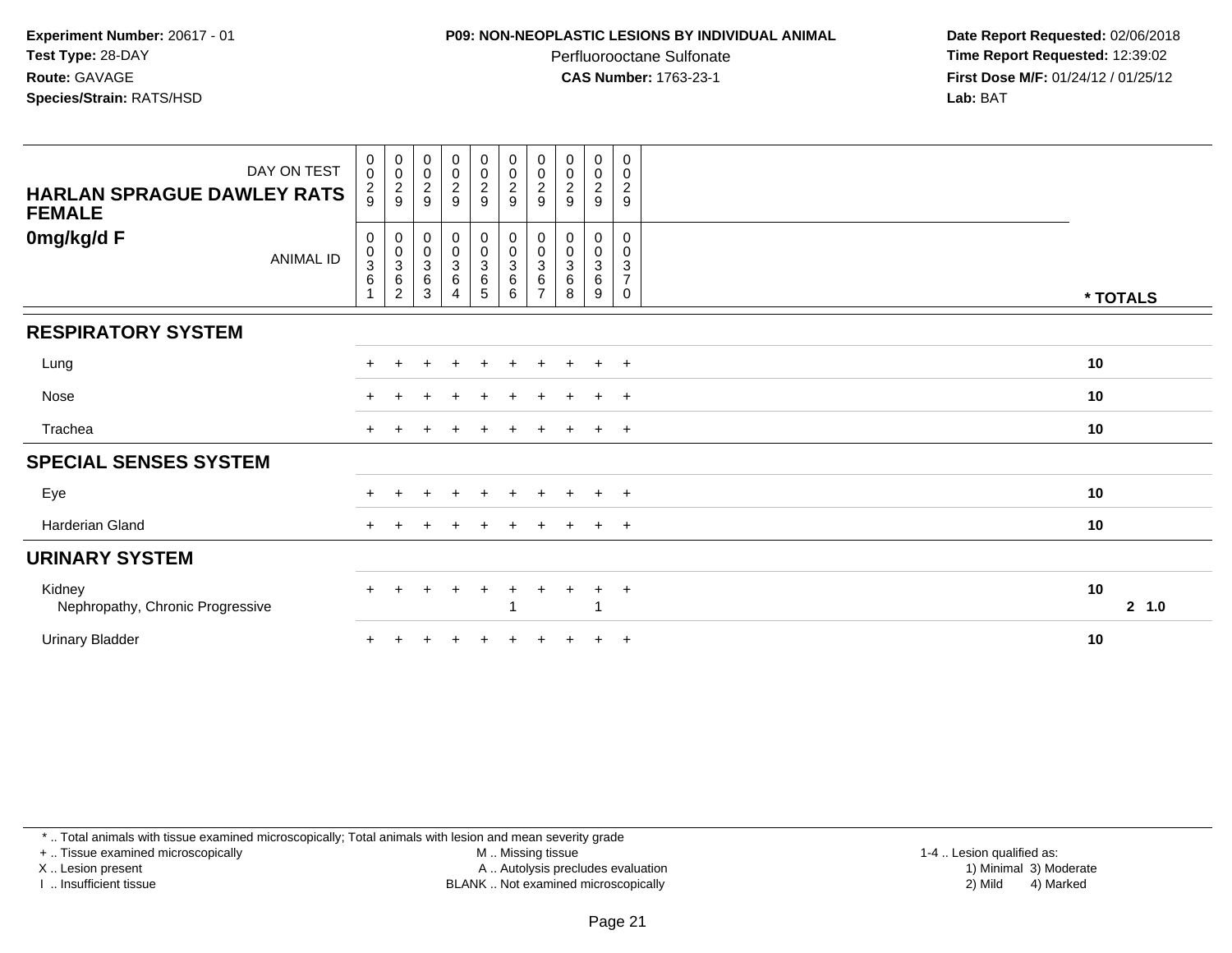## **P09: NON-NEOPLASTIC LESIONS BY INDIVIDUAL ANIMAL**

Perfluorooctane Sulfonate<br>CAS Number: 1763-23-1

| DAY ON TEST<br><b>HARLAN SPRAGUE DAWLEY RATS</b>                                                                                                                                              | $\pmb{0}$<br>$\pmb{0}$<br>$\frac{2}{9}$                                                   | $\mathbf 0$<br>$\pmb{0}$<br>$\frac{2}{9}$                           | $\pmb{0}$<br>0<br>$\boldsymbol{2}$                                    | $\pmb{0}$<br>$\pmb{0}$<br>$\boldsymbol{2}$                                                  | $\pmb{0}$<br>$\mathsf{O}\xspace$<br>$\frac{2}{9}$             | $\pmb{0}$<br>$\mathbf 0$<br>$\overline{c}$                                     | $\pmb{0}$<br>$\mathbf 0$<br>$\sqrt{2}$                              | $\pmb{0}$<br>$\pmb{0}$<br>$\boldsymbol{2}$                                     | $\pmb{0}$<br>$\mathbf 0$<br>$\overline{a}$ | $\mathsf 0$<br>$\Omega$<br>$\overline{c}$                 |                                                                                                                  |                |
|-----------------------------------------------------------------------------------------------------------------------------------------------------------------------------------------------|-------------------------------------------------------------------------------------------|---------------------------------------------------------------------|-----------------------------------------------------------------------|---------------------------------------------------------------------------------------------|---------------------------------------------------------------|--------------------------------------------------------------------------------|---------------------------------------------------------------------|--------------------------------------------------------------------------------|--------------------------------------------|-----------------------------------------------------------|------------------------------------------------------------------------------------------------------------------|----------------|
| <b>FEMALE</b>                                                                                                                                                                                 |                                                                                           |                                                                     | 9                                                                     | 9                                                                                           |                                                               | 9                                                                              | 9                                                                   | 9                                                                              | 9                                          | 9                                                         |                                                                                                                  |                |
| .312mg/kg/d F<br><b>ANIMAL ID</b>                                                                                                                                                             | $\pmb{0}$<br>$\mathbf 0$<br>$\ensuremath{\mathsf{3}}$<br>$\boldsymbol{7}$<br>$\mathbf{1}$ | 0<br>$\mathbf 0$<br>3<br>$\overline{\mathcal{I}}$<br>$\overline{c}$ | 0<br>0<br>$\ensuremath{\mathsf{3}}$<br>$\overline{7}$<br>$\mathbf{3}$ | $\mathbf 0$<br>$\pmb{0}$<br>$\ensuremath{\mathsf{3}}$<br>$\boldsymbol{7}$<br>$\overline{4}$ | $\mathbf 0$<br>$\mathsf 0$<br>$\frac{3}{7}$<br>$\overline{5}$ | $\mathbf 0$<br>$\pmb{0}$<br>$\ensuremath{\mathsf{3}}$<br>$\boldsymbol{7}$<br>6 | $\mathbf 0$<br>$\mathbf 0$<br>3<br>$\overline{7}$<br>$\overline{7}$ | $\mathbf 0$<br>$\mathbf 0$<br>$\ensuremath{\mathsf{3}}$<br>$\overline{7}$<br>8 | 0<br>0<br>3<br>$\overline{7}$<br>9         | 0<br>$\Omega$<br>$\mathsf 3$<br>$\bf 8$<br>$\overline{0}$ |                                                                                                                  | * TOTALS       |
| <b>ALIMENTARY SYSTEM</b>                                                                                                                                                                      |                                                                                           |                                                                     |                                                                       |                                                                                             |                                                               |                                                                                |                                                                     |                                                                                |                                            |                                                           |                                                                                                                  |                |
| Liver<br>Clear Cell Focus<br>Infiltration Cellular, Mixed Cell                                                                                                                                |                                                                                           |                                                                     |                                                                       | ÷                                                                                           | $\ddot{}$                                                     | $\div$<br>X<br>$\overline{1}$                                                  |                                                                     | 1                                                                              |                                            | $\ddot{}$<br>$\mathbf{1}$                                 | 10                                                                                                               | 1<br>$3 - 1.0$ |
| Pancreas                                                                                                                                                                                      | $+$                                                                                       | $\ddot{}$                                                           | $\ddot{}$                                                             | $\ddot{}$                                                                                   | $+$                                                           | $\ddot{}$                                                                      | $\ddot{}$                                                           |                                                                                | $\ddot{}$                                  | $+$                                                       | 10                                                                                                               |                |
| <b>CARDIOVASCULAR SYSTEM</b>                                                                                                                                                                  |                                                                                           |                                                                     |                                                                       |                                                                                             |                                                               |                                                                                |                                                                     |                                                                                |                                            |                                                           |                                                                                                                  |                |
| <b>NONE</b>                                                                                                                                                                                   |                                                                                           |                                                                     |                                                                       |                                                                                             |                                                               |                                                                                |                                                                     |                                                                                |                                            |                                                           |                                                                                                                  |                |
| <b>ENDOCRINE SYSTEM</b>                                                                                                                                                                       |                                                                                           |                                                                     |                                                                       |                                                                                             |                                                               |                                                                                |                                                                     |                                                                                |                                            |                                                           |                                                                                                                  |                |
| <b>Thyroid Gland</b>                                                                                                                                                                          |                                                                                           | $\pm$                                                               |                                                                       | $\div$                                                                                      | $\ddot{}$                                                     |                                                                                |                                                                     |                                                                                | $+$                                        | $^{+}$                                                    | 10                                                                                                               |                |
| <b>GENERAL BODY SYSTEM</b>                                                                                                                                                                    |                                                                                           |                                                                     |                                                                       |                                                                                             |                                                               |                                                                                |                                                                     |                                                                                |                                            |                                                           |                                                                                                                  |                |
| <b>NONE</b>                                                                                                                                                                                   |                                                                                           |                                                                     |                                                                       |                                                                                             |                                                               |                                                                                |                                                                     |                                                                                |                                            |                                                           |                                                                                                                  |                |
| <b>GENITAL SYSTEM</b>                                                                                                                                                                         |                                                                                           |                                                                     |                                                                       |                                                                                             |                                                               |                                                                                |                                                                     |                                                                                |                                            |                                                           |                                                                                                                  |                |
| Ovary                                                                                                                                                                                         |                                                                                           |                                                                     |                                                                       |                                                                                             |                                                               |                                                                                |                                                                     |                                                                                | $\ddot{}$                                  | $\overline{+}$                                            | 10                                                                                                               |                |
| <b>HEMATOPOIETIC SYSTEM</b>                                                                                                                                                                   |                                                                                           |                                                                     |                                                                       |                                                                                             |                                                               |                                                                                |                                                                     |                                                                                |                                            |                                                           |                                                                                                                  |                |
| <b>Bone Marrow</b><br>Hypocellularity                                                                                                                                                         |                                                                                           |                                                                     |                                                                       | $\div$                                                                                      | $\ddot{}$                                                     | ÷<br>1                                                                         | +                                                                   | 1                                                                              | $\ddot{}$                                  | $+$                                                       | 10                                                                                                               | 2, 1.0         |
| Spleen                                                                                                                                                                                        |                                                                                           |                                                                     |                                                                       |                                                                                             |                                                               |                                                                                |                                                                     |                                                                                |                                            | $+$                                                       | 10                                                                                                               |                |
| *  Total animals with tissue examined microscopically; Total animals with lesion and mean severity grade<br>+  Tissue examined microscopically<br>X  Lesion present<br>I. Insufficient tissue |                                                                                           |                                                                     |                                                                       |                                                                                             |                                                               | M  Missing tissue                                                              |                                                                     | BLANK  Not examined microscopically                                            |                                            |                                                           | 1-4  Lesion qualified as:<br>A  Autolysis precludes evaluation<br>1) Minimal 3) Moderate<br>2) Mild<br>4) Marked |                |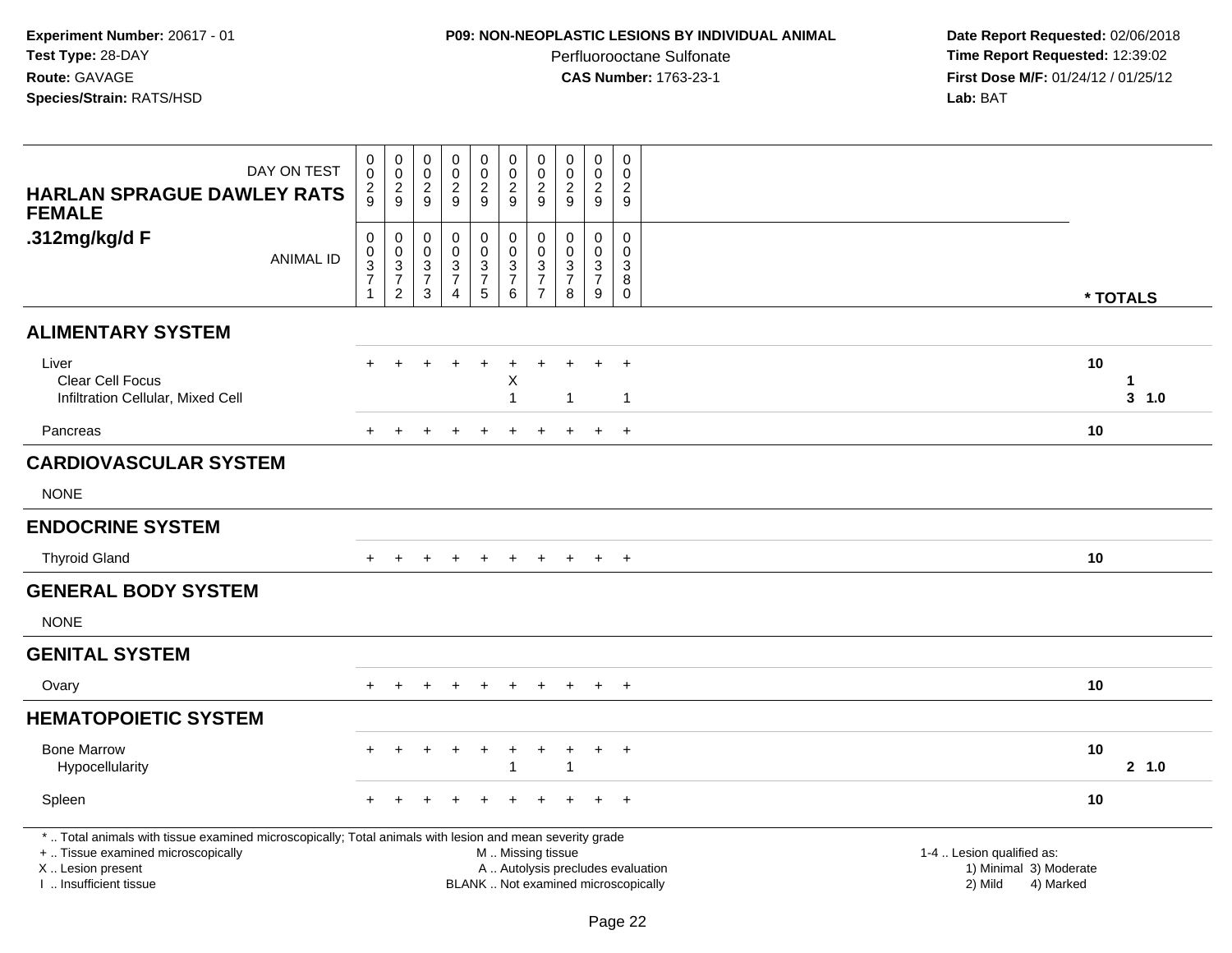# **P09: NON-NEOPLASTIC LESIONS BY INDIVIDUAL ANIMAL**

Perfluorooctane Sulfonate<br>CAS Number: 1763-23-1

 **Date Report Requested:** 02/06/2018 **Time Report Requested:** 12:39:02 **First Dose M/F:** 01/24/12 / 01/25/12<br>**Lab:** BAT

| DAY ON TEST<br><b>HARLAN SPRAGUE DAWLEY RATS</b><br><b>FEMALE</b>                                                                              | 0<br>$\mathbf 0$<br>$\overline{c}$<br>9           | 0<br>$\mathbf 0$<br>$\frac{2}{9}$                   | 0<br>$\pmb{0}$<br>$\boldsymbol{2}$<br>9                       | 0<br>$\pmb{0}$<br>$\overline{2}$<br>9               | 0<br>$\mathbf 0$<br>$\overline{a}$<br>9                 | 0<br>$\mathbf 0$<br>$\sqrt{2}$<br>9                                  | 0<br>$\mathbf 0$<br>$\overline{2}$<br>9                          | 0<br>0<br>$\boldsymbol{2}$<br>9                     | 0<br>0<br>$\overline{c}$<br>9                        | 0<br>$\mathbf 0$<br>$\overline{2}$<br>9 |                           |
|------------------------------------------------------------------------------------------------------------------------------------------------|---------------------------------------------------|-----------------------------------------------------|---------------------------------------------------------------|-----------------------------------------------------|---------------------------------------------------------|----------------------------------------------------------------------|------------------------------------------------------------------|-----------------------------------------------------|------------------------------------------------------|-----------------------------------------|---------------------------|
| .312mg/kg/d F<br><b>ANIMAL ID</b>                                                                                                              | 0<br>$\mathbf 0$<br>$\frac{3}{7}$<br>$\mathbf{1}$ | $\mathbf 0$<br>0<br>$\frac{3}{7}$<br>$\overline{2}$ | $\mathbf 0$<br>$\mathbf 0$<br>$\frac{3}{7}$<br>$\mathfrak{Z}$ | 0<br>$\mathbf 0$<br>$\frac{3}{7}$<br>$\overline{4}$ | 0<br>$\mathbf 0$<br>$\mathbf{3}$<br>$\overline{7}$<br>5 | 0<br>$\mathbf 0$<br>$\ensuremath{\mathsf{3}}$<br>$\overline{7}$<br>6 | $\mathbf 0$<br>$\Omega$<br>3<br>$\overline{7}$<br>$\overline{7}$ | $\mathbf 0$<br>$\Omega$<br>3<br>$\overline{7}$<br>8 | $\mathbf 0$<br>$\mathbf 0$<br>$\frac{3}{7}$<br>$9\,$ | 0<br>0<br>3<br>8<br>$\mathbf 0$         | * TOTALS                  |
| Extramedullary Hematopoiesis, Decreased                                                                                                        | $\mathbf{1}$                                      | $\overline{1}$                                      |                                                               | $\mathbf{1}$                                        |                                                         |                                                                      |                                                                  |                                                     |                                                      |                                         | $3 - 1.0$                 |
| <b>INTEGUMENTARY SYSTEM</b>                                                                                                                    |                                                   |                                                     |                                                               |                                                     |                                                         |                                                                      |                                                                  |                                                     |                                                      |                                         |                           |
| <b>NONE</b>                                                                                                                                    |                                                   |                                                     |                                                               |                                                     |                                                         |                                                                      |                                                                  |                                                     |                                                      |                                         |                           |
| <b>MUSCULOSKELETAL SYSTEM</b>                                                                                                                  |                                                   |                                                     |                                                               |                                                     |                                                         |                                                                      |                                                                  |                                                     |                                                      |                                         |                           |
| <b>NONE</b>                                                                                                                                    |                                                   |                                                     |                                                               |                                                     |                                                         |                                                                      |                                                                  |                                                     |                                                      |                                         |                           |
| <b>NERVOUS SYSTEM</b>                                                                                                                          |                                                   |                                                     |                                                               |                                                     |                                                         |                                                                      |                                                                  |                                                     |                                                      |                                         |                           |
| <b>NONE</b>                                                                                                                                    |                                                   |                                                     |                                                               |                                                     |                                                         |                                                                      |                                                                  |                                                     |                                                      |                                         |                           |
| <b>RESPIRATORY SYSTEM</b>                                                                                                                      |                                                   |                                                     |                                                               |                                                     |                                                         |                                                                      |                                                                  |                                                     |                                                      |                                         |                           |
| Nose                                                                                                                                           | $+$                                               | $\overline{+}$                                      | $+$                                                           | $+$                                                 | $+$                                                     |                                                                      |                                                                  | + + + +                                             |                                                      | $+$                                     | 10                        |
| <b>SPECIAL SENSES SYSTEM</b>                                                                                                                   |                                                   |                                                     |                                                               |                                                     |                                                         |                                                                      |                                                                  |                                                     |                                                      |                                         |                           |
| <b>NONE</b>                                                                                                                                    |                                                   |                                                     |                                                               |                                                     |                                                         |                                                                      |                                                                  |                                                     |                                                      |                                         |                           |
| <b>URINARY SYSTEM</b>                                                                                                                          |                                                   |                                                     |                                                               |                                                     |                                                         |                                                                      |                                                                  |                                                     |                                                      |                                         |                           |
| Kidney<br>Nephropathy, Chronic Progressive<br>Renal Tubule, Mineral                                                                            |                                                   | 1                                                   |                                                               |                                                     |                                                         | $+$                                                                  | $+$                                                              | -1                                                  | $+$                                                  | $+$                                     | 10<br>$1 1.0$<br>1 1.0    |
| *  Total animals with tissue examined microscopically; Total animals with lesion and mean severity grade<br>+  Tissue examined microscopically |                                                   |                                                     |                                                               |                                                     |                                                         | M  Missing tissue                                                    |                                                                  |                                                     |                                                      |                                         | 1-4  Lesion qualified as: |
| X  Lesion present                                                                                                                              |                                                   |                                                     |                                                               |                                                     |                                                         | A  Autolysis precludes evaluation                                    |                                                                  |                                                     |                                                      |                                         | 1) Minimal 3) Moderate    |

I .. Insufficient tissue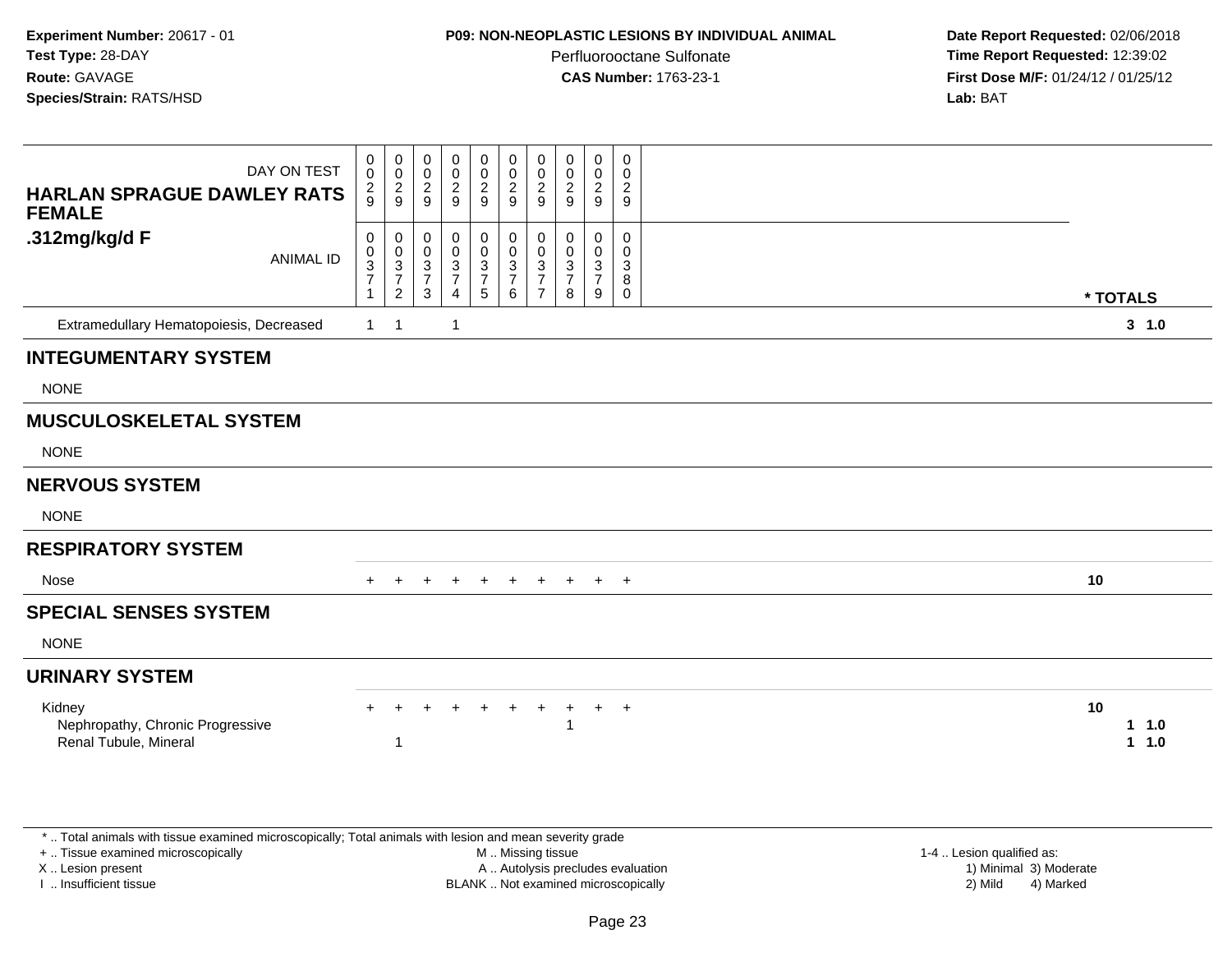## **P09: NON-NEOPLASTIC LESIONS BY INDIVIDUAL ANIMAL**

Perfluorooctane Sulfonate<br>CAS Number: 1763-23-1

| DAY ON TEST                                                                                                                                                                                   | $\pmb{0}$<br>$\boldsymbol{0}$                             | $\pmb{0}$<br>$\mathbf 0$                                                       | $\mathbf 0$<br>$\boldsymbol{0}$                        | $\pmb{0}$<br>$\pmb{0}$                     | $\pmb{0}$<br>$\mathbf 0$                                | $\pmb{0}$<br>$\pmb{0}$                                                                        | $\mathbf 0$<br>$\pmb{0}$                                 | $\pmb{0}$<br>$\mathsf 0$                   | $\mathbf 0$<br>$\mathbf 0$                              | $\mathbf 0$<br>$\mathbf 0$                 |                                                                             |           |
|-----------------------------------------------------------------------------------------------------------------------------------------------------------------------------------------------|-----------------------------------------------------------|--------------------------------------------------------------------------------|--------------------------------------------------------|--------------------------------------------|---------------------------------------------------------|-----------------------------------------------------------------------------------------------|----------------------------------------------------------|--------------------------------------------|---------------------------------------------------------|--------------------------------------------|-----------------------------------------------------------------------------|-----------|
| <b>HARLAN SPRAGUE DAWLEY RATS</b><br><b>FEMALE</b>                                                                                                                                            | $\frac{2}{9}$                                             | $\frac{2}{9}$                                                                  | $\frac{2}{9}$                                          | $\frac{2}{9}$                              | $\boldsymbol{2}$<br>$\overline{9}$                      | $\boldsymbol{2}$<br>9                                                                         | $\frac{2}{9}$                                            | $\overline{2}$<br>9                        | $\boldsymbol{2}$<br>$\overline{9}$                      | $\overline{2}$<br>9                        |                                                                             |           |
| .625mg/kg/d F<br><b>ANIMAL ID</b>                                                                                                                                                             | $\boldsymbol{0}$<br>$\pmb{0}$<br>$\overline{3}$<br>8<br>1 | $\mathbf 0$<br>$\mathbf 0$<br>$\ensuremath{\mathsf{3}}$<br>8<br>$\overline{2}$ | $\mathbf 0$<br>$\mathbf 0$<br>3<br>8<br>$\overline{3}$ | 0<br>$\mathbf 0$<br>$\mathbf{3}$<br>8<br>4 | 0<br>$\mathbf 0$<br>$\mathbf{3}$<br>8<br>$\overline{5}$ | $\pmb{0}$<br>$\mathsf 0$<br>$\mathbf{3}$<br>$\bf 8$<br>$6\overline{6}$                        | 0<br>$\mathbf{0}$<br>$\mathbf{3}$<br>8<br>$\overline{7}$ | 0<br>$\mathbf 0$<br>$\mathbf{3}$<br>8<br>8 | 0<br>$\mathbf 0$<br>$\mathbf{3}$<br>8<br>$\overline{9}$ | 0<br>$\mathbf{0}$<br>3<br>9<br>$\mathbf 0$ | * TOTALS                                                                    |           |
| <b>ALIMENTARY SYSTEM</b>                                                                                                                                                                      |                                                           |                                                                                |                                                        |                                            |                                                         |                                                                                               |                                                          |                                            |                                                         |                                            |                                                                             |           |
| Liver<br>Infiltration Cellular, Mixed Cell                                                                                                                                                    |                                                           | $\div$                                                                         | $\div$                                                 | $\ddot{}$                                  | $\div$                                                  | $\overline{+}$                                                                                | ÷                                                        |                                            | $+$                                                     | $+$                                        | 10                                                                          | 3, 1.0    |
| Pancreas                                                                                                                                                                                      | $\div$                                                    | ÷                                                                              |                                                        | $\ddot{}$                                  | $\ddot{}$                                               |                                                                                               |                                                          |                                            | $\ddot{+}$                                              | $+$                                        | 10                                                                          |           |
| <b>CARDIOVASCULAR SYSTEM</b>                                                                                                                                                                  |                                                           |                                                                                |                                                        |                                            |                                                         |                                                                                               |                                                          |                                            |                                                         |                                            |                                                                             |           |
| <b>NONE</b>                                                                                                                                                                                   |                                                           |                                                                                |                                                        |                                            |                                                         |                                                                                               |                                                          |                                            |                                                         |                                            |                                                                             |           |
| <b>ENDOCRINE SYSTEM</b>                                                                                                                                                                       |                                                           |                                                                                |                                                        |                                            |                                                         |                                                                                               |                                                          |                                            |                                                         |                                            |                                                                             |           |
| <b>Thyroid Gland</b>                                                                                                                                                                          | $\pm$                                                     | $\ddot{}$                                                                      |                                                        | $\overline{ }$                             | $\ddot{}$                                               | $\ddot{}$                                                                                     | $\ddot{}$                                                | $+$                                        | $+$                                                     | $^{+}$                                     | 10                                                                          |           |
| <b>GENERAL BODY SYSTEM</b>                                                                                                                                                                    |                                                           |                                                                                |                                                        |                                            |                                                         |                                                                                               |                                                          |                                            |                                                         |                                            |                                                                             |           |
| <b>NONE</b>                                                                                                                                                                                   |                                                           |                                                                                |                                                        |                                            |                                                         |                                                                                               |                                                          |                                            |                                                         |                                            |                                                                             |           |
| <b>GENITAL SYSTEM</b>                                                                                                                                                                         |                                                           |                                                                                |                                                        |                                            |                                                         |                                                                                               |                                                          |                                            |                                                         |                                            |                                                                             |           |
| Ovary                                                                                                                                                                                         |                                                           |                                                                                |                                                        |                                            |                                                         |                                                                                               |                                                          |                                            | $\pm$                                                   | $\overline{ }$                             | 10                                                                          |           |
| <b>HEMATOPOIETIC SYSTEM</b>                                                                                                                                                                   |                                                           |                                                                                |                                                        |                                            |                                                         |                                                                                               |                                                          |                                            |                                                         |                                            |                                                                             |           |
| <b>Bone Marrow</b><br>Hypocellularity                                                                                                                                                         |                                                           | $+$                                                                            |                                                        | $\overline{ }$                             |                                                         |                                                                                               |                                                          |                                            | $\ddot{}$<br>1                                          | $\overline{+}$                             | 10                                                                          | 1.0       |
| Spleen<br>Extramedullary Hematopoiesis, Decreased                                                                                                                                             | +<br>-1                                                   | $\div$                                                                         |                                                        |                                            |                                                         |                                                                                               |                                                          |                                            | $\ddot{}$<br>$\mathbf{1}$                               | $\ddot{}$<br>$\overline{1}$                | 10                                                                          | $3 - 1.0$ |
| *  Total animals with tissue examined microscopically; Total animals with lesion and mean severity grade<br>+  Tissue examined microscopically<br>X  Lesion present<br>I  Insufficient tissue |                                                           |                                                                                |                                                        |                                            |                                                         | M  Missing tissue<br>A  Autolysis precludes evaluation<br>BLANK  Not examined microscopically |                                                          |                                            |                                                         |                                            | 1-4  Lesion qualified as:<br>1) Minimal 3) Moderate<br>2) Mild<br>4) Marked |           |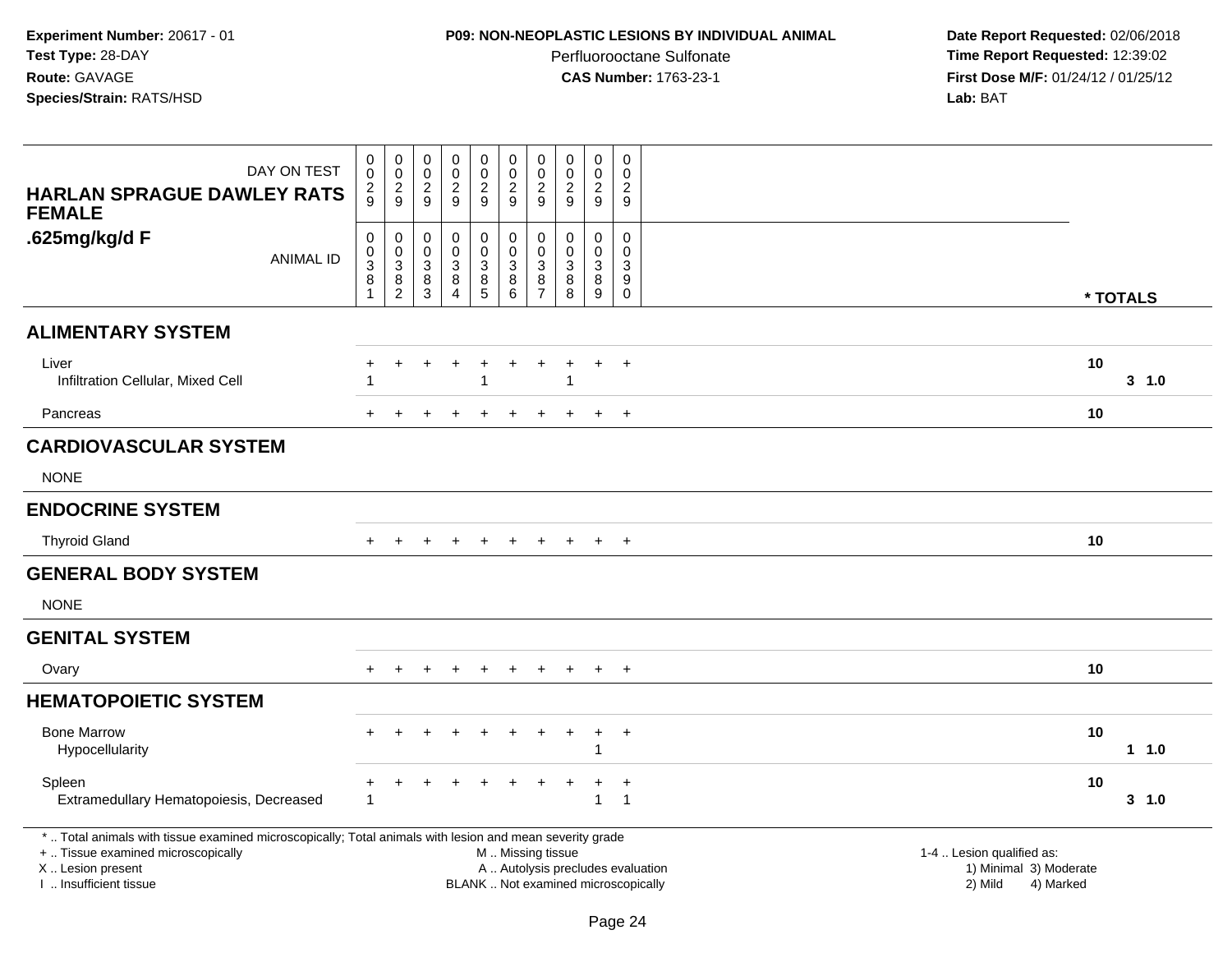#### **P09: NON-NEOPLASTIC LESIONS BY INDIVIDUAL ANIMAL**

Perfluorooctane Sulfonate<br>CAS Number: 1763-23-1

 **Date Report Requested:** 02/06/2018 **Time Report Requested:** 12:39:02 **First Dose M/F:** 01/24/12 / 01/25/12<br>**Lab:** BAT **Lab:** BAT

| DAY ON TEST<br><b>HARLAN SPRAGUE DAWLEY RATS</b><br><b>FEMALE</b>   | 0<br>$\mathbf 0$<br>$\frac{2}{9}$             | 0<br>$\mathbf 0$<br>$\frac{2}{9}$ | $\mathbf 0$<br>$\mathbf 0$<br>$\overline{c}$<br>9 | 0<br>$\pmb{0}$<br>$\overline{c}$<br>9                              | $\overline{0}$<br>$\mathbf 0$<br>$\overline{2}$<br>9 | $\begin{smallmatrix}0\\0\end{smallmatrix}$<br>$\boldsymbol{2}$<br>9 | $\mathbf 0$<br>0<br>2<br>9                | 0<br>0<br>$\boldsymbol{2}$<br>9 | 0<br>0<br>$\overline{c}$<br>9   | 0<br>$\mathbf 0$<br>$\overline{c}$<br>$9\,$             |          |                |
|---------------------------------------------------------------------|-----------------------------------------------|-----------------------------------|---------------------------------------------------|--------------------------------------------------------------------|------------------------------------------------------|---------------------------------------------------------------------|-------------------------------------------|---------------------------------|---------------------------------|---------------------------------------------------------|----------|----------------|
| .625mg/kg/d F<br><b>ANIMAL ID</b>                                   | 0<br>0<br>$\ensuremath{\mathsf{3}}$<br>8<br>1 | 0<br>0<br>$\mathbf{3}$<br>8<br>2  | 0<br>0<br>$\sqrt{3}$<br>8<br>3                    | 0<br>$\pmb{0}$<br>$\ensuremath{\mathsf{3}}$<br>8<br>$\overline{4}$ | 0<br>$\ddot{\mathbf{0}}$<br>$\mathbf{3}$<br>$^8$ 5   | $\boldsymbol{0}$<br>$\mathbf 0$<br>$\sqrt{3}$<br>$^8_6$             | 0<br>$\Omega$<br>3<br>8<br>$\overline{7}$ | 0<br>$\mathbf 0$<br>3<br>8<br>8 | 0<br>$\mathbf 0$<br>3<br>8<br>9 | 0<br>0<br>$\ensuremath{\mathsf{3}}$<br>9<br>$\mathbf 0$ | * TOTALS |                |
| <b>INTEGUMENTARY SYSTEM</b>                                         |                                               |                                   |                                                   |                                                                    |                                                      |                                                                     |                                           |                                 |                                 |                                                         |          |                |
| <b>NONE</b>                                                         |                                               |                                   |                                                   |                                                                    |                                                      |                                                                     |                                           |                                 |                                 |                                                         |          |                |
| <b>MUSCULOSKELETAL SYSTEM</b>                                       |                                               |                                   |                                                   |                                                                    |                                                      |                                                                     |                                           |                                 |                                 |                                                         |          |                |
| <b>NONE</b>                                                         |                                               |                                   |                                                   |                                                                    |                                                      |                                                                     |                                           |                                 |                                 |                                                         |          |                |
| <b>NERVOUS SYSTEM</b>                                               |                                               |                                   |                                                   |                                                                    |                                                      |                                                                     |                                           |                                 |                                 |                                                         |          |                |
| <b>NONE</b>                                                         |                                               |                                   |                                                   |                                                                    |                                                      |                                                                     |                                           |                                 |                                 |                                                         |          |                |
| <b>RESPIRATORY SYSTEM</b>                                           |                                               |                                   |                                                   |                                                                    |                                                      |                                                                     |                                           |                                 |                                 |                                                         |          |                |
| Nose                                                                |                                               |                                   |                                                   | $\pm$                                                              | $\pm$                                                | $\pm$                                                               | $+$                                       | $+$                             | $^{+}$                          | $+$                                                     | 10       |                |
| <b>SPECIAL SENSES SYSTEM</b>                                        |                                               |                                   |                                                   |                                                                    |                                                      |                                                                     |                                           |                                 |                                 |                                                         |          |                |
| <b>NONE</b>                                                         |                                               |                                   |                                                   |                                                                    |                                                      |                                                                     |                                           |                                 |                                 |                                                         |          |                |
| <b>URINARY SYSTEM</b>                                               |                                               |                                   |                                                   |                                                                    |                                                      |                                                                     |                                           |                                 |                                 |                                                         |          |                |
| Kidney<br>Nephropathy, Chronic Progressive<br>Renal Tubule, Mineral |                                               |                                   |                                                   | $\pm$                                                              | $\pm$                                                | $\pm$                                                               | $\ddot{}$                                 |                                 | $\div$                          | $+$                                                     | 10       | 2, 1.0<br>11.0 |

\* .. Total animals with tissue examined microscopically; Total animals with lesion and mean severity grade

+ .. Tissue examined microscopically

X .. Lesion present

I .. Insufficient tissue

 M .. Missing tissueA .. Autolysis precludes evaluation

 1-4 .. Lesion qualified as: BLANK .. Not examined microscopically 2) Mild 4) Marked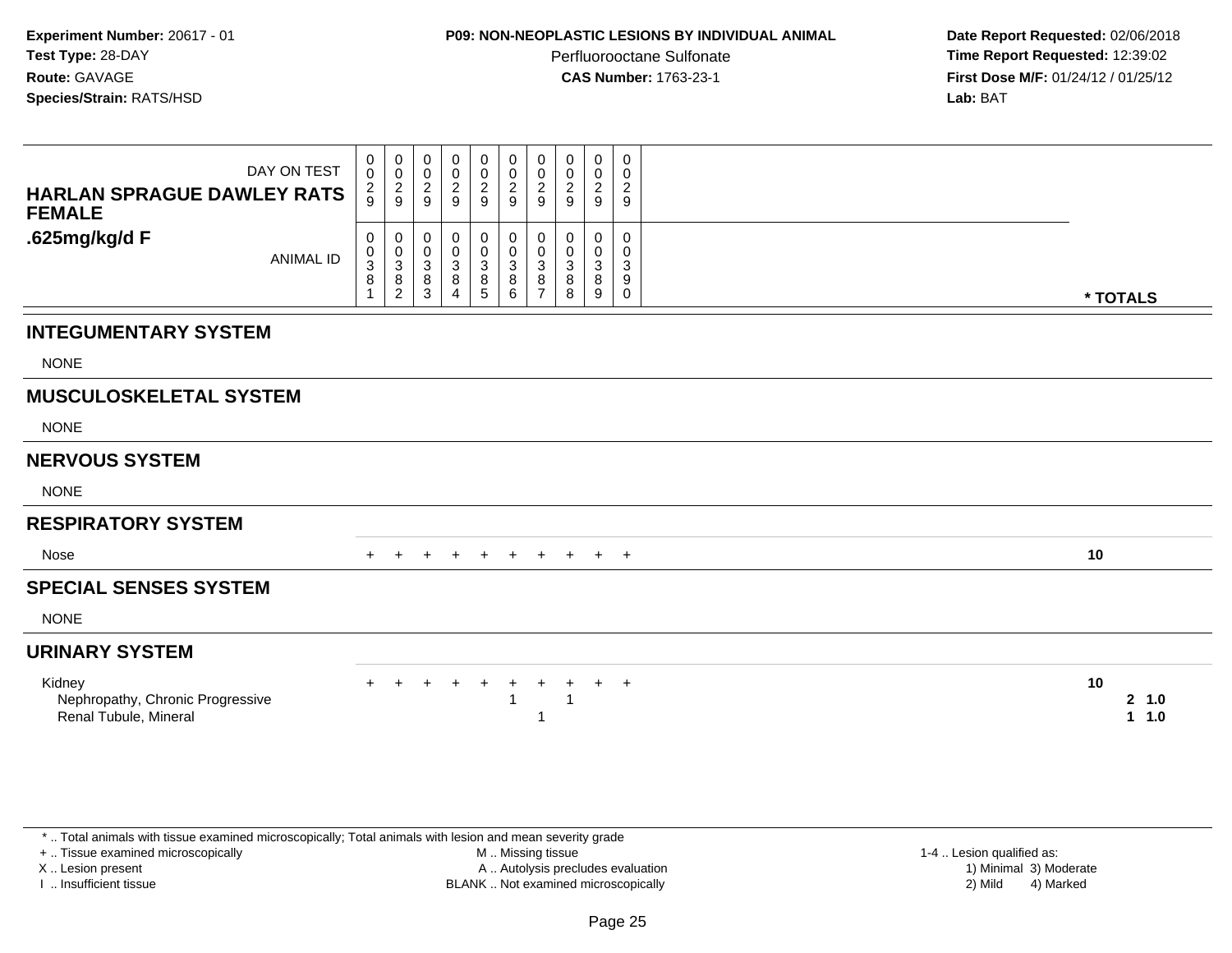### **P09: NON-NEOPLASTIC LESIONS BY INDIVIDUAL ANIMAL**

Perfluorooctane Sulfonate<br>CAS Number: 1763-23-1

| DAY ON TEST<br><b>HARLAN SPRAGUE DAWLEY RATS</b><br><b>FEMALE</b>                                                                                                                             | $\pmb{0}$<br>$\bar{0}$<br>$\frac{2}{9}$           | $\begin{array}{c} 0 \\ 0 \\ 2 \\ 9 \end{array}$              | $\mathbf 0$<br>$\mathbf 0$<br>$\frac{2}{9}$                              | $_{\rm 0}^{\rm 0}$<br>$\frac{2}{9}$                                            | 0<br>$\mathbf 0$<br>$\frac{2}{9}$                                                      | $\mathbf 0$<br>$\pmb{0}$<br>$\boldsymbol{2}$<br>$\overline{9}$                              | $\pmb{0}$<br>$\pmb{0}$<br>$\boldsymbol{2}$<br>9                                   | $\pmb{0}$<br>$\mathsf{O}\xspace$<br>$\overline{c}$<br>9 | $\pmb{0}$<br>$\pmb{0}$<br>$\sqrt{2}$<br>9                                         | $\mathsf 0$<br>$\Omega$<br>$\overline{c}$<br>9          |                                                                                                                  |                                  |
|-----------------------------------------------------------------------------------------------------------------------------------------------------------------------------------------------|---------------------------------------------------|--------------------------------------------------------------|--------------------------------------------------------------------------|--------------------------------------------------------------------------------|----------------------------------------------------------------------------------------|---------------------------------------------------------------------------------------------|-----------------------------------------------------------------------------------|---------------------------------------------------------|-----------------------------------------------------------------------------------|---------------------------------------------------------|------------------------------------------------------------------------------------------------------------------|----------------------------------|
| 1.25mg/kg/d F<br><b>ANIMAL ID</b>                                                                                                                                                             | 0<br>$\pmb{0}$<br>$\mathbf 3$<br>$\boldsymbol{9}$ | $\pmb{0}$<br>$\begin{array}{c} 0 \\ 3 \\ 9 \\ 2 \end{array}$ | $\mathbf 0$<br>$\mathbf 0$<br>$\ensuremath{\mathsf{3}}$<br>$\frac{9}{3}$ | $\mathbf 0$<br>$\pmb{0}$<br>$\mathbf{3}$<br>$\boldsymbol{9}$<br>$\overline{4}$ | 0<br>$\mathbf 0$<br>$\ensuremath{\mathsf{3}}$<br>$\begin{array}{c} 9 \\ 5 \end{array}$ | $\mathbf 0$<br>$\pmb{0}$<br>$\ensuremath{\mathsf{3}}$<br>$\boldsymbol{9}$<br>$\overline{6}$ | 0<br>$\pmb{0}$<br>$\ensuremath{\mathsf{3}}$<br>$\boldsymbol{9}$<br>$\overline{7}$ | 0<br>$\Omega$<br>$\sqrt{3}$<br>$\boldsymbol{9}$<br>8    | 0<br>$\pmb{0}$<br>$\ensuremath{\mathsf{3}}$<br>$\boldsymbol{9}$<br>$\overline{9}$ | $\mathbf 0$<br>$\Omega$<br>4<br>$\mathbf 0$<br>$\Omega$ | * TOTALS                                                                                                         |                                  |
| <b>ALIMENTARY SYSTEM</b>                                                                                                                                                                      |                                                   |                                                              |                                                                          |                                                                                |                                                                                        |                                                                                             |                                                                                   |                                                         |                                                                                   |                                                         |                                                                                                                  |                                  |
| Liver<br>Infiltration Cellular, Mixed Cell<br>Hepatocyte, Cytoplasmic Alteration<br>Hepatocyte, Hypertrophy                                                                                   |                                                   | -1                                                           |                                                                          |                                                                                | ÷.<br>1<br>$\mathbf{1}$                                                                |                                                                                             | $1 \quad 1$                                                                       |                                                         | $\overline{1}$                                                                    | $\div$                                                  | 10                                                                                                               | $3 - 1.0$<br>$3 - 1.0$<br>2, 1.0 |
| Pancreas                                                                                                                                                                                      | $+$                                               | $\pm$                                                        |                                                                          |                                                                                | $\ddot{}$                                                                              |                                                                                             |                                                                                   |                                                         | $+$                                                                               | $+$                                                     | 10                                                                                                               |                                  |
| <b>CARDIOVASCULAR SYSTEM</b>                                                                                                                                                                  |                                                   |                                                              |                                                                          |                                                                                |                                                                                        |                                                                                             |                                                                                   |                                                         |                                                                                   |                                                         |                                                                                                                  |                                  |
| <b>NONE</b>                                                                                                                                                                                   |                                                   |                                                              |                                                                          |                                                                                |                                                                                        |                                                                                             |                                                                                   |                                                         |                                                                                   |                                                         |                                                                                                                  |                                  |
| <b>ENDOCRINE SYSTEM</b>                                                                                                                                                                       |                                                   |                                                              |                                                                          |                                                                                |                                                                                        |                                                                                             |                                                                                   |                                                         |                                                                                   |                                                         |                                                                                                                  |                                  |
| <b>Thyroid Gland</b>                                                                                                                                                                          |                                                   |                                                              |                                                                          |                                                                                |                                                                                        |                                                                                             |                                                                                   |                                                         | $\pm$                                                                             | $+$                                                     | 10                                                                                                               |                                  |
| <b>GENERAL BODY SYSTEM</b>                                                                                                                                                                    |                                                   |                                                              |                                                                          |                                                                                |                                                                                        |                                                                                             |                                                                                   |                                                         |                                                                                   |                                                         |                                                                                                                  |                                  |
| <b>NONE</b>                                                                                                                                                                                   |                                                   |                                                              |                                                                          |                                                                                |                                                                                        |                                                                                             |                                                                                   |                                                         |                                                                                   |                                                         |                                                                                                                  |                                  |
| <b>GENITAL SYSTEM</b>                                                                                                                                                                         |                                                   |                                                              |                                                                          |                                                                                |                                                                                        |                                                                                             |                                                                                   |                                                         |                                                                                   |                                                         |                                                                                                                  |                                  |
| Ovary                                                                                                                                                                                         | $+$                                               | $\overline{+}$                                               | $+$                                                                      | $\ddot{}$                                                                      | $+$                                                                                    | $\ddot{}$                                                                                   | $+$                                                                               | $+$                                                     | $+$                                                                               | $+$                                                     | 10                                                                                                               |                                  |
| <b>HEMATOPOIETIC SYSTEM</b>                                                                                                                                                                   |                                                   |                                                              |                                                                          |                                                                                |                                                                                        |                                                                                             |                                                                                   |                                                         |                                                                                   |                                                         |                                                                                                                  |                                  |
| <b>Bone Marrow</b><br>Hypocellularity                                                                                                                                                         | $\pm$                                             | -1                                                           |                                                                          |                                                                                |                                                                                        |                                                                                             |                                                                                   |                                                         |                                                                                   | $\ddot{}$                                               | 10                                                                                                               | $1 1.0$                          |
| Spleen                                                                                                                                                                                        | $+$                                               | $\ddot{}$                                                    |                                                                          |                                                                                |                                                                                        |                                                                                             |                                                                                   |                                                         | $\ddot{}$                                                                         | $+$                                                     | 10                                                                                                               |                                  |
| *  Total animals with tissue examined microscopically; Total animals with lesion and mean severity grade<br>+  Tissue examined microscopically<br>X  Lesion present<br>I. Insufficient tissue |                                                   |                                                              |                                                                          |                                                                                |                                                                                        | M  Missing tissue<br>BLANK  Not examined microscopically                                    |                                                                                   |                                                         |                                                                                   |                                                         | 1-4  Lesion qualified as:<br>A  Autolysis precludes evaluation<br>1) Minimal 3) Moderate<br>2) Mild<br>4) Marked |                                  |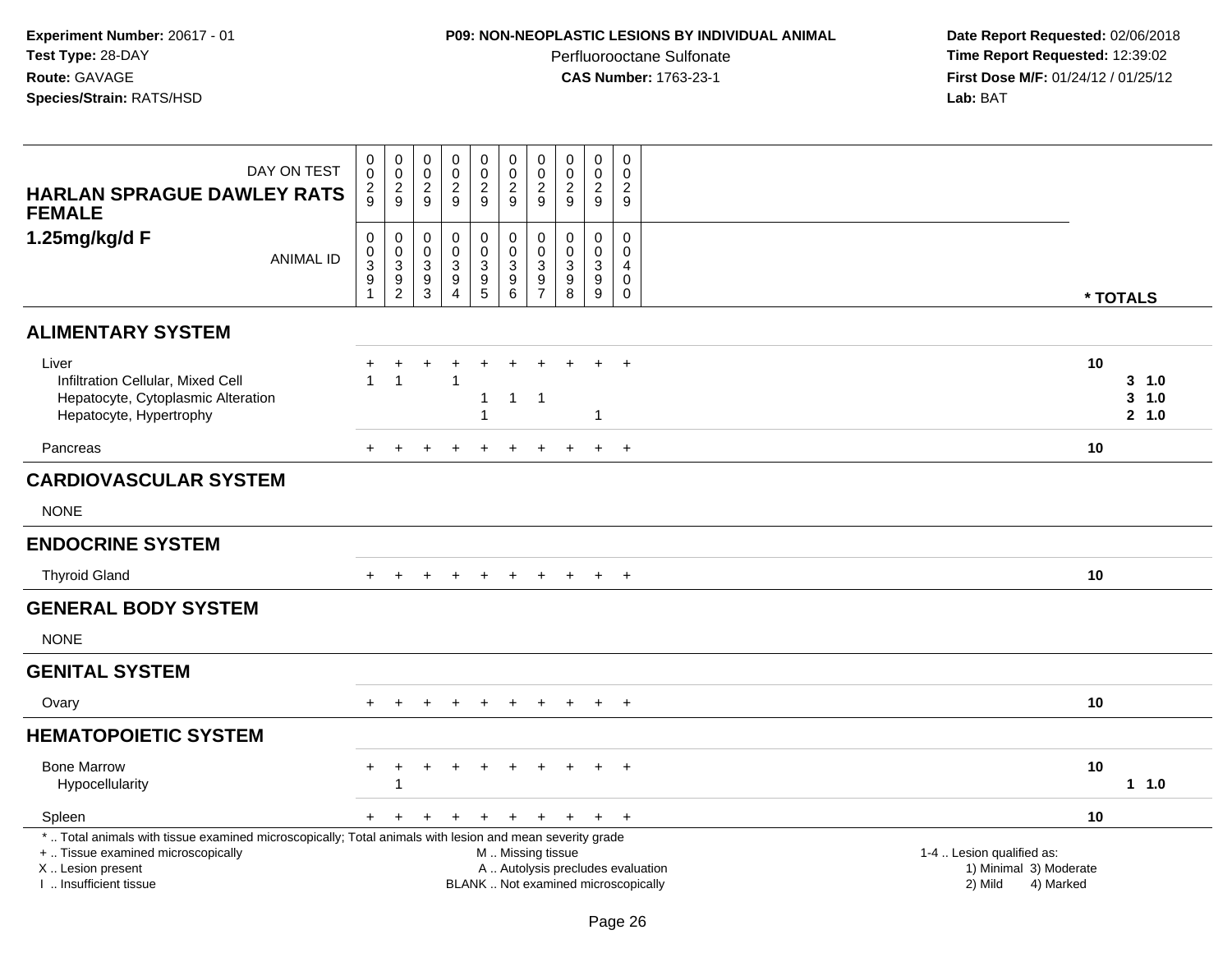## **P09: NON-NEOPLASTIC LESIONS BY INDIVIDUAL ANIMAL**

Perfluorooctane Sulfonate<br>CAS Number: 1763-23-1

 **Date Report Requested:** 02/06/2018 **Time Report Requested:** 12:39:02 **First Dose M/F:** 01/24/12 / 01/25/12<br>**Lab:** BAT

| DAY ON TEST<br><b>HARLAN SPRAGUE DAWLEY RATS</b><br><b>FEMALE</b>                                                                                                   |                  | 0<br>$\mathsf{O}\xspace$<br>$\frac{2}{9}$            | $\mathbf 0$<br>0<br>$\frac{2}{9}$               | 0<br>0<br>$\frac{2}{9}$                                      | $_{\rm 0}^{\rm 0}$<br>$\frac{2}{9}$                                   | $\pmb{0}$<br>$\pmb{0}$<br>$\frac{2}{9}$                                             | $\pmb{0}$<br>$\mathbf 0$<br>$\frac{2}{9}$                       | 0<br>$\Omega$<br>$\overline{c}$<br>9      | 0<br>$\pmb{0}$<br>$\frac{2}{9}$               | $\mathbf 0$<br>0<br>$\frac{2}{9}$               | $\mathbf 0$<br>0<br>$\frac{2}{9}$ |                                                     |
|---------------------------------------------------------------------------------------------------------------------------------------------------------------------|------------------|------------------------------------------------------|-------------------------------------------------|--------------------------------------------------------------|-----------------------------------------------------------------------|-------------------------------------------------------------------------------------|-----------------------------------------------------------------|-------------------------------------------|-----------------------------------------------|-------------------------------------------------|-----------------------------------|-----------------------------------------------------|
| 1.25mg/kg/d F                                                                                                                                                       | <b>ANIMAL ID</b> | $\pmb{0}$<br>$_{3}^{\rm 0}$<br>$\boldsymbol{9}$<br>1 | 0<br>0<br>$\overline{3}$<br>9<br>$\overline{2}$ | 0<br>0<br>$\ensuremath{\mathsf{3}}$<br>$\boldsymbol{9}$<br>3 | $\mathbf 0$<br>$\ddot{\mathbf{0}}$<br>$\frac{3}{9}$<br>$\overline{4}$ | $\mathbf 0$<br>$\overline{0}$<br>$\mathbf{3}$<br>$\boldsymbol{9}$<br>$\overline{5}$ | $\boldsymbol{0}$<br>$\ddot{\mathbf{0}}$<br>$\sqrt{3}$<br>9<br>6 | 0<br>$\Omega$<br>3<br>9<br>$\overline{7}$ | 0<br>0<br>$\sqrt{3}$<br>$\boldsymbol{9}$<br>8 | 0<br>0<br>$\mathbf{3}$<br>$\boldsymbol{9}$<br>9 | 0<br>0<br>4<br>0<br>0             | * TOTALS                                            |
| Extramedullary Hematopoiesis, Decreased                                                                                                                             |                  | $\mathbf{1}$                                         | $\mathbf{1}$                                    | $\mathbf 1$                                                  |                                                                       | $\overline{1}$                                                                      |                                                                 | $\mathbf{1}$                              | $\overline{1}$                                | $\mathbf{1}$                                    | $\overline{\phantom{0}}$ 1        | 8 1.0                                               |
| <b>INTEGUMENTARY SYSTEM</b>                                                                                                                                         |                  |                                                      |                                                 |                                                              |                                                                       |                                                                                     |                                                                 |                                           |                                               |                                                 |                                   |                                                     |
| <b>NONE</b>                                                                                                                                                         |                  |                                                      |                                                 |                                                              |                                                                       |                                                                                     |                                                                 |                                           |                                               |                                                 |                                   |                                                     |
| <b>MUSCULOSKELETAL SYSTEM</b>                                                                                                                                       |                  |                                                      |                                                 |                                                              |                                                                       |                                                                                     |                                                                 |                                           |                                               |                                                 |                                   |                                                     |
| <b>NONE</b>                                                                                                                                                         |                  |                                                      |                                                 |                                                              |                                                                       |                                                                                     |                                                                 |                                           |                                               |                                                 |                                   |                                                     |
| <b>NERVOUS SYSTEM</b>                                                                                                                                               |                  |                                                      |                                                 |                                                              |                                                                       |                                                                                     |                                                                 |                                           |                                               |                                                 |                                   |                                                     |
| <b>NONE</b>                                                                                                                                                         |                  |                                                      |                                                 |                                                              |                                                                       |                                                                                     |                                                                 |                                           |                                               |                                                 |                                   |                                                     |
| <b>RESPIRATORY SYSTEM</b>                                                                                                                                           |                  |                                                      |                                                 |                                                              |                                                                       |                                                                                     |                                                                 |                                           |                                               |                                                 |                                   |                                                     |
| Nose                                                                                                                                                                |                  |                                                      | $+$                                             | $+$                                                          | $+$                                                                   | $+$                                                                                 | $+$                                                             | $+$                                       | $+$                                           | $+$                                             | $+$                               | 10                                                  |
| <b>SPECIAL SENSES SYSTEM</b>                                                                                                                                        |                  |                                                      |                                                 |                                                              |                                                                       |                                                                                     |                                                                 |                                           |                                               |                                                 |                                   |                                                     |
| <b>NONE</b>                                                                                                                                                         |                  |                                                      |                                                 |                                                              |                                                                       |                                                                                     |                                                                 |                                           |                                               |                                                 |                                   |                                                     |
| <b>URINARY SYSTEM</b>                                                                                                                                               |                  |                                                      |                                                 |                                                              |                                                                       |                                                                                     |                                                                 |                                           |                                               |                                                 |                                   |                                                     |
| Kidney<br>Nephropathy, Chronic Progressive<br>Renal Tubule, Mineral                                                                                                 |                  |                                                      | $\ddot{}$                                       | $+$                                                          | $\ddot{}$                                                             | $\ddot{}$                                                                           |                                                                 | 1                                         | $\mathbf{1}$                                  | $\ddot{}$<br>$\overline{1}$                     | $+$                               | 10<br>3, 1.0<br>1 1.0                               |
| *  Total animals with tissue examined microscopically; Total animals with lesion and mean severity grade<br>+  Tissue examined microscopically<br>X  Lesion present |                  |                                                      |                                                 |                                                              |                                                                       |                                                                                     | M  Missing tissue                                               |                                           | A  Autolysis precludes evaluation             |                                                 |                                   | 1-4  Lesion qualified as:<br>1) Minimal 3) Moderate |

X .. Lesion present

I .. Insufficient tissue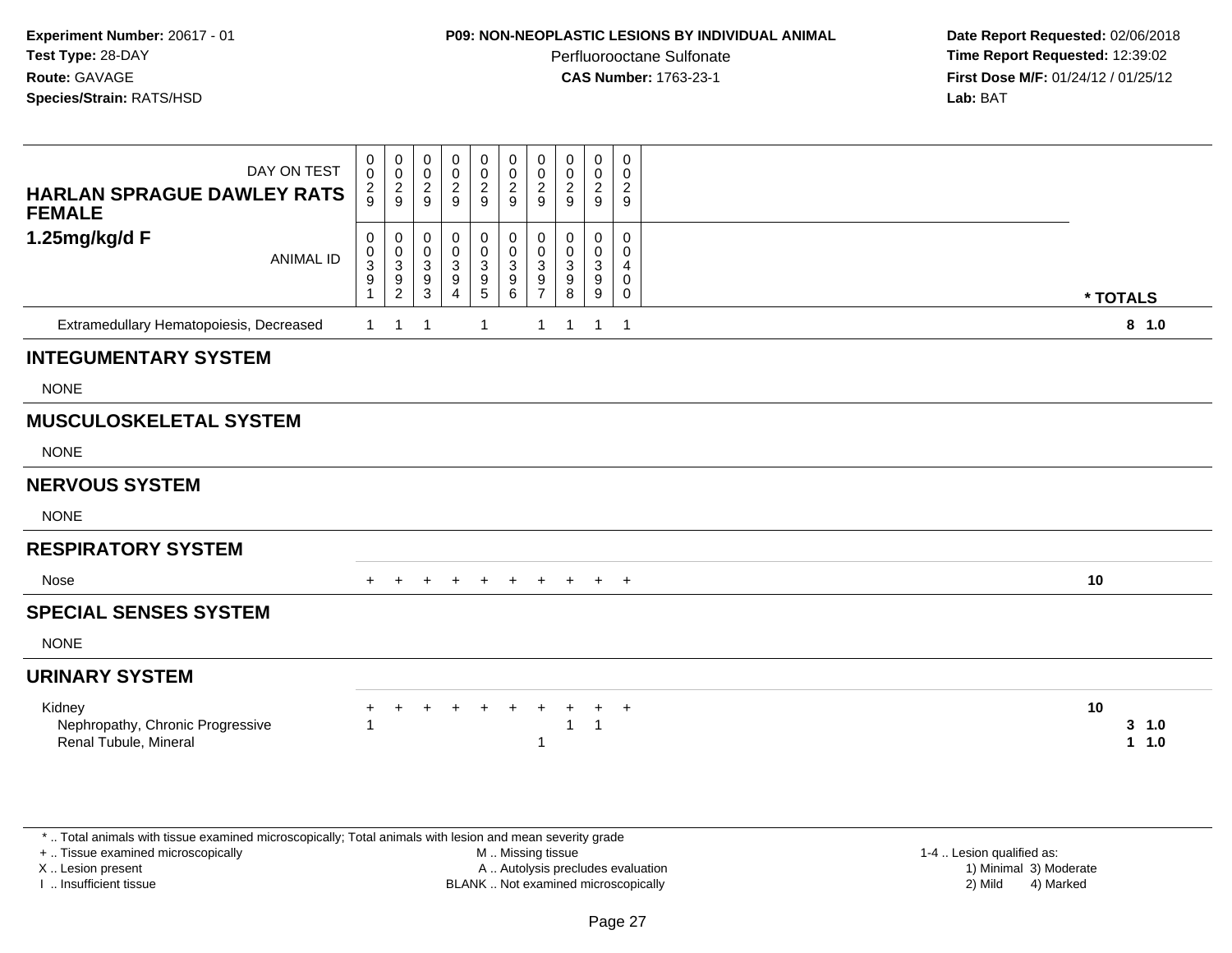### **P09: NON-NEOPLASTIC LESIONS BY INDIVIDUAL ANIMAL**

Perfluorooctane Sulfonate<br>CAS Number: 1763-23-1

| DAY ON TEST<br><b>HARLAN SPRAGUE DAWLEY RATS</b>                                                                                                                                              | $\mathbf 0$<br>0<br>$\overline{c}$<br>9                                    | $\begin{smallmatrix} 0\\0 \end{smallmatrix}$<br>$\overline{2}$<br>$\boldsymbol{9}$                | $\mathsf{O}\xspace$<br>$\mathbf 0$<br>$\overline{c}$<br>9 | $\pmb{0}$<br>$\mathsf{O}\xspace$<br>$\boldsymbol{2}$<br>9                             | $\pmb{0}$<br>$\mathbf 0$<br>$\overline{c}$<br>9                               | $\pmb{0}$<br>0<br>$\sqrt{2}$<br>9 | $\pmb{0}$<br>$\mathsf{O}\xspace$<br>$\overline{c}$<br>9 | $\pmb{0}$<br>0<br>$\overline{c}$<br>9                            | $\pmb{0}$<br>$\mathsf{O}\xspace$<br>$\overline{c}$<br>9                  | $\mathbf 0$<br>$\mathbf 0$<br>$\sqrt{2}$<br>9                  |                                                                             |    |                           |
|-----------------------------------------------------------------------------------------------------------------------------------------------------------------------------------------------|----------------------------------------------------------------------------|---------------------------------------------------------------------------------------------------|-----------------------------------------------------------|---------------------------------------------------------------------------------------|-------------------------------------------------------------------------------|-----------------------------------|---------------------------------------------------------|------------------------------------------------------------------|--------------------------------------------------------------------------|----------------------------------------------------------------|-----------------------------------------------------------------------------|----|---------------------------|
| <b>FEMALE</b><br>2.5mg/kg/d F<br><b>ANIMAL ID</b>                                                                                                                                             | $\pmb{0}$<br>$\mathbf 0$<br>$\overline{\mathbf{4}}$<br>0<br>$\overline{1}$ | $\pmb{0}$<br>$\pmb{0}$<br>$\overline{\mathbf{4}}$<br>$\begin{smallmatrix} 0\\2 \end{smallmatrix}$ | $\mathbf 0$<br>$\mathbf 0$<br>4<br>$\mathbf 0$<br>3       | $\mathbf 0$<br>$\mathsf{O}\xspace$<br>$\overline{4}$<br>$\mathbf 0$<br>$\overline{4}$ | $\mathbf 0$<br>$\mathbf 0$<br>$\overline{4}$<br>$\mathbf 0$<br>$\overline{5}$ | 0<br>$\pmb{0}$<br>4<br>0<br>6     | 0<br>$\mathbf 0$<br>4<br>0<br>$\overline{7}$            | $\mathbf 0$<br>$\mathbf 0$<br>$\overline{4}$<br>$\mathbf 0$<br>8 | $\mathbf 0$<br>$\mathsf{O}\xspace$<br>$\overline{4}$<br>0<br>9           | $\mathbf 0$<br>$\mathbf 0$<br>4<br>$\mathbf{1}$<br>$\mathbf 0$ |                                                                             |    | * TOTALS                  |
| <b>ALIMENTARY SYSTEM</b>                                                                                                                                                                      |                                                                            |                                                                                                   |                                                           |                                                                                       |                                                                               |                                   |                                                         |                                                                  |                                                                          |                                                                |                                                                             |    |                           |
| Liver<br>Infiltration Cellular, Mixed Cell<br>Hepatocyte, Cytoplasmic Alteration<br>Hepatocyte, Hypertrophy                                                                                   | $+$                                                                        | $+$                                                                                               | $\ddot{}$                                                 | $\ddot{}$                                                                             | $\ddot{}$<br>1                                                                | $\ddot{}$                         | $\mathbf{1}$                                            | $\ddot{}$<br>$\mathbf{1}$                                        | $\ddot{}$<br>$\mathbf{1}$<br>$\overline{1}$                              | $+$<br>$\overline{1}$<br>$\overline{1}$                        |                                                                             | 10 | 2, 1.0<br>5 1.0<br>3, 1.0 |
| Pancreas                                                                                                                                                                                      |                                                                            |                                                                                                   |                                                           |                                                                                       |                                                                               |                                   |                                                         |                                                                  | $\pm$                                                                    | $+$                                                            |                                                                             | 10 |                           |
| <b>CARDIOVASCULAR SYSTEM</b>                                                                                                                                                                  |                                                                            |                                                                                                   |                                                           |                                                                                       |                                                                               |                                   |                                                         |                                                                  |                                                                          |                                                                |                                                                             |    |                           |
| <b>NONE</b>                                                                                                                                                                                   |                                                                            |                                                                                                   |                                                           |                                                                                       |                                                                               |                                   |                                                         |                                                                  |                                                                          |                                                                |                                                                             |    |                           |
| <b>ENDOCRINE SYSTEM</b>                                                                                                                                                                       |                                                                            |                                                                                                   |                                                           |                                                                                       |                                                                               |                                   |                                                         |                                                                  |                                                                          |                                                                |                                                                             |    |                           |
| <b>Thyroid Gland</b>                                                                                                                                                                          |                                                                            | $\pm$                                                                                             | $\div$                                                    | $\div$                                                                                | $^{+}$                                                                        | $\pm$                             | $\pm$                                                   | $+$                                                              | $+$                                                                      | $+$                                                            |                                                                             | 10 |                           |
| <b>GENERAL BODY SYSTEM</b>                                                                                                                                                                    |                                                                            |                                                                                                   |                                                           |                                                                                       |                                                                               |                                   |                                                         |                                                                  |                                                                          |                                                                |                                                                             |    |                           |
| <b>NONE</b>                                                                                                                                                                                   |                                                                            |                                                                                                   |                                                           |                                                                                       |                                                                               |                                   |                                                         |                                                                  |                                                                          |                                                                |                                                                             |    |                           |
| <b>GENITAL SYSTEM</b>                                                                                                                                                                         |                                                                            |                                                                                                   |                                                           |                                                                                       |                                                                               |                                   |                                                         |                                                                  |                                                                          |                                                                |                                                                             |    |                           |
| Ovary                                                                                                                                                                                         | $+$                                                                        | $+$                                                                                               | $\ddot{}$                                                 | $\ddot{}$                                                                             | $+$                                                                           | $\ddot{}$                         | $+$                                                     | $+$                                                              | $+$                                                                      | $+$                                                            |                                                                             | 10 |                           |
| <b>HEMATOPOIETIC SYSTEM</b>                                                                                                                                                                   |                                                                            |                                                                                                   |                                                           |                                                                                       |                                                                               |                                   |                                                         |                                                                  |                                                                          |                                                                |                                                                             |    |                           |
| <b>Bone Marrow</b><br>Hypocellularity                                                                                                                                                         | +                                                                          | $\overline{1}$                                                                                    | $\mathbf{1}$                                              | $\overline{1}$                                                                        |                                                                               | $\mathbf{1}$                      |                                                         |                                                                  | $\ddot{}$<br>$\mathbf{1}$                                                | $+$                                                            |                                                                             | 10 | 5 1.0                     |
| *  Total animals with tissue examined microscopically; Total animals with lesion and mean severity grade<br>+  Tissue examined microscopically<br>X  Lesion present<br>I  Insufficient tissue |                                                                            |                                                                                                   |                                                           |                                                                                       |                                                                               |                                   | M  Missing tissue                                       |                                                                  | A  Autolysis precludes evaluation<br>BLANK  Not examined microscopically |                                                                | 1-4  Lesion qualified as:<br>1) Minimal 3) Moderate<br>2) Mild<br>4) Marked |    |                           |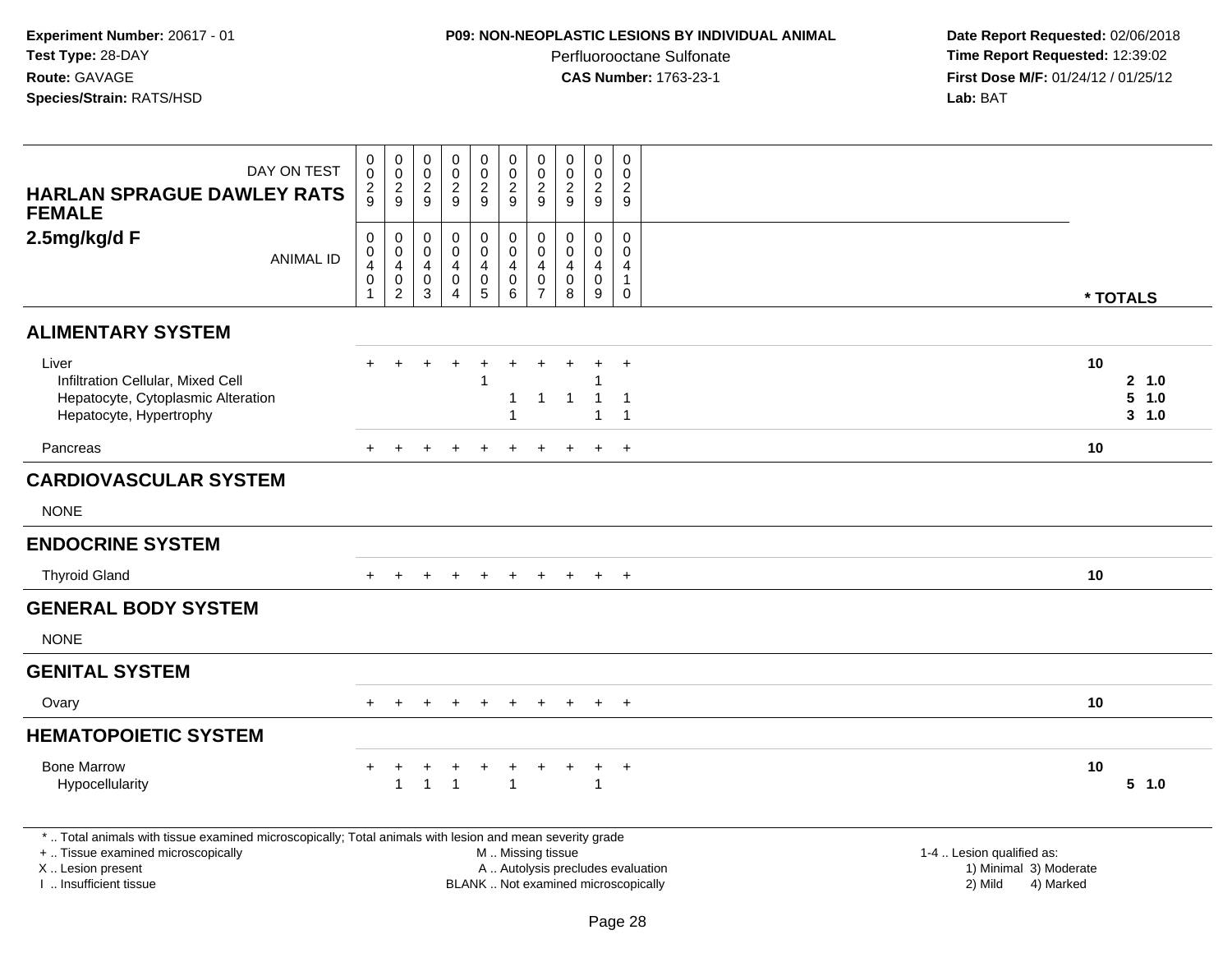#### **P09: NON-NEOPLASTIC LESIONS BY INDIVIDUAL ANIMAL**

Perfluorooctane Sulfonate<br>CAS Number: 1763-23-1

 **Date Report Requested:** 02/06/2018 **Time Report Requested:** 12:39:02 **First Dose M/F:** 01/24/12 / 01/25/12<br>**Lab:** BAT **Lab:** BAT

| DAY ON TEST<br><b>HARLAN SPRAGUE DAWLEY RATS</b><br><b>FEMALE</b>                                                                                                                                                                                                                                                                                                                                                                                                  | 0<br>0<br>$\frac{2}{9}$            | 0<br>$\mathbf 0$<br>$\frac{2}{9}$                                 | 0<br>0<br>$\overline{c}$<br>9 | 0<br>$\mathbf 0$<br>$\overline{c}$<br>9            | 0<br>$\pmb{0}$<br>$\frac{2}{9}$ | $\mathbf 0$<br>$\mathsf{O}\xspace$<br>$\frac{2}{9}$  | 0<br>$\mathbf 0$<br>$\overline{c}$<br>9   | 0<br>0<br>$\overline{c}$<br>$9\,$ | 0<br>$\pmb{0}$<br>$\sqrt{2}$<br>$\boldsymbol{9}$         | 0<br>0<br>$\frac{2}{9}$                    |                  |
|--------------------------------------------------------------------------------------------------------------------------------------------------------------------------------------------------------------------------------------------------------------------------------------------------------------------------------------------------------------------------------------------------------------------------------------------------------------------|------------------------------------|-------------------------------------------------------------------|-------------------------------|----------------------------------------------------|---------------------------------|------------------------------------------------------|-------------------------------------------|-----------------------------------|----------------------------------------------------------|--------------------------------------------|------------------|
| 2.5mg/kg/d F<br><b>ANIMAL ID</b>                                                                                                                                                                                                                                                                                                                                                                                                                                   | 0<br>$\mathbf 0$<br>4<br>$\pmb{0}$ | 0<br>$\pmb{0}$<br>$\overline{4}$<br>$\mathbf 0$<br>$\overline{2}$ | 0<br>0<br>4<br>0<br>3         | 0<br>0<br>4<br>$\pmb{0}$<br>$\boldsymbol{\Lambda}$ | 0<br>0<br>4<br>$\pmb{0}$<br>5   | 0<br>$\mathbf 0$<br>4<br>$\pmb{0}$<br>$6\phantom{1}$ | 0<br>$\Omega$<br>4<br>0<br>$\overline{7}$ | 0<br>0<br>4<br>$\pmb{0}$<br>8     | 0<br>$\mathbf 0$<br>4<br>$\mathsf 0$<br>$\boldsymbol{9}$ | 0<br>0<br>4<br>$\mathbf{1}$<br>$\mathbf 0$ | * TOTALS         |
| Lymph Node, Mandibular                                                                                                                                                                                                                                                                                                                                                                                                                                             |                                    |                                                                   |                               |                                                    | $\div$                          |                                                      | $\div$                                    |                                   | $\div$                                                   | $\overline{+}$                             | 10               |
| Spleen<br>Extramedullary Hematopoiesis, Decreased                                                                                                                                                                                                                                                                                                                                                                                                                  |                                    |                                                                   |                               |                                                    |                                 |                                                      |                                           |                                   |                                                          | $\ddot{}$                                  | 10<br>$10$ $1.0$ |
| Thymus                                                                                                                                                                                                                                                                                                                                                                                                                                                             | $+$                                | $\overline{+}$                                                    | $\ddot{}$                     | $\ddot{}$                                          | $\ddot{}$                       | $\ddot{}$                                            | $\ddot{}$                                 | $\ddot{}$                         | $\ddot{}$                                                | $+$                                        | 10               |
| <b>INTEGUMENTARY SYSTEM</b>                                                                                                                                                                                                                                                                                                                                                                                                                                        |                                    |                                                                   |                               |                                                    |                                 |                                                      |                                           |                                   |                                                          |                                            |                  |
| <b>NONE</b>                                                                                                                                                                                                                                                                                                                                                                                                                                                        |                                    |                                                                   |                               |                                                    |                                 |                                                      |                                           |                                   |                                                          |                                            |                  |
| <b>MUSCULOSKELETAL SYSTEM</b>                                                                                                                                                                                                                                                                                                                                                                                                                                      |                                    |                                                                   |                               |                                                    |                                 |                                                      |                                           |                                   |                                                          |                                            |                  |
| <b>NONE</b>                                                                                                                                                                                                                                                                                                                                                                                                                                                        |                                    |                                                                   |                               |                                                    |                                 |                                                      |                                           |                                   |                                                          |                                            |                  |
| <b>NERVOUS SYSTEM</b>                                                                                                                                                                                                                                                                                                                                                                                                                                              |                                    |                                                                   |                               |                                                    |                                 |                                                      |                                           |                                   |                                                          |                                            |                  |
| <b>NONE</b>                                                                                                                                                                                                                                                                                                                                                                                                                                                        |                                    |                                                                   |                               |                                                    |                                 |                                                      |                                           |                                   |                                                          |                                            |                  |
| <b>RESPIRATORY SYSTEM</b>                                                                                                                                                                                                                                                                                                                                                                                                                                          |                                    |                                                                   |                               |                                                    |                                 |                                                      |                                           |                                   |                                                          |                                            |                  |
| Nose<br>Respiratory Epithelium, Inflammation, Chronic<br>Active                                                                                                                                                                                                                                                                                                                                                                                                    |                                    |                                                                   |                               |                                                    |                                 |                                                      |                                           |                                   |                                                          | $\ddot{}$                                  | 10<br>1 1.0      |
| <b>SPECIAL SENSES SYSTEM</b>                                                                                                                                                                                                                                                                                                                                                                                                                                       |                                    |                                                                   |                               |                                                    |                                 |                                                      |                                           |                                   |                                                          |                                            |                  |
| <b>NONE</b>                                                                                                                                                                                                                                                                                                                                                                                                                                                        |                                    |                                                                   |                               |                                                    |                                 |                                                      |                                           |                                   |                                                          |                                            |                  |
| <b>URINARY SYSTEM</b>                                                                                                                                                                                                                                                                                                                                                                                                                                              |                                    |                                                                   |                               |                                                    |                                 |                                                      |                                           |                                   |                                                          |                                            |                  |
| $\sim$ . The second contract of the second contract of the second contract of the second second second second second second second second second second second second second second second second second second second second s<br>$\Phi$ . The first probability of the contribution of the contribution of the contribution of the contribution of the contribution of the contribution of the contribution of the contribution of the contribution of the contr |                                    |                                                                   |                               |                                                    |                                 | وحداراته والمناور                                    |                                           | and the co-                       |                                                          |                                            |                  |

\* .. Total animals with tissue examined microscopically; Total animals with lesion and mean severity grade

+ .. Tissue examined microscopically

X .. Lesion present

I .. Insufficient tissue

 M .. Missing tissueA .. Autolysis precludes evaluation

BLANK .. Not examined microscopically 2) Mild 4) Marked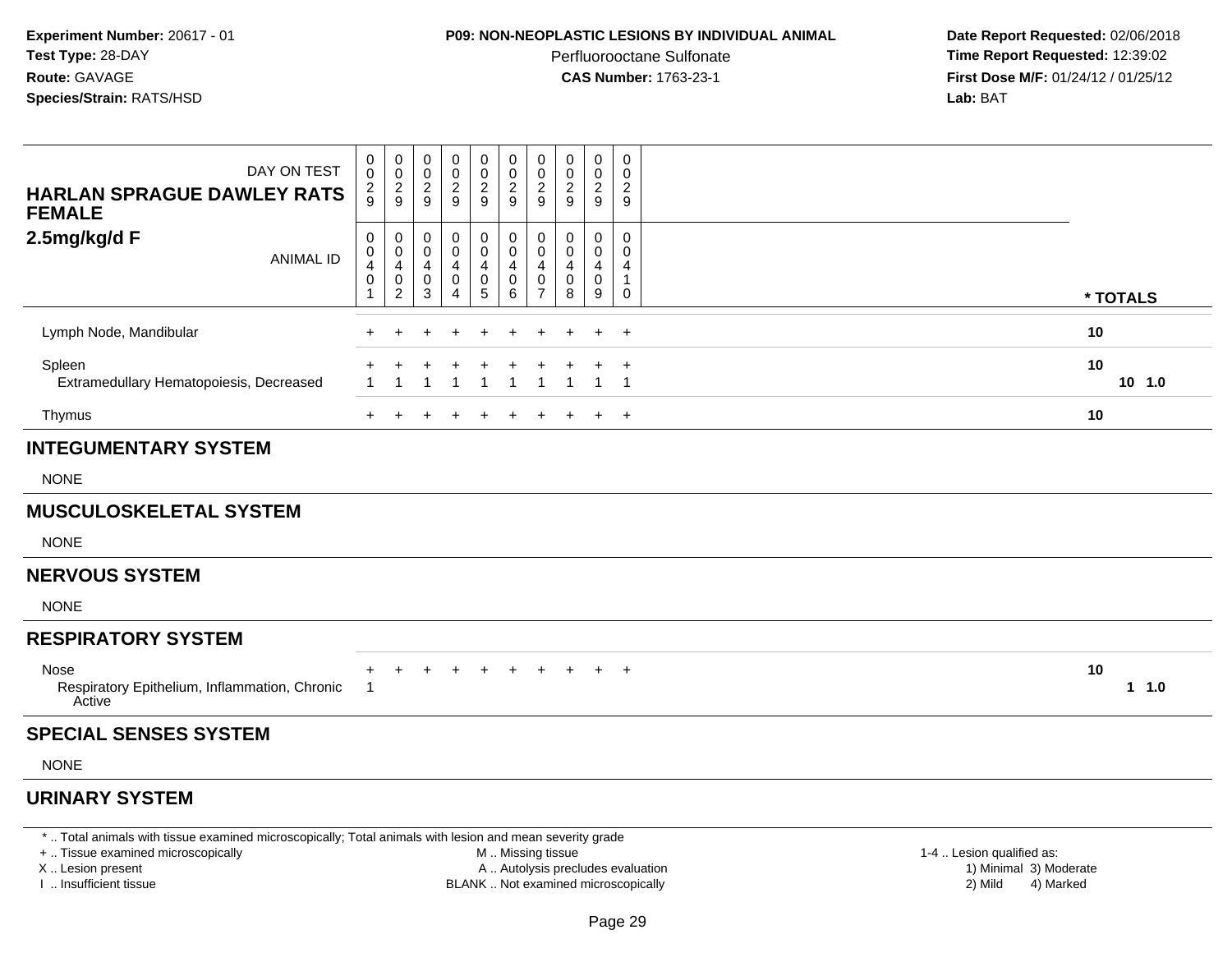#### **P09: NON-NEOPLASTIC LESIONS BY INDIVIDUAL ANIMAL**

Perfluorooctane Sulfonate<br>CAS Number: 1763-23-1

 **Date Report Requested:** 02/06/2018 **Time Report Requested:** 12:39:02 **First Dose M/F:** 01/24/12 / 01/25/12<br>**Lab:** BAT **Lab:** BAT

| DAY ON TEST<br><b>HARLAN SPRAGUE DAWLEY RATS</b><br><b>FEMALE</b> | 0<br>U<br>2               | υ<br>$\sim$<br>$\epsilon$ | 0<br>0<br>$\sim$<br>9 | 0<br>0<br>ົ<br>∠<br>9 | 0<br>0<br>$\overline{c}$<br>9 | 0<br>0<br>$\overline{2}$<br>9 | 0<br>0<br>$\sim$<br>∸<br>9 | 0<br>∠<br>9           | 0<br>0<br>$\sim$<br>$\epsilon$<br>9 | 0<br>0<br>$\Omega$<br>ے<br>9 |           |
|-------------------------------------------------------------------|---------------------------|---------------------------|-----------------------|-----------------------|-------------------------------|-------------------------------|----------------------------|-----------------------|-------------------------------------|------------------------------|-----------|
| 2.5mg/kg/d F<br><b>ANIMAL ID</b>                                  | 0<br>$\sqrt{2}$<br>4<br>U | 4<br>$\sim$<br>$\epsilon$ | 0<br>0<br>0<br>3      | 0<br>0<br>4<br>0<br>4 | 0<br>0<br>4<br>0<br>5         | 0<br>0<br>4<br>0<br>6         | 0<br>0<br>4<br>0           | $\mathbf 0$<br>4<br>8 | 0<br>0<br>4<br>0<br>9               | 0<br>0<br>4<br>0             | * TOTALS  |
| Kidney<br>Nephropathy, Chronic Progressive                        |                           |                           |                       |                       |                               | $+$                           |                            |                       |                                     | $\pm$                        | 10<br>1.0 |

\* .. Total animals with tissue examined microscopically; Total animals with lesion and mean severity grade

+ .. Tissue examined microscopically

X .. Lesion present

I .. Insufficient tissue

 M .. Missing tissueA .. Autolysis precludes evaluation

BLANK .. Not examined microscopically 2) Mild 4) Marked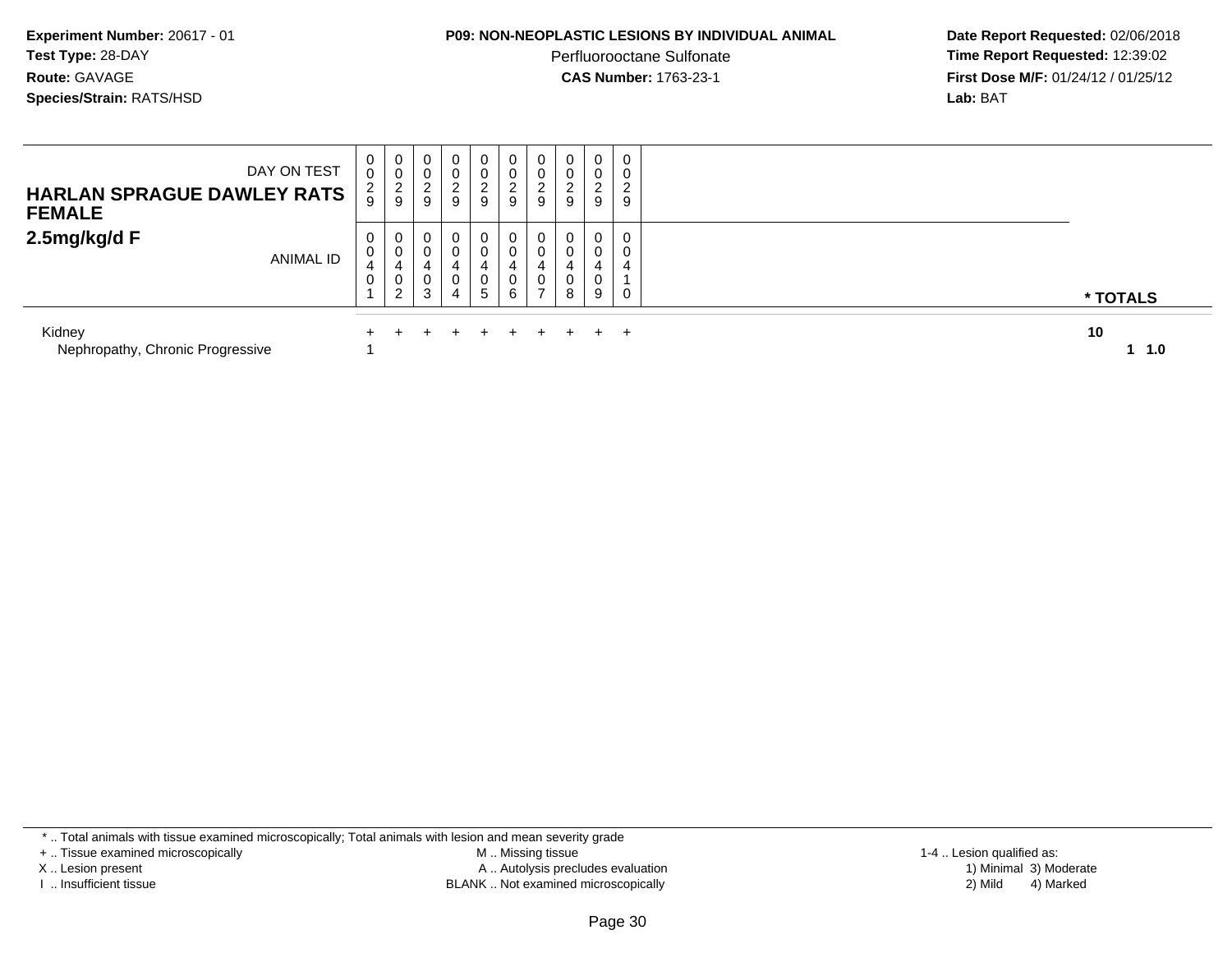#### **P09: NON-NEOPLASTIC LESIONS BY INDIVIDUAL ANIMAL**

Perfluorooctane Sulfonate<br>CAS Number: 1763-23-1

 **Date Report Requested:** 02/06/2018 **Time Report Requested:** 12:39:02 **First Dose M/F:** 01/24/12 / 01/25/12<br>**Lab:** BAT **Lab:** BAT

| DAY ON TEST<br><b>HARLAN SPRAGUE DAWLEY RATS</b><br><b>FEMALE</b>                                           | $\begin{smallmatrix} 0\\0 \end{smallmatrix}$<br>$\frac{2}{9}$                              | $\pmb{0}$<br>$\mathbf 0$<br>$\frac{2}{9}$                                     | $\pmb{0}$<br>$\pmb{0}$<br>$\sqrt{2}$<br>9                                           | $\pmb{0}$<br>$\frac{0}{2}$                                                | $\pmb{0}$<br>$\mathbf 0$<br>$\frac{2}{5}$                                   | $_{\rm 0}^{\rm 0}$<br>$\overline{2}$<br>9 | $\pmb{0}$<br>$\frac{0}{2}$                                           | $\mathsf 0$<br>$\frac{0}{2}$                                      | $\pmb{0}$<br>$\mathsf 0$<br>$\overline{c}$<br>9   | $\pmb{0}$<br>$\mathbf 0$<br>$\frac{2}{9}$                            |                                         |
|-------------------------------------------------------------------------------------------------------------|--------------------------------------------------------------------------------------------|-------------------------------------------------------------------------------|-------------------------------------------------------------------------------------|---------------------------------------------------------------------------|-----------------------------------------------------------------------------|-------------------------------------------|----------------------------------------------------------------------|-------------------------------------------------------------------|---------------------------------------------------|----------------------------------------------------------------------|-----------------------------------------|
| 5mg/kg/d F<br><b>ANIMAL ID</b>                                                                              | $\mathbf 0$<br>$\begin{smallmatrix}0\\4\end{smallmatrix}$<br>$\mathbf 1$<br>$\overline{1}$ | $\mathbf 0$<br>$\boldsymbol{0}$<br>$\overline{\mathbf{4}}$<br>1<br>$\sqrt{2}$ | $\mathbf 0$<br>$\boldsymbol{0}$<br>$\overline{4}$<br>$\overline{1}$<br>$\mathbf{3}$ | 0<br>$\boldsymbol{0}$<br>$\overline{4}$<br>$\mathbf{1}$<br>$\overline{4}$ | $\begin{matrix} 0 \\ 0 \\ 4 \end{matrix}$<br>$\mathbf{1}$<br>$\overline{5}$ | $_{\rm 0}^{\rm 0}$<br>4<br>$\,6\,$        | $\mathbf 0$<br>$\mathbf 0$<br>$\overline{4}$<br>-1<br>$\overline{7}$ | $\mathbf 0$<br>$\mathbf 0$<br>$\overline{4}$<br>$\mathbf{1}$<br>8 | $\mathbf 0$<br>$\mathbf 0$<br>$\overline{4}$<br>9 | $\mathsf{O}\xspace$<br>$\mathbf 0$<br>$\overline{4}$<br>$^2_{\rm 0}$ | * TOTALS                                |
| <b>ALIMENTARY SYSTEM</b>                                                                                    |                                                                                            |                                                                               |                                                                                     |                                                                           |                                                                             |                                           |                                                                      |                                                                   |                                                   |                                                                      |                                         |
| Esophagus                                                                                                   |                                                                                            |                                                                               |                                                                                     |                                                                           |                                                                             |                                           |                                                                      |                                                                   |                                                   | $\ddot{}$                                                            | 10                                      |
| Intestine Large, Cecum                                                                                      |                                                                                            |                                                                               |                                                                                     |                                                                           |                                                                             |                                           |                                                                      |                                                                   |                                                   | $+$                                                                  | 10                                      |
| Intestine Large, Colon                                                                                      |                                                                                            |                                                                               |                                                                                     |                                                                           |                                                                             |                                           |                                                                      |                                                                   |                                                   | $\ddot{}$                                                            | 10                                      |
| Intestine Large, Rectum                                                                                     |                                                                                            |                                                                               |                                                                                     |                                                                           |                                                                             |                                           |                                                                      |                                                                   |                                                   | $\ddot{}$                                                            | 10                                      |
| Intestine Small, Duodenum                                                                                   |                                                                                            |                                                                               |                                                                                     |                                                                           |                                                                             |                                           |                                                                      |                                                                   | $\ddot{}$                                         | $+$                                                                  | 10                                      |
| Intestine Small, Ileum                                                                                      |                                                                                            |                                                                               |                                                                                     |                                                                           |                                                                             |                                           |                                                                      |                                                                   | $\ddot{}$                                         | $^{+}$                                                               | 10                                      |
| Intestine Small, Jejunum                                                                                    |                                                                                            |                                                                               |                                                                                     |                                                                           |                                                                             |                                           |                                                                      |                                                                   |                                                   | $\overline{+}$                                                       | 10                                      |
| Liver<br>Infiltration Cellular, Mixed Cell<br>Hepatocyte, Cytoplasmic Alteration<br>Hepatocyte, Hypertrophy | $\ddot{}$<br>-1<br>$\overline{1}$                                                          | $\ddot{}$<br>$\overline{2}$                                                   | 2                                                                                   | $\mathcal{P}$                                                             | 2                                                                           |                                           | 2                                                                    |                                                                   | $\overline{2}$                                    | $^{+}$<br>-1<br>$\mathcal{P}$                                        | 10<br>$1 1.0$<br>$10$ $1.0$<br>$10$ 1.7 |
| Pancreas                                                                                                    |                                                                                            |                                                                               |                                                                                     |                                                                           |                                                                             |                                           |                                                                      |                                                                   | $\ddot{}$                                         | $\overline{+}$                                                       | 10                                      |
| Salivary Glands                                                                                             |                                                                                            |                                                                               |                                                                                     |                                                                           |                                                                             |                                           |                                                                      |                                                                   | $\ddot{}$                                         | $+$                                                                  | 10                                      |
| Stomach, Forestomach<br>Hyperkeratosis                                                                      |                                                                                            |                                                                               |                                                                                     |                                                                           | $\ddot{}$<br>1                                                              |                                           |                                                                      |                                                                   | $\ddot{}$                                         | $\overline{+}$                                                       | 10<br>1 1.0                             |
| Stomach, Glandular                                                                                          |                                                                                            |                                                                               |                                                                                     |                                                                           |                                                                             |                                           |                                                                      |                                                                   |                                                   | $\ddot{}$                                                            | 10                                      |

\* .. Total animals with tissue examined microscopically; Total animals with lesion and mean severity grade

+ .. Tissue examined microscopically

X .. Lesion present

I .. Insufficient tissue

M .. Missing tissue

Lesion present A .. Autolysis precludes evaluation 1) Minimal 3) Moderate

 1-4 .. Lesion qualified as: BLANK .. Not examined microscopically 2) Mild 4) Marked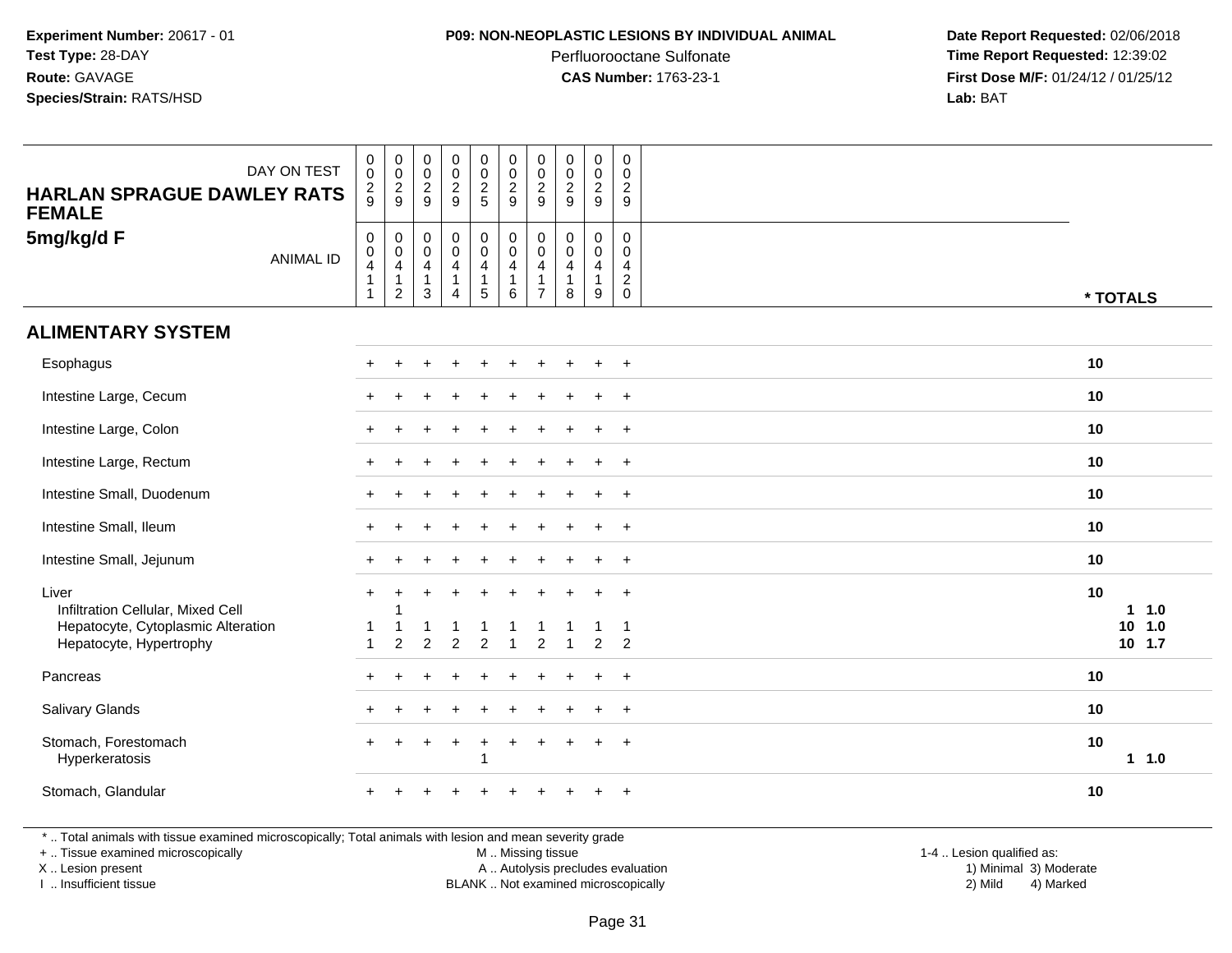#### **P09: NON-NEOPLASTIC LESIONS BY INDIVIDUAL ANIMAL**

Perfluorooctane Sulfonate<br>CAS Number: 1763-23-1

| DAY ON TEST<br><b>HARLAN SPRAGUE DAWLEY RATS</b><br><b>FEMALE</b>                                                                                                                             | $\pmb{0}$<br>$\mathbf 0$<br>$\overline{c}$<br>9 | $\pmb{0}$<br>$\pmb{0}$<br>$\frac{2}{9}$                                      | $\pmb{0}$<br>$\pmb{0}$<br>$\frac{2}{9}$                                | $\pmb{0}$<br>$\pmb{0}$<br>$\overline{c}$<br>9     | $\pmb{0}$<br>$\mathbf 0$<br>$\frac{2}{5}$                                        | $\pmb{0}$<br>$\mathsf{O}\xspace$<br>$\overline{2}$<br>$\mathsf g$                             | 0<br>0<br>$\overline{a}$<br>9        | $\pmb{0}$<br>$\frac{0}{2}$                                      | 0<br>$\mathbf 0$<br>$\frac{2}{9}$                       | $\mathbf 0$<br>$\Omega$<br>2<br>9                          |                                                                             |
|-----------------------------------------------------------------------------------------------------------------------------------------------------------------------------------------------|-------------------------------------------------|------------------------------------------------------------------------------|------------------------------------------------------------------------|---------------------------------------------------|----------------------------------------------------------------------------------|-----------------------------------------------------------------------------------------------|--------------------------------------|-----------------------------------------------------------------|---------------------------------------------------------|------------------------------------------------------------|-----------------------------------------------------------------------------|
| 5mg/kg/d F<br><b>ANIMAL ID</b>                                                                                                                                                                | $\pmb{0}$<br>$\mathbf 0$<br>4<br>1              | $\pmb{0}$<br>$\mathbf 0$<br>$\overline{4}$<br>$\mathbf{1}$<br>$\overline{c}$ | $\pmb{0}$<br>$\boldsymbol{0}$<br>$\overline{a}$<br>$\overline{1}$<br>3 | $\mathbf 0$<br>$\mathbf 0$<br>$\overline{4}$<br>4 | $\pmb{0}$<br>$\ddot{\mathbf{0}}$<br>$\overline{4}$<br>$\mathbf{1}$<br>$\sqrt{5}$ | $\mathsf 0$<br>$\mathsf{O}\xspace$<br>4<br>1<br>6                                             | 0<br>$\Omega$<br>4<br>$\overline{7}$ | $\pmb{0}$<br>$\mathbf 0$<br>$\overline{4}$<br>$\mathbf{1}$<br>8 | 0<br>$\mathbf 0$<br>$\overline{4}$<br>$\mathbf{1}$<br>9 | $\pmb{0}$<br>$\mathbf 0$<br>4<br>$\sqrt{2}$<br>$\mathbf 0$ | * TOTALS                                                                    |
| <b>CARDIOVASCULAR SYSTEM</b>                                                                                                                                                                  |                                                 |                                                                              |                                                                        |                                                   |                                                                                  |                                                                                               |                                      |                                                                 |                                                         |                                                            |                                                                             |
| <b>Blood Vessel</b>                                                                                                                                                                           |                                                 |                                                                              |                                                                        |                                                   |                                                                                  |                                                                                               |                                      |                                                                 | $\ddot{}$                                               | $+$                                                        | 10                                                                          |
| Heart                                                                                                                                                                                         |                                                 |                                                                              |                                                                        |                                                   |                                                                                  |                                                                                               |                                      |                                                                 |                                                         | $\overline{+}$                                             | 10                                                                          |
| <b>ENDOCRINE SYSTEM</b>                                                                                                                                                                       |                                                 |                                                                              |                                                                        |                                                   |                                                                                  |                                                                                               |                                      |                                                                 |                                                         |                                                            |                                                                             |
| <b>Adrenal Cortex</b>                                                                                                                                                                         |                                                 |                                                                              |                                                                        |                                                   |                                                                                  |                                                                                               |                                      |                                                                 | $\ddot{}$                                               | $+$                                                        | 10                                                                          |
| Adrenal Medulla                                                                                                                                                                               |                                                 |                                                                              |                                                                        |                                                   |                                                                                  |                                                                                               |                                      |                                                                 | $\ddot{}$                                               | $+$                                                        | 10                                                                          |
| Islets, Pancreatic                                                                                                                                                                            |                                                 |                                                                              |                                                                        |                                                   |                                                                                  |                                                                                               |                                      |                                                                 | ÷                                                       | $+$                                                        | 10                                                                          |
| Parathyroid Gland                                                                                                                                                                             | $\ddot{}$                                       | M                                                                            | M                                                                      | M                                                 | $\ddot{}$                                                                        | M                                                                                             | M                                    | $\ddot{}$                                                       | $\ddot{}$                                               | $+$                                                        | 5                                                                           |
| <b>Pituitary Gland</b>                                                                                                                                                                        |                                                 |                                                                              |                                                                        |                                                   |                                                                                  |                                                                                               |                                      |                                                                 | $\ddot{}$                                               | $+$                                                        | 10                                                                          |
| <b>Thyroid Gland</b>                                                                                                                                                                          |                                                 |                                                                              |                                                                        |                                                   |                                                                                  |                                                                                               |                                      |                                                                 | $\ddot{}$                                               | $+$                                                        | 10                                                                          |
| <b>GENERAL BODY SYSTEM</b>                                                                                                                                                                    |                                                 |                                                                              |                                                                        |                                                   |                                                                                  |                                                                                               |                                      |                                                                 |                                                         |                                                            |                                                                             |
| <b>NONE</b>                                                                                                                                                                                   |                                                 |                                                                              |                                                                        |                                                   |                                                                                  |                                                                                               |                                      |                                                                 |                                                         |                                                            |                                                                             |
| <b>GENITAL SYSTEM</b>                                                                                                                                                                         |                                                 |                                                                              |                                                                        |                                                   |                                                                                  |                                                                                               |                                      |                                                                 |                                                         |                                                            |                                                                             |
| <b>Clitoral Gland</b>                                                                                                                                                                         |                                                 |                                                                              |                                                                        |                                                   |                                                                                  |                                                                                               |                                      |                                                                 | $\ddot{}$                                               | $+$                                                        | 10                                                                          |
| Ovary                                                                                                                                                                                         |                                                 |                                                                              |                                                                        |                                                   |                                                                                  |                                                                                               |                                      |                                                                 | ÷                                                       | $+$                                                        | 10                                                                          |
| <b>Uterus</b>                                                                                                                                                                                 |                                                 |                                                                              |                                                                        |                                                   |                                                                                  |                                                                                               |                                      |                                                                 | $+$                                                     | $+$                                                        | 10                                                                          |
| *  Total animals with tissue examined microscopically; Total animals with lesion and mean severity grade<br>+  Tissue examined microscopically<br>X  Lesion present<br>I  Insufficient tissue |                                                 |                                                                              |                                                                        |                                                   |                                                                                  | M  Missing tissue<br>A  Autolysis precludes evaluation<br>BLANK  Not examined microscopically |                                      |                                                                 |                                                         |                                                            | 1-4  Lesion qualified as:<br>1) Minimal 3) Moderate<br>2) Mild<br>4) Marked |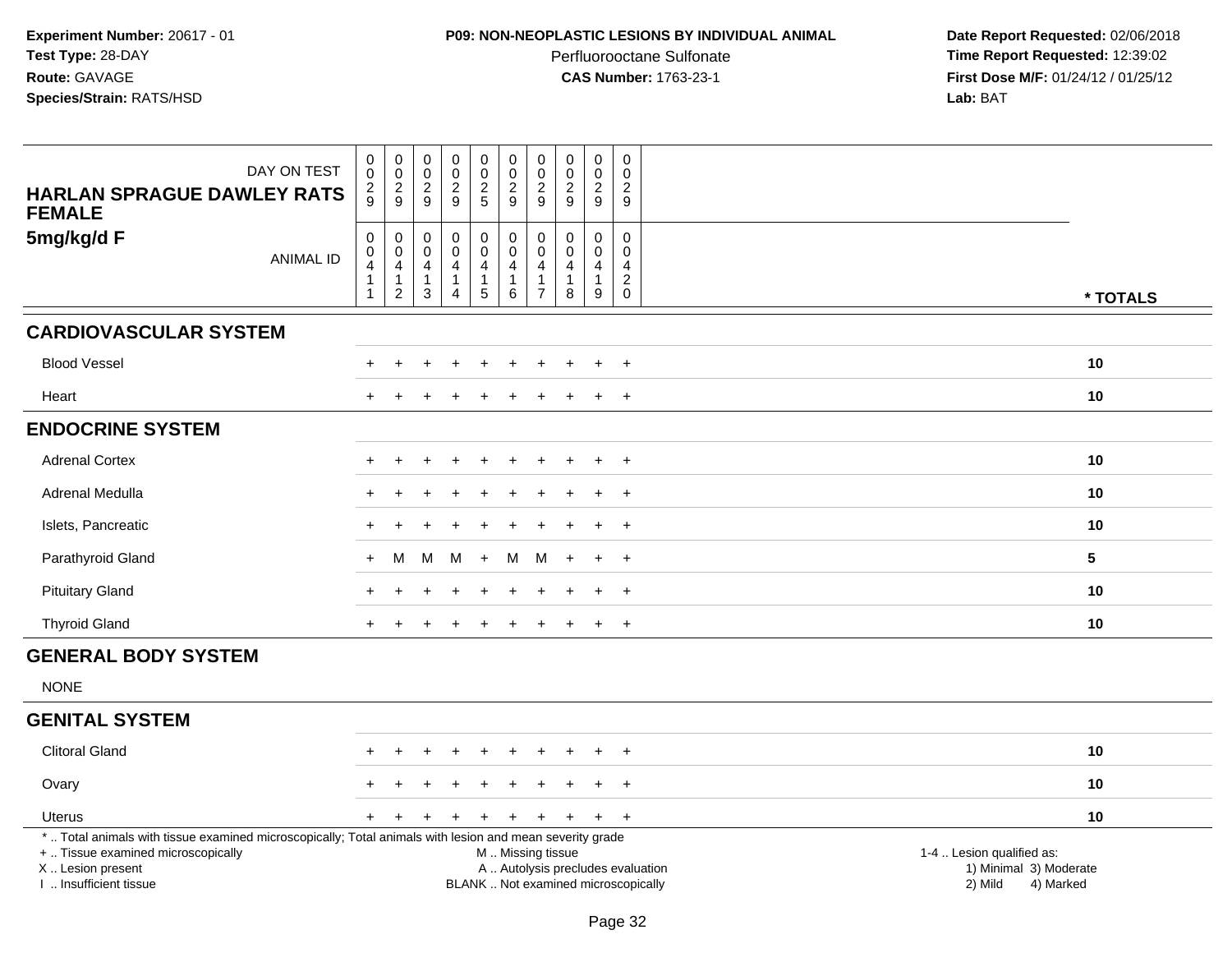#### **P09: NON-NEOPLASTIC LESIONS BY INDIVIDUAL ANIMAL**

Perfluorooctane Sulfonate<br>CAS Number: 1763-23-1

| DAY ON TEST                                                                                                                                                                                   | $\mathbf 0$<br>$\mathbf 0$                                          | $\pmb{0}$<br>$\pmb{0}$                                                            | $\pmb{0}$<br>$\mathbf 0$                                        | $\pmb{0}$<br>$\pmb{0}$                                                  | $\pmb{0}$<br>$\frac{0}{2}$                                                    | $\pmb{0}$<br>$\pmb{0}$                                                | 0<br>$\mathsf{O}\xspace$                             | 00029                                                        | $\pmb{0}$<br>$\overline{0}$<br>$\overline{2}$           | $\pmb{0}$<br>$\mathbf 0$                                    |                                                                                                                  |          |
|-----------------------------------------------------------------------------------------------------------------------------------------------------------------------------------------------|---------------------------------------------------------------------|-----------------------------------------------------------------------------------|-----------------------------------------------------------------|-------------------------------------------------------------------------|-------------------------------------------------------------------------------|-----------------------------------------------------------------------|------------------------------------------------------|--------------------------------------------------------------|---------------------------------------------------------|-------------------------------------------------------------|------------------------------------------------------------------------------------------------------------------|----------|
| <b>HARLAN SPRAGUE DAWLEY RATS</b><br><b>FEMALE</b>                                                                                                                                            | $\frac{2}{9}$                                                       | $\frac{2}{9}$                                                                     | $\frac{2}{9}$                                                   | $\frac{2}{9}$                                                           |                                                                               | $\frac{2}{9}$                                                         | $\overline{c}$<br>$\bar{9}$                          |                                                              | 9                                                       | $\overline{2}$<br>9                                         |                                                                                                                  |          |
| 5mg/kg/d F<br><b>ANIMAL ID</b>                                                                                                                                                                | $\mathbf 0$<br>$\mathbf 0$<br>4<br>$\overline{1}$<br>$\overline{1}$ | $\,0\,$<br>$\pmb{0}$<br>$\overline{\mathbf{4}}$<br>$\mathbf{1}$<br>$\overline{2}$ | $\mathbf 0$<br>$\mathbf 0$<br>4<br>$\mathbf{1}$<br>$\mathbf{3}$ | $\pmb{0}$<br>$\ddot{\mathbf{0}}$<br>$\overline{4}$<br>$\mathbf{1}$<br>4 | $\mathbf 0$<br>$\overline{0}$<br>$\overline{4}$<br>$\mathbf{1}$<br>$\sqrt{5}$ | $\pmb{0}$<br>$\mathbf 0$<br>$\overline{4}$<br>$\mathbf{1}$<br>$\,6\,$ | 0<br>$\Omega$<br>4<br>$\mathbf{1}$<br>$\overline{7}$ | $\mathbf 0$<br>$\ddot{\mathbf{0}}$<br>4<br>$\mathbf{1}$<br>8 | 0<br>$\mathbf 0$<br>$\overline{4}$<br>$\mathbf{1}$<br>9 | 0<br>$\Omega$<br>4<br>$\overline{2}$<br>$\mathsf{O}\xspace$ |                                                                                                                  | * TOTALS |
| <b>Bilateral, Dilation</b>                                                                                                                                                                    |                                                                     |                                                                                   |                                                                 |                                                                         |                                                                               |                                                                       |                                                      | $\overline{1}$                                               |                                                         |                                                             |                                                                                                                  | 1 1.0    |
| <b>HEMATOPOIETIC SYSTEM</b>                                                                                                                                                                   |                                                                     |                                                                                   |                                                                 |                                                                         |                                                                               |                                                                       |                                                      |                                                              |                                                         |                                                             |                                                                                                                  |          |
| <b>Bone Marrow</b><br>Hypocellularity                                                                                                                                                         |                                                                     | $\mathbf{1}$                                                                      | $\overline{2}$                                                  | $\ddot{}$                                                               | 3                                                                             | $\overline{c}$                                                        | $\overline{2}$                                       | 2                                                            | +<br>$\overline{2}$                                     | $\ddot{}$<br>$\overline{1}$                                 | 10                                                                                                               | 9 1.8    |
| Lymph Node, Mandibular                                                                                                                                                                        |                                                                     |                                                                                   |                                                                 |                                                                         |                                                                               |                                                                       |                                                      |                                                              |                                                         | $\ddot{}$                                                   | 10                                                                                                               |          |
| Lymph Node, Mesenteric                                                                                                                                                                        |                                                                     | $\div$                                                                            |                                                                 |                                                                         |                                                                               | $\ddot{}$                                                             | ÷                                                    |                                                              | $\overline{+}$                                          | $+$                                                         | 8                                                                                                                |          |
| Spleen<br>Extramedullary Hematopoiesis, Decreased                                                                                                                                             |                                                                     | $\overline{1}$                                                                    | ÷<br>1                                                          | $\ddot{}$<br>$\mathbf{1}$                                               | ÷<br>$\overline{1}$                                                           | ٠<br>$\mathbf{1}$                                                     | +<br>$\mathbf{1}$                                    | $\mathbf 1$                                                  | $\ddot{}$<br>$\mathbf{1}$                               | $+$<br>$\overline{1}$                                       | 10                                                                                                               | $10$ 1.0 |
| Thymus<br>Atrophy                                                                                                                                                                             | $+$                                                                 |                                                                                   |                                                                 | $\div$                                                                  | $\ddot{}$<br>3                                                                | $\ddot{}$                                                             | $\div$                                               |                                                              | $\ddot{}$                                               | $+$                                                         | 10                                                                                                               | 13.0     |
| <b>INTEGUMENTARY SYSTEM</b>                                                                                                                                                                   |                                                                     |                                                                                   |                                                                 |                                                                         |                                                                               |                                                                       |                                                      |                                                              |                                                         |                                                             |                                                                                                                  |          |
| Mammary Gland                                                                                                                                                                                 |                                                                     |                                                                                   |                                                                 |                                                                         | $\div$                                                                        |                                                                       |                                                      |                                                              | $\ddot{}$                                               | $+$                                                         | 10                                                                                                               |          |
| Skin                                                                                                                                                                                          |                                                                     |                                                                                   |                                                                 |                                                                         |                                                                               |                                                                       |                                                      |                                                              |                                                         | $+$                                                         | 10                                                                                                               |          |
| <b>MUSCULOSKELETAL SYSTEM</b>                                                                                                                                                                 |                                                                     |                                                                                   |                                                                 |                                                                         |                                                                               |                                                                       |                                                      |                                                              |                                                         |                                                             |                                                                                                                  |          |
| Bone                                                                                                                                                                                          | $+$                                                                 | $+$                                                                               | $\ddot{}$                                                       | $+$                                                                     | $+$                                                                           | $+$                                                                   | $+$                                                  | $+$                                                          | $+$                                                     | $+$                                                         | 10                                                                                                               |          |
| <b>NERVOUS SYSTEM</b>                                                                                                                                                                         |                                                                     |                                                                                   |                                                                 |                                                                         |                                                                               |                                                                       |                                                      |                                                              |                                                         |                                                             |                                                                                                                  |          |
| <b>Brain</b>                                                                                                                                                                                  |                                                                     |                                                                                   |                                                                 |                                                                         |                                                                               |                                                                       |                                                      |                                                              | $\ddot{}$                                               | $+$                                                         | 10                                                                                                               |          |
| *  Total animals with tissue examined microscopically; Total animals with lesion and mean severity grade<br>+  Tissue examined microscopically<br>X  Lesion present<br>I  Insufficient tissue |                                                                     |                                                                                   |                                                                 |                                                                         |                                                                               | M  Missing tissue<br>BLANK  Not examined microscopically              |                                                      |                                                              |                                                         |                                                             | 1-4  Lesion qualified as:<br>A  Autolysis precludes evaluation<br>1) Minimal 3) Moderate<br>2) Mild<br>4) Marked |          |